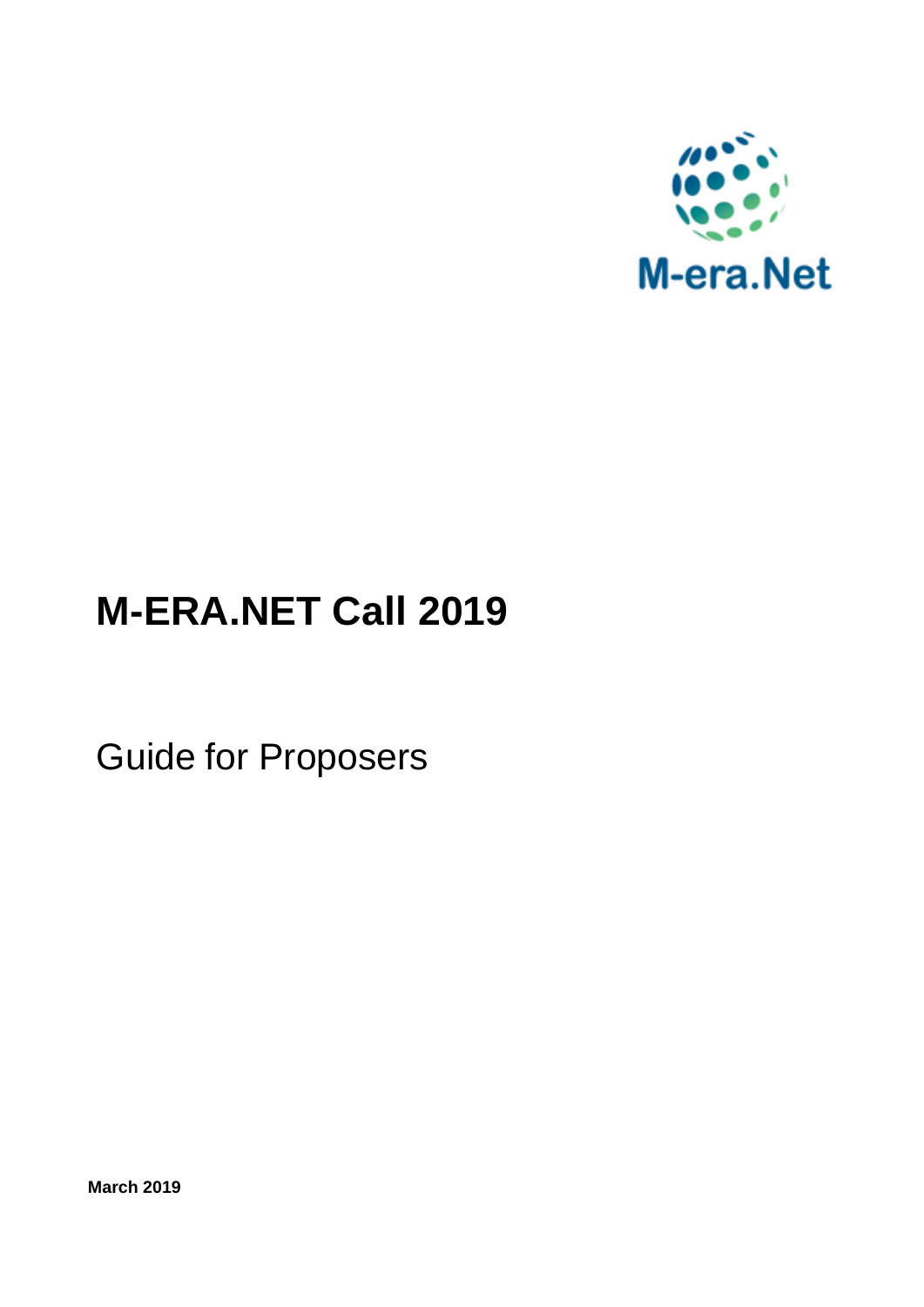

# **Content:**

| 1.                                                                                               |  |
|--------------------------------------------------------------------------------------------------|--|
| 2.                                                                                               |  |
| 3. Topic 3: High performance composites                                                          |  |
| 4.                                                                                               |  |
| Topic 5: New strategies for advanced material-based technologies in health applications 26<br>5. |  |
| 6.                                                                                               |  |
|                                                                                                  |  |
| Annex 3: Funding organisations participating in the M-ERA.NET Call 2019 34                       |  |
|                                                                                                  |  |
|                                                                                                  |  |
|                                                                                                  |  |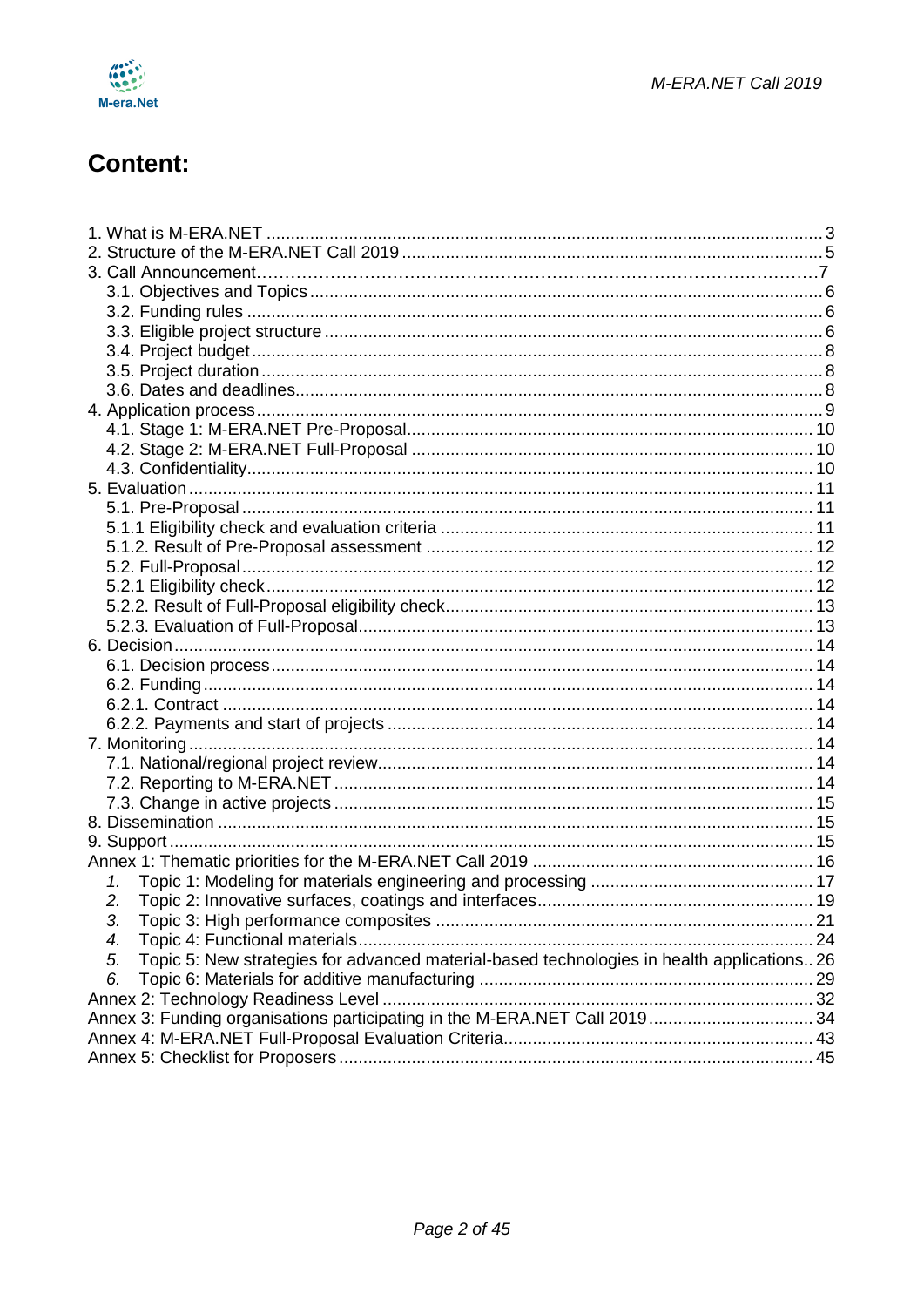

# <span id="page-2-0"></span>**1. What is M-ERA.NET**

M-ERA.NET is an EU funded network which has been established in 2012 to support and increase the coordination of European research and innovation programmes and related funding in materials science and engineering. Between 2016 and 2021, the M-ERA.NET consortium will continue to contribute to the restructuring of the European Research Area (ERA) by operating a single innovative and flexible network of national and regional funding organisations. M-ERA.NET contributes to EU policies and is complementary to funding schemes at regional, national and European levels, supporting the exploitation of knowledge along the whole innovation chain from basic research to applied research and innovation (TRL 1-8). By stimulating scientific excellence and the creation of a new innovation oriented economy, M-ERA.NET will deliver lasting impact and significant breakthroughs. M-ERA.NET aims to develop a long-term cooperation between funding organisations from countries and regions across Europe and beyond.

### **What we offer:**

M-ERA.NET provides a central forum where substantial pan-European research funding programmes can be aligned to support the European RTD community. M-ERA.NET aims to address societal challenges and technological needs with an interdisciplinary approach, providing a flexible umbrella structure to cover emerging topics in materials research and innovation, including materials for low carbon energy technologies and related production technologies. As a core activity, a series of joint calls for transnational RTD projects will be implemented. These calls will offer the European RTD community an opportunity to access coordinated funding across Europe and to gain access to leading knowledge world-wide. Over five years, the M-ERA.NET consortium aims to mobilise substantial national and regional public funding as well as EU funding.

### **Why?**

Advanced materials technologies have been classified as Key Enabling Technologies (KET) with a wide range of product applications such as developing low carbon energy technologies and improving energy and resource efficiency. They have huge potential to fuel economic growth and provide jobs. In recent years, significant efforts have been made to ensure industry can meet the challenges it currently faces, in terms of the new materials being introduced and the stronger integration of products and processes required. Europe has a wealth of academic and industrial expertise and to ensure it stays at the forefront of developments it is crucial to have a strategic programme that helps to develop projects with impact on a global scale.

### **Strategic impact**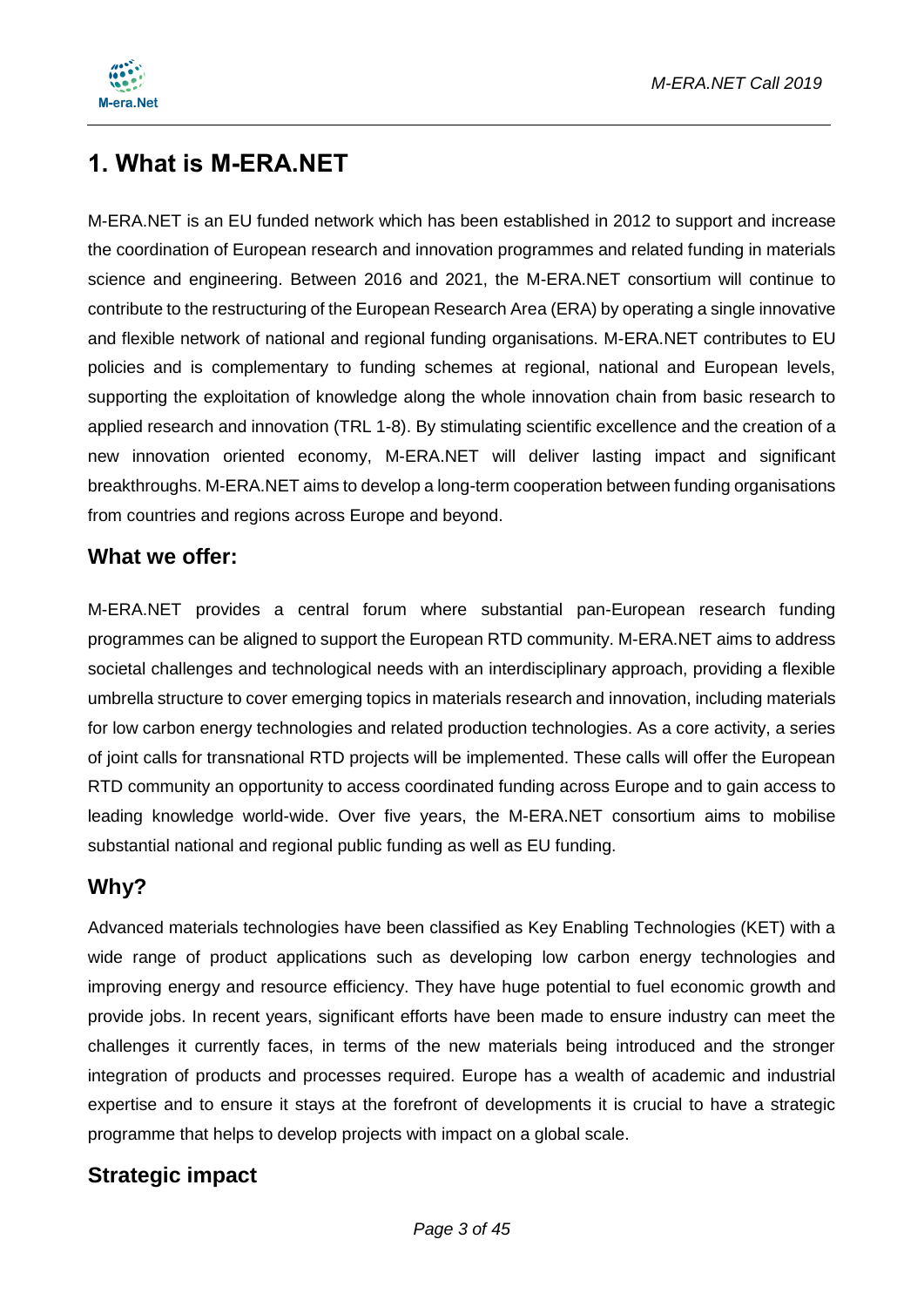

M-ERA.NET is a large network and a powerful tool to tackle European and global challenges in materials research. Improving the coordination and cooperation of national and regional programmes will reduce the fragmentation of public funding across Europe and align programme strategies for transnational collaboration, eliminating programme duplication and a wasteful use of resources. M-ERA.NET will enable collaboration between leading academic and industrial research partners from European and non-European countries and regions and will facilitate access to previously inaccessible new markets. The joint calls for transnational RTD cooperation will mobilise a critical mass of public funding to support key players in materials research to intensify pan-European partnerships and to encourage newcomers to transnational RTD cooperation to realise innovative RTD projects.

### **The M-ERA.NET Consortium**

M-ERA.NET started in 2012 under the FP7 scheme and continues from 2016 to 2021 under the Horizon 2020 scheme as a network of more than 40 public funding organisations from around 30 different countries, including national, regional and non-European organisations. M-ERA.NET aims to identify further relevant materials research programmes and to establish cooperation with funding organisations from Europe and beyond.



#### Figure 1: M-ERA.NET participants, see also

<https://www.era-learn.eu/network-information/networks/m-era-net-2/overview-participants>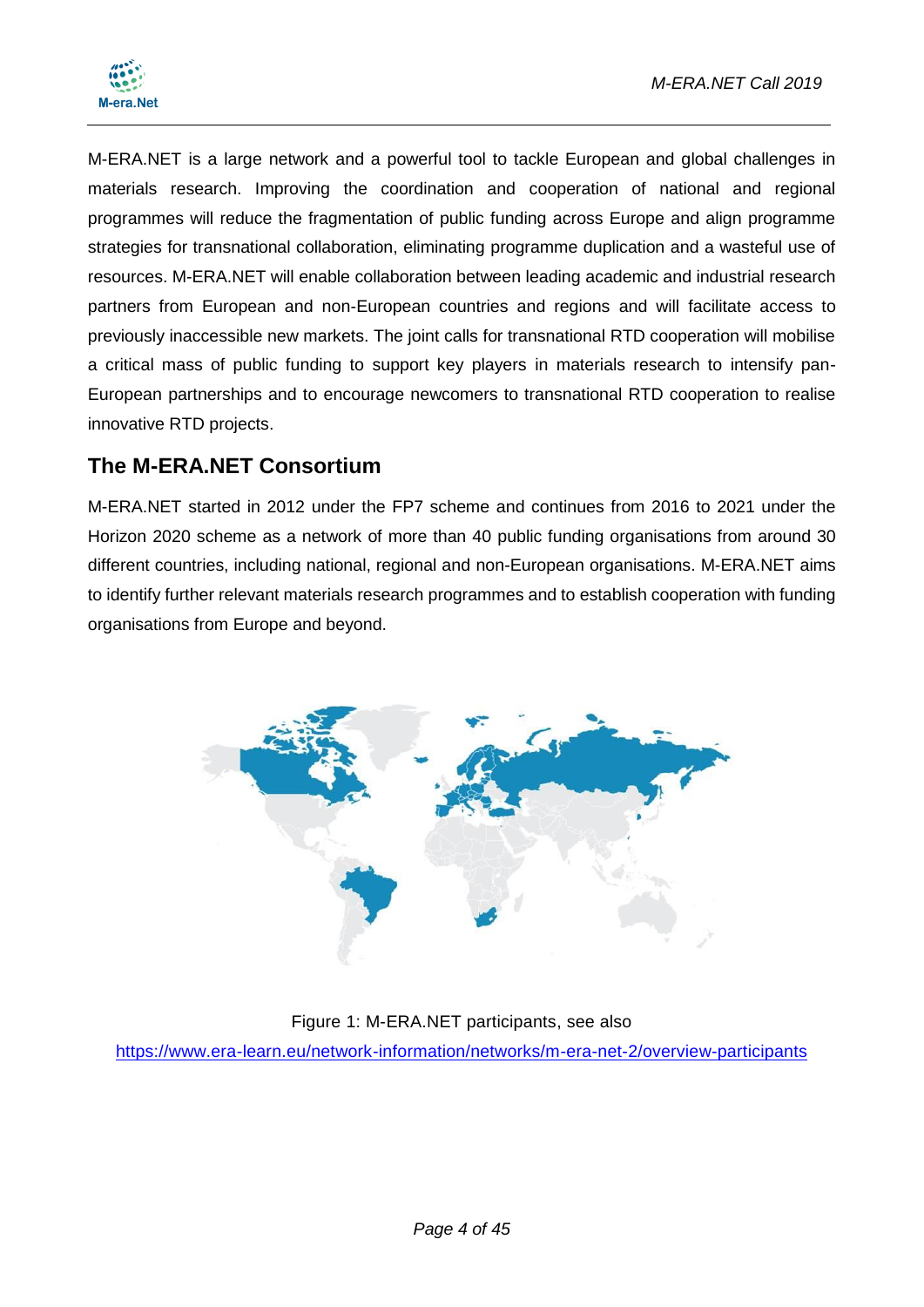

# <span id="page-4-0"></span>**2. Structure of the M-ERA.NET Call 2019**

The objective of the M-ERA.NET Call 2019 is to enable transnational R&D projects between partners receiving funding from regional/national programmes.

Fig. 2 shows the schematic workflow of the Call 2019. Benefits are combined in one approach: On the one hand the regional/national funding organisations apply their own well-established funding rules and procedures known to their applicants, and on the other hand the M-ERA.NET provides transnational coordination expertise:

- The announcement and dissemination activities of the call are performed by the M-ERA.NET network.
- The eligibility of funding applications will be checked by national/regional funding organisations according to the rules defined by their respective funding programmes, targeting a reasonable balance of requested and available national/regional budgets.
- There will be a centralised evaluation performed by independent international evaluators that provide a ranking list.
- The final funding decision will be made by the national funding organisations.
- The coordination of the evaluation and funding decisions is performed by the M-ERA.NET Steering Board at the Selection Meeting.



Figure 2: Workflow of the Call 2019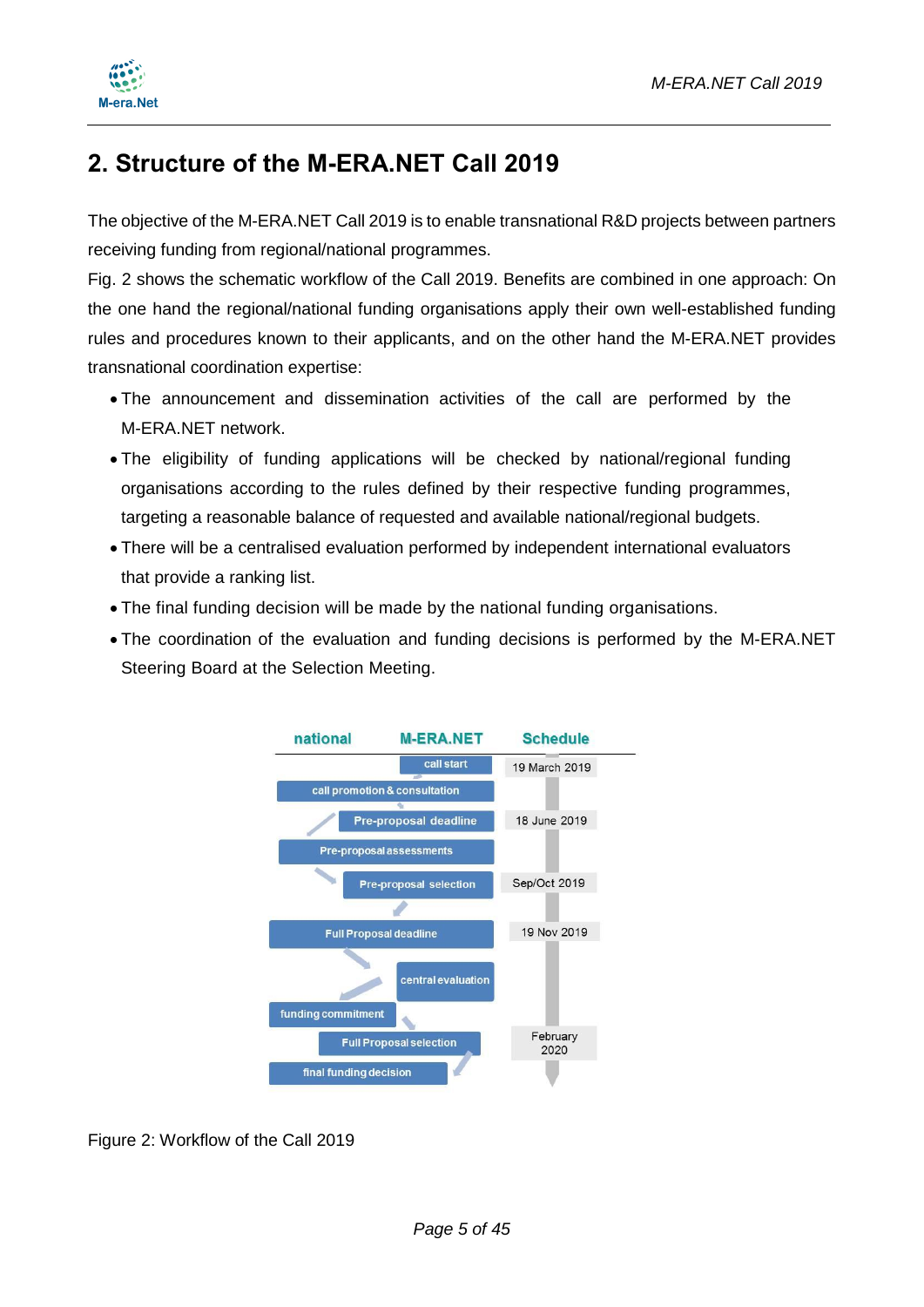

# **3. Call Announcement**

### <span id="page-5-0"></span>**3.1. Objectives and Topics**

The aim is to fund ambitious transnational RTD projects addressing materials research and innovation including materials for low carbon energy technologies and related production technologies.

#### **This call supports the following topics:**

**Topic 1: Modeling for materials engineering and processing Topic 2: Innovative surfaces, coatings and interfaces Topic 3: High performance composites Topic 4: Functional materials Topic 5: New strategies for advanced material-based technologies in health applications Topic 6: Materials for additive manufacturing**

M-ERA.NET will support the research and innovation chain described through the Technology Readiness Levels (TRL). **A more detailed description of the topics is available in Annex 1. A description of the TRLs can be found in Annex 2.** Individual national/regional thematic programme focus and funding rules (see chapter 3.2.) must be taken into account.

### <span id="page-5-1"></span>**3.2. Funding rules**

Each project partner has to apply individually for regional/national funding. For each project partner the funding rules of the respective regional/national programmes apply. **This means that depending on the respective national/regional funding rules some project partners have to submit additional national/regional proposals or information on national/regional level.**

To obtain detailed information about the specific funding rules and programme priorities we strongly recommend contacting the respective national/regional funding organisations (see Annex 3 for details).

### <span id="page-5-2"></span>**3.3. Eligible project structure**

• Minimum requirement: Project consortia must consist of at least 3 partners (all requesting funding from a funding organisation listed in Annex 3) from at least 2 different countries (at least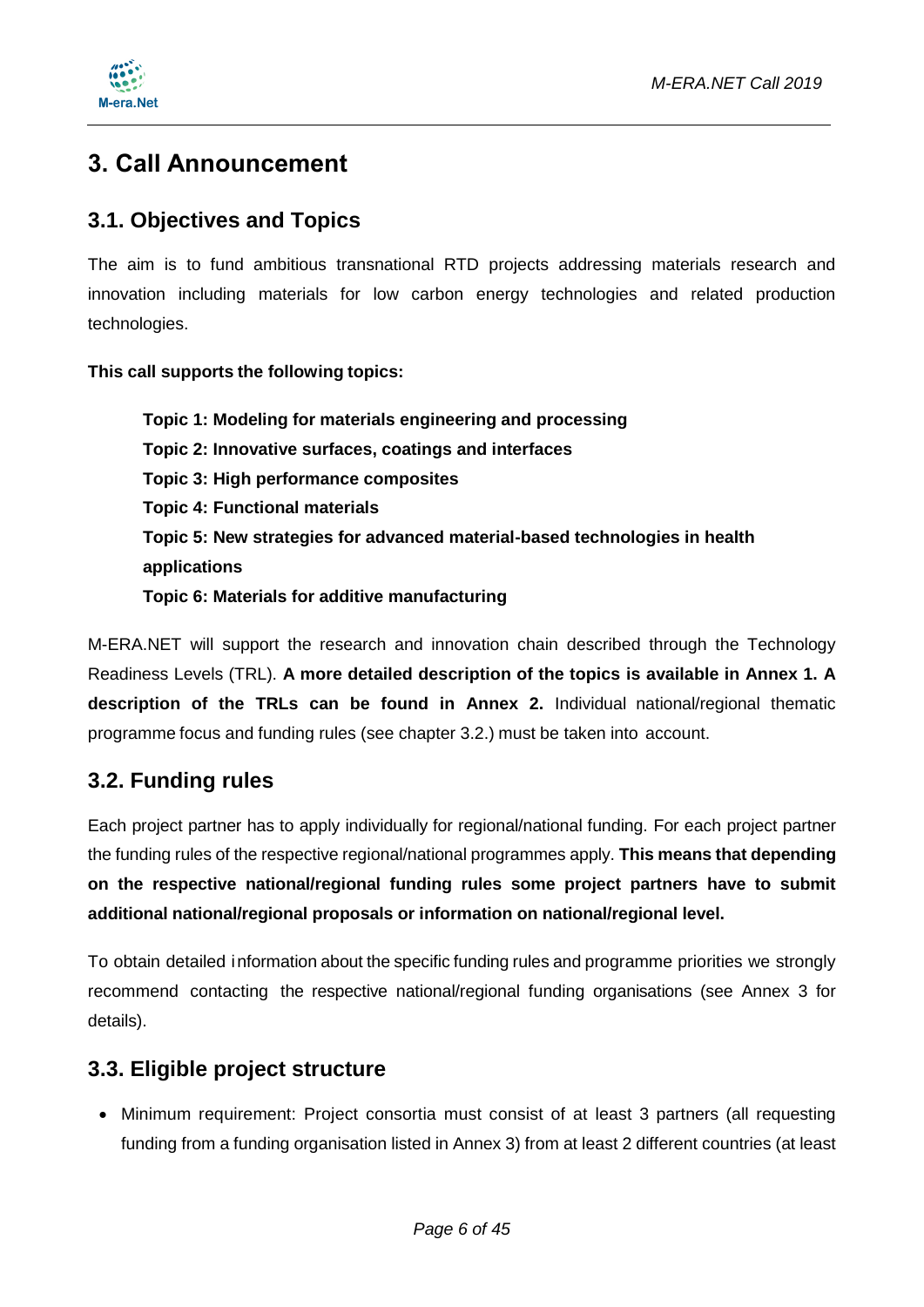1 EU member state or associated country<sup>1</sup>) participating in the M-ERA.NET Call 2019. In addition to the minimum consortium the participation of further partners is possible.

- Coordinator must request funding from a funding organisation listed in Annex 3.
- Proposal must address appropriate TRLs for selected M-ERA.NET Call 2019 topics.
- Mandatory proposal forms must be used (provided for download at https://www.m-era.net/joint-call-2019).
- Proposal must be written in English.
- Proposal must be recommended for Full-Proposal submission by M-ERA.NET after Pre-Proposal stage.
- Proposers (SMEs, large companies, academic research groups, universities, public research organisations or other research organisations) must be eligible for funding according to their national/regional regulations (to be checked with funding organisations listed in Annex 3).

Typically, small to medium sized consortia (3-5 partners on average per proposal) are expected. However, there is no upper limit and consortia may involve as many partners as necessary for a convincing proposal, ensuring that all participants have a valid role. Each partner within the consortium should clearly add value to the objectives of the proposed project. Depending on the nature of the project each partner in the consortium must demonstrate how it will exploit the expected results.

National/regional funding rules apply. Therefore in some cases only certain topics, TRLs or types of organisations are eligible (e.g. some national/regional programmes fund only industrial but no academic partners, low/high TRLs). It is highly recommended to contact the respective national/regional funding organisation before proposal submission (see Annex 3 for details).

A consortium agreement between the project partners is recommended for funded projects based on national/regional funding rules. However, the principles of the agreement should already be clear when submitting the proposal. The purpose of the consortium agreement is to clarify:

• the responsibilities of the partners;

-

- decision processes inside the project;
- management of any change of partners;
- how to exploit and/or commercialise the results (for each partner);

<sup>1</sup> [http://ec.europa.eu/research/participants/data/ref/h2020/grants\\_manual/hi/3cpart/h2020-hi-list-ac\\_en.pdf](http://ec.europa.eu/research/participants/data/ref/h2020/grants_manual/hi/3cpart/h2020-hi-list-ac_en.pdf)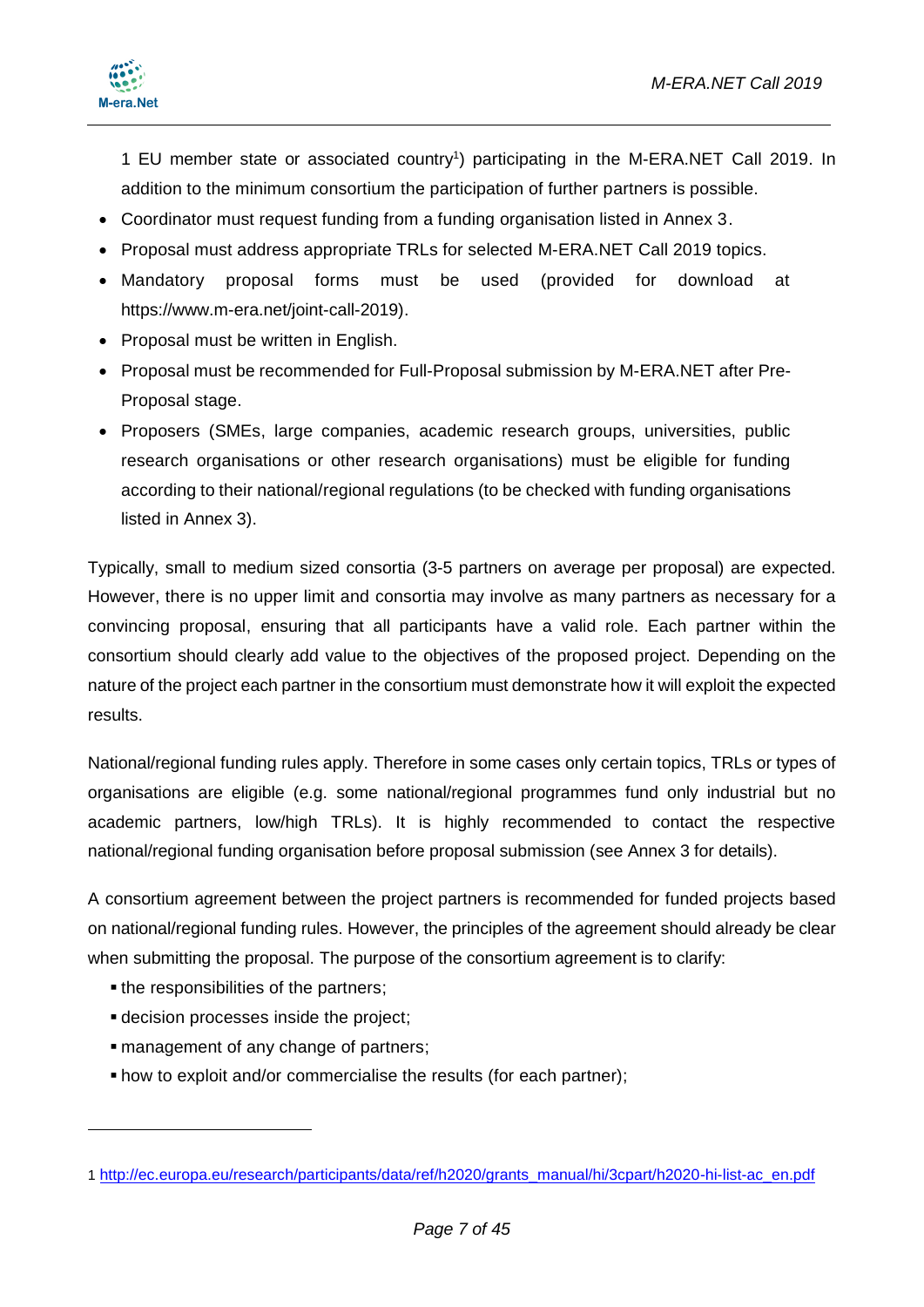

**IPR** issues.

A template for the consortium agreement can be found at: [www.iprhelpdesk.eu](http://www.iprhelpdesk.eu/)

### <span id="page-7-0"></span>**3.4. Project budget**

No overall limits have been defined on M-ERA.NET level but national/regional limits regarding the available funding will apply.

### <span id="page-7-1"></span>**3.5. Project duration**

The maximum project duration cannot exceed 36 months. National/regional limits regarding the duration of projects will apply.

### <span id="page-7-2"></span>**3.6. Dates and deadlines**

| <b>Date</b>                                  | <b>Step</b>                                                                                                         | <b>Place</b>                                                             |
|----------------------------------------------|---------------------------------------------------------------------------------------------------------------------|--------------------------------------------------------------------------|
| 19 March 2019                                | Launch of the Call 2019                                                                                             |                                                                          |
| 18 June 2019<br>12:00 noon Brussels time     | Deadline for submission of:<br>a) Pre-Proposals and<br>b) National/regional Funding<br>Applications, if necessary*  | a) Online (via IT tool)<br>b) National/Regional<br>funding organisations |
| September / October 2019                     | Feedback to applicants                                                                                              |                                                                          |
| 19 November 2019<br>12:00 noon Brussels time | Deadline for submission of:<br>a) Full-Proposals and<br>b) National/regional Funding<br>Applications, if necessary* | a) Online (via IT tool)<br>b)National/Regional funding<br>organisation   |
| February 2020                                | M-ERA.NET feedback to applicants                                                                                    |                                                                          |
| <b>March 2020</b>                            | Contract negotiations for selected<br>proposals on national/regional level                                          | National/Regional funding<br>organisations                               |
| Spring 2020                                  | Start of funded projects                                                                                            |                                                                          |

*\* contact your national/regional funding organisation*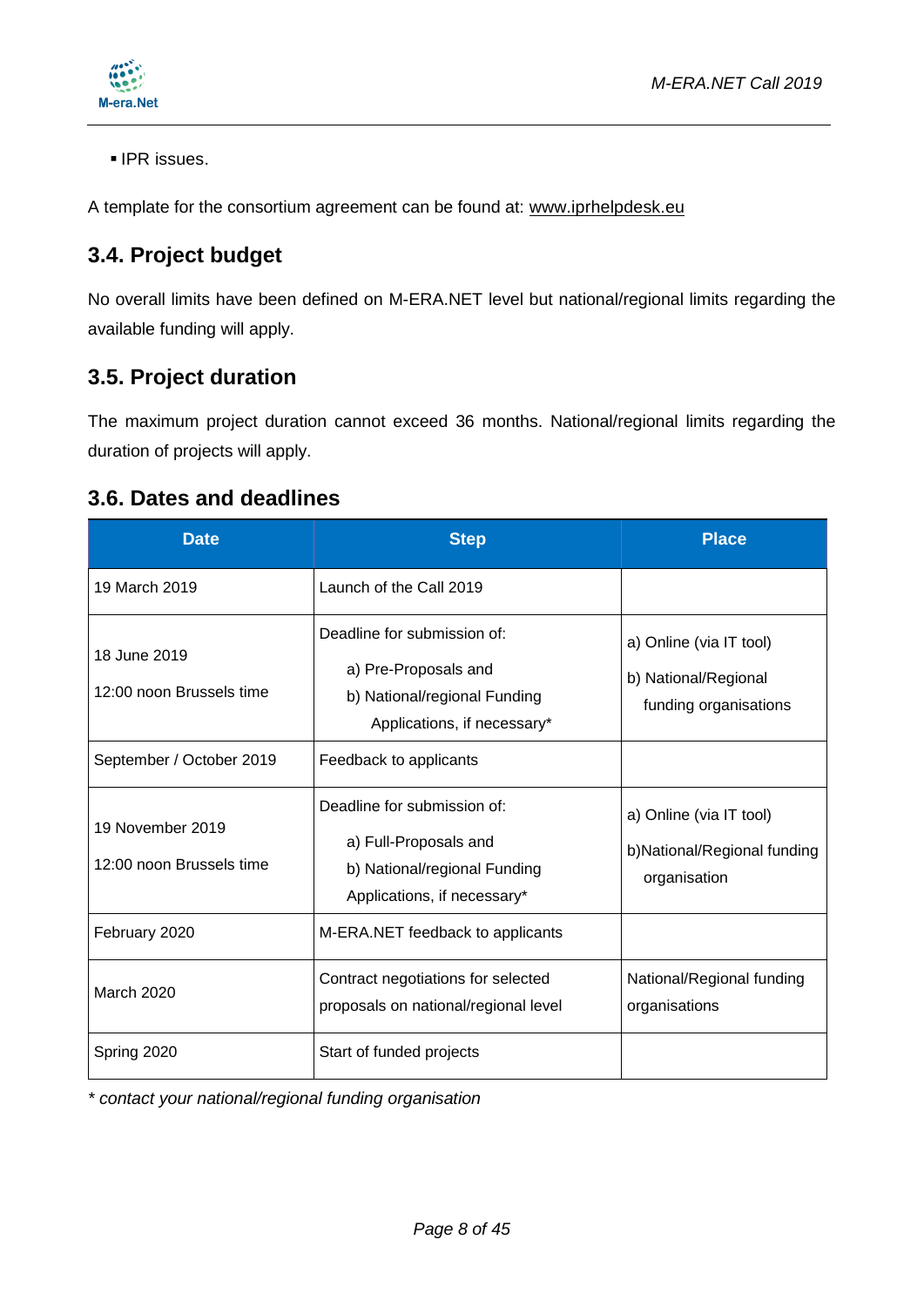

# <span id="page-8-0"></span>**4. Application process**

The M-ERA.NET application process will be a 2-step procedure: Pre-Proposal and Full-Proposal.

- 1. Before submitting a proposal, all project partners must contact their respective national/regional programme funding organisations in order to discuss the project line-up and the funding conditions.
- 2. **A Pre-Proposal is mandatory**. It has to be submitted by the coordinator through an online application form available at [www.m-era.net.](http://www.m-era.net/) The mandatory Pre-Proposal form available at <https://www.m-era.net/joint-call-2019> has to be used. At the same time national/regional funding applications must be submitted to each of the involved funding organisation according to their specific rules (if applicable).
- 3. National/regional funding organisations will carry out assessments of Pre-Proposals and respective national/regional funding applications. The Pre-Proposal stage will be used to ensure that only high quality proposals which are in line with national requirements are invited to the Full-Proposal stage. Applicants will be provided with feedback after the review of their Pre-Proposal, including a recommendation to submit (or not) a Full-Proposal.
- 4. A proposal has to be recommended for Full-Proposal submission by M-ERA.NET after Pre-Proposal stage to be eligible.
- 5. **A Full-Proposal and an Annex 1 to the Full-Proposal are mandatory**. They must be submitted by the project coordinator through an online application form available at [www.m-era.net.](http://www.m-era.net/) The mandatory Full-Proposal form and the mandatory Annex 1 to Full-Proposal form available at<https://m-era.net/joint-calls/joint-call-2019> have to be used. At the same time national/regional funding applications must be submitted to each of the involved funding organisation according to their specific rules.
- 6. In the second stage Full-Proposals will be subject to a central evaluation performed by independent international evaluators which will result in a ranking list. At the M-ERA.NET selection meeting parties will agree on the projects that are going to be financed based on the ranking list and the available nation/regional finance resources.
- 7. M-ERA.NET recommends the funding of projects to the respective funding organisations. The regional/national funding organisations make the final funding decision.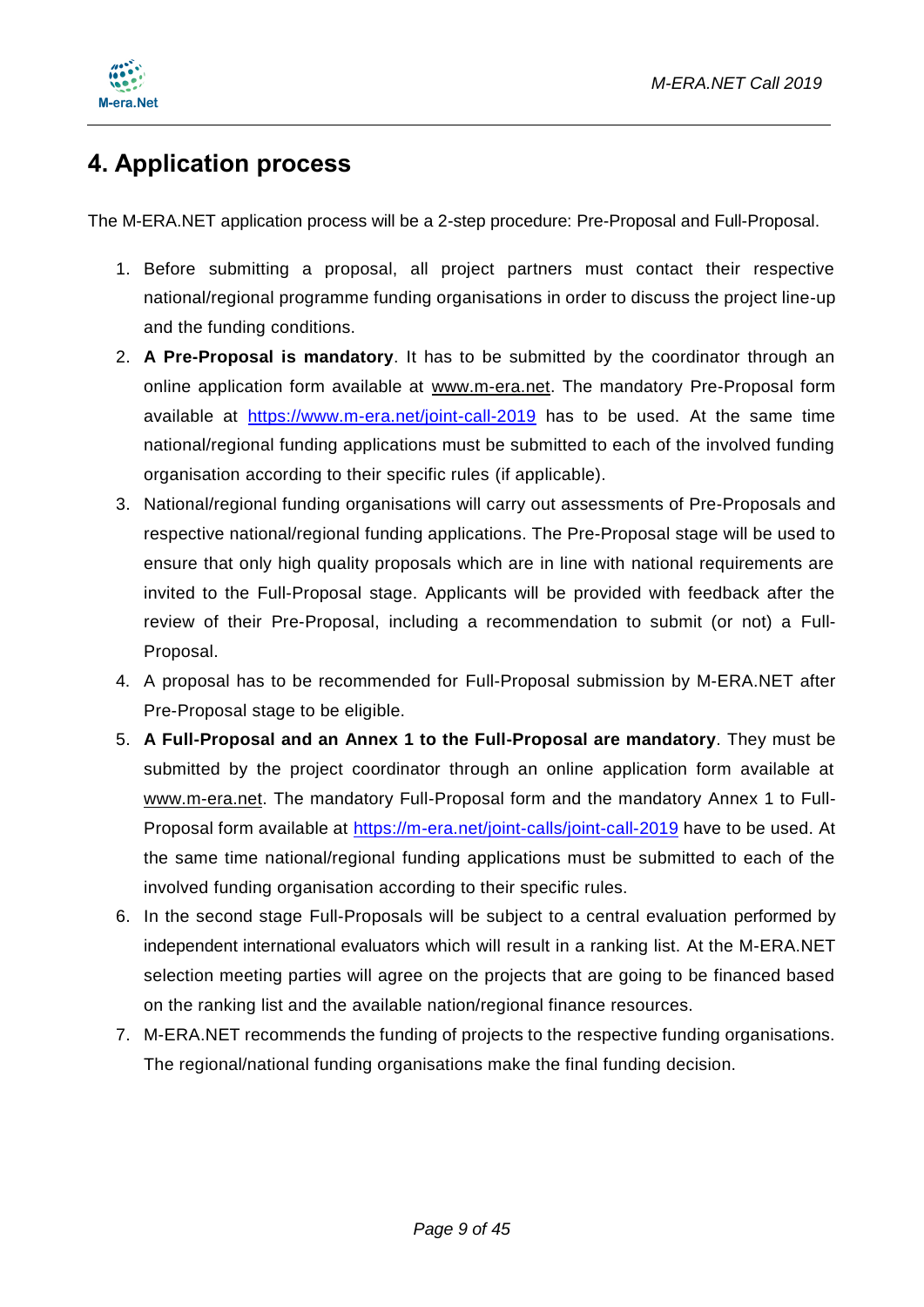

### <span id="page-9-0"></span>**4.1. Stage 1: M-ERA.NET Pre-Proposal**

The Pre-Proposal gives an overview on the whole project. It is mandatory and has to be submitted in English by the project coordinator through an online application form available at [www.m-era.net.](http://www.m-era.net/) In addition to the Pre-Proposal (online submission) the corresponding national/regional funding application form may be requested by the respective funding organisation according to their respective programme rules. After eligibility check and evaluation of Pre-Proposals M-ERA.NET gives advice to the project coordinators and recommends/does not recommend the submission of Full-Proposals.

### <span id="page-9-1"></span>**4.2. Stage 2: M-ERA.NET Full-Proposal**

The mandatory Full-Proposal gives an overview of the whole project and describes all national project parts. In addition, the mandatory Annex 1 to the Full-Proposal describes the partner profiles and CVs of the whole consortium. To receive funding, the national parts of the project must fulfil their national/regional criteria. This will create different submission and financing situations for partners from different countries.

- *► Project objectives stated in the Pre-Proposal cannot be changed.*
- *► Other changes should be avoided. This includes the transition from Pre-Proposal to Full-Proposal and finally to the funded project and beyond. In any case, these changes have to be coordinated with all involved funding organisations by the consortium leader! It is not possible to add new countries to the consortium, i.e. only new partners from countries already participating in the proposal can be added after the Pre-Proposal stage.*

*This means that changes regarding partners, content, costs, funding or consortium have to be communicated to all involved funding organisations. The consortium leader is responsible to coordinate and ensure the acceptance of these changes by the involved funding organisations.*

### <span id="page-9-2"></span>**4.3. Confidentiality**

Proposals and any information relating to them (including the names of the evaluators) will be kept confidential and only be accessible to the organisations involved in the funding. Proposals will not be used for any purpose other than the evaluation of the applications, making funding decisions and monitoring of the project. International experts are required to sign a confidentiality agreement prior to evaluating proposals.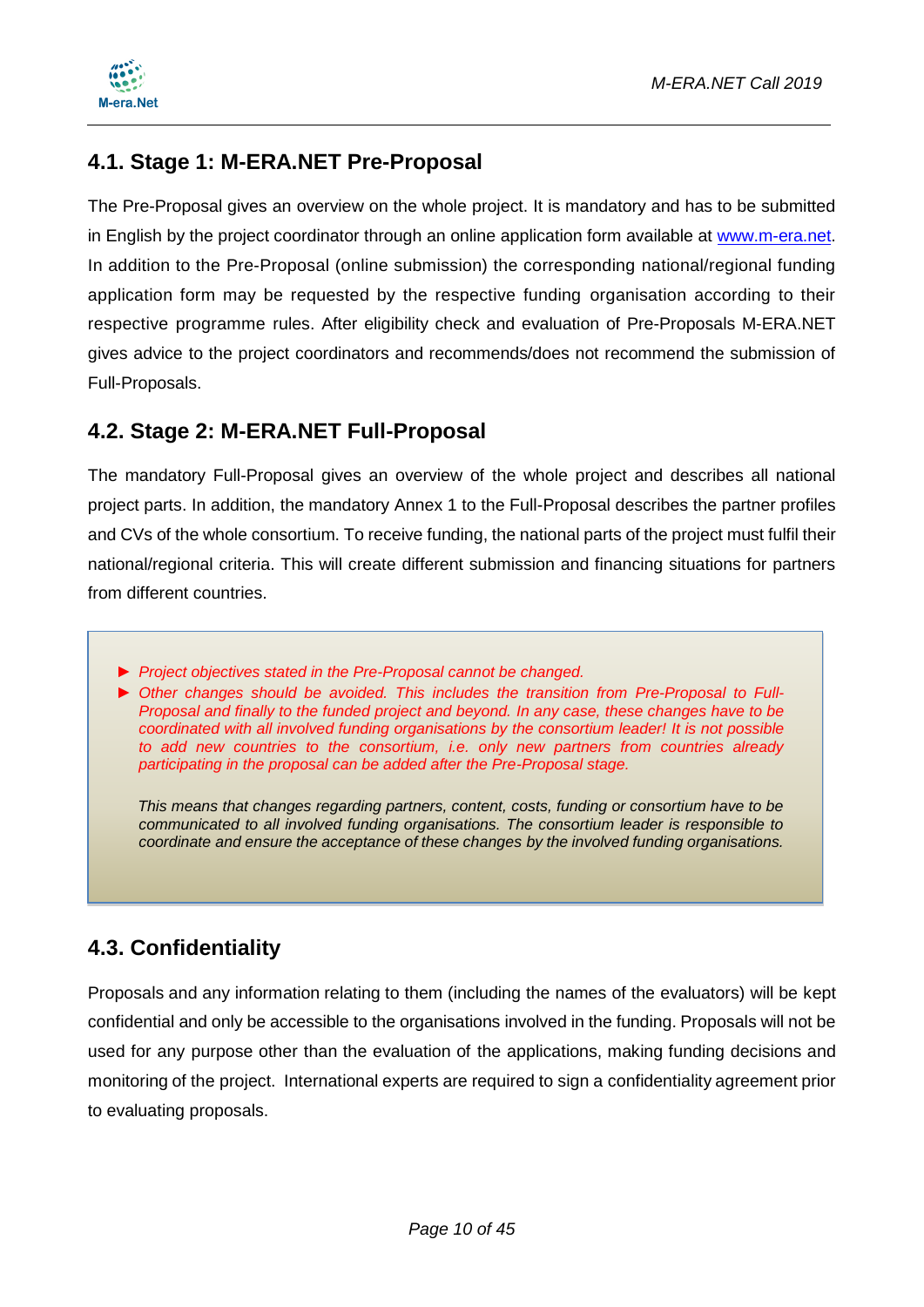

# <span id="page-10-0"></span>**5. Evaluation**

M-ERA.NET aims at providing a transparent, fast and straight forward assessment of the submitted project proposals.

### <span id="page-10-1"></span>**5.1. Pre-Proposal**

### <span id="page-10-2"></span>**5.1.1 Eligibility check and evaluation criteria**

#### **At M-ERA.NET level:**

- Pre-Proposal submitted on or before deadline.
- Presence of requested mandatory M-ERA.NET Pre-Proposal form in English.
- Minimum requirement: Project consortia must consist of at least 3 partners (all requesting funding from a funding organisation listed in Annex 3) from at least 2 different countries (at least 1 EU member state or associated country<sup>2</sup>) participating in the M-ERA.NET Call 2019. In addition to the minimum consortium the participation of further partners is possible.
- Coordinator must request funding from a funding organisation listed in Annex 3.
- **Proposal must address appropriate TRLs for selected M-ERA.NET Call 2019 topics** Maximum project duration of 3 years.
- Pre-Proposal must be recommended for submission for a Full-Proposal by at least 2 funding organisations from the list provided in Annex 3.

#### **At national/regional level:**

-

- Presence of requested national/regional Pre-Proposal forms (if applicable).
- Minimum number of eligible, independent partners according to respective national/regional regulations (to be checked with funding organisations listed in Annex 3).
- Relevance to funding programme (if applicable, criteria of involved funding programmes apply).
- Financial status of applicants, especially industrial applicants.

<sup>2</sup> [http://ec.europa.eu/research/participants/data/ref/h2020/grants\\_manual/hi/3cpart/h2020-hi-list-ac\\_en.pdf](http://ec.europa.eu/research/participants/data/ref/h2020/grants_manual/hi/3cpart/h2020-hi-list-ac_en.pdf)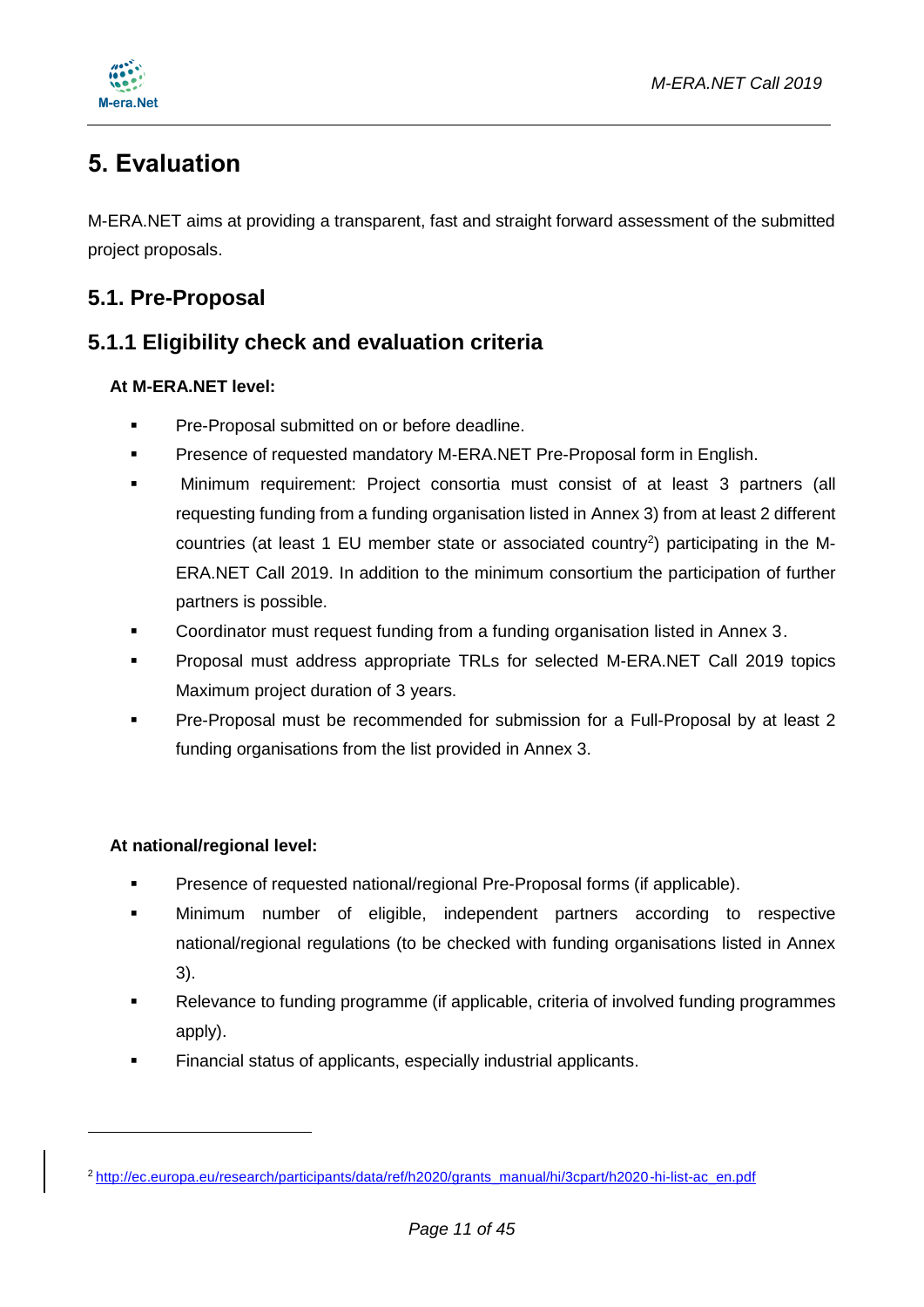

### <span id="page-11-0"></span>**5.1.2. Result of Pre-Proposal assessment**

At national / regional level the assessment of Pre-Proposal results in one of the recommendations, to be communicated to the applicants:

- *Recommended for submitting the Full-Proposal (including requirements and/or potential comments for improvement).*
- *Not recommended (motivated - mandatory comments).*

### <span id="page-11-1"></span>**5.2. Full-Proposal**

### <span id="page-11-2"></span>**5.2.1 Eligibility check**

Eligibility checks of the Full-Proposal are done before the central evaluation.

#### **At M-ERA.NET level:**

- Full Proposal submitted on or before deadline.
- Presence of mandatory M-ERA.NET Full-Proposal form and mandatory M-ERA.NET Annex 1 to the Full-Proposal form (see [https://m-era.net/joint-calls/joint-call-2019\)](https://m-era.net/joint-calls/joint-call-2019) in English.
- Minimum requirement: Project consortia must consist of at least 3 partners (all requesting funding from a funding organisation listed in Annex 3) from at least 2 different countries (at least 1 EU member state or associated country3) participating in the M-ERA.NET Call 2019. In addition to the minimum consortium the participation of further partners is possible.
- Coordinator must request funding from a funding organisation listed in Annex 3Proposal must address appropriate TRLs for selected M-ERA.NET Call 2019 topics Maximum project duration of 3 years.
- Only in exceptional cases changes from Pre-Proposal to Full-Proposal are allowed (see chapter 4.2).
- Proposal must be recommended for funding by at least 2 funding organisations from the list provided in Annex 3. .

#### **At National/regional level:**

-

<sup>3</sup> [http://ec.europa.eu/research/participants/data/ref/h2020/grants\\_manual/hi/3cpart/h2020-hi-list-ac\\_en.pdf](http://ec.europa.eu/research/participants/data/ref/h2020/grants_manual/hi/3cpart/h2020-hi-list-ac_en.pdf)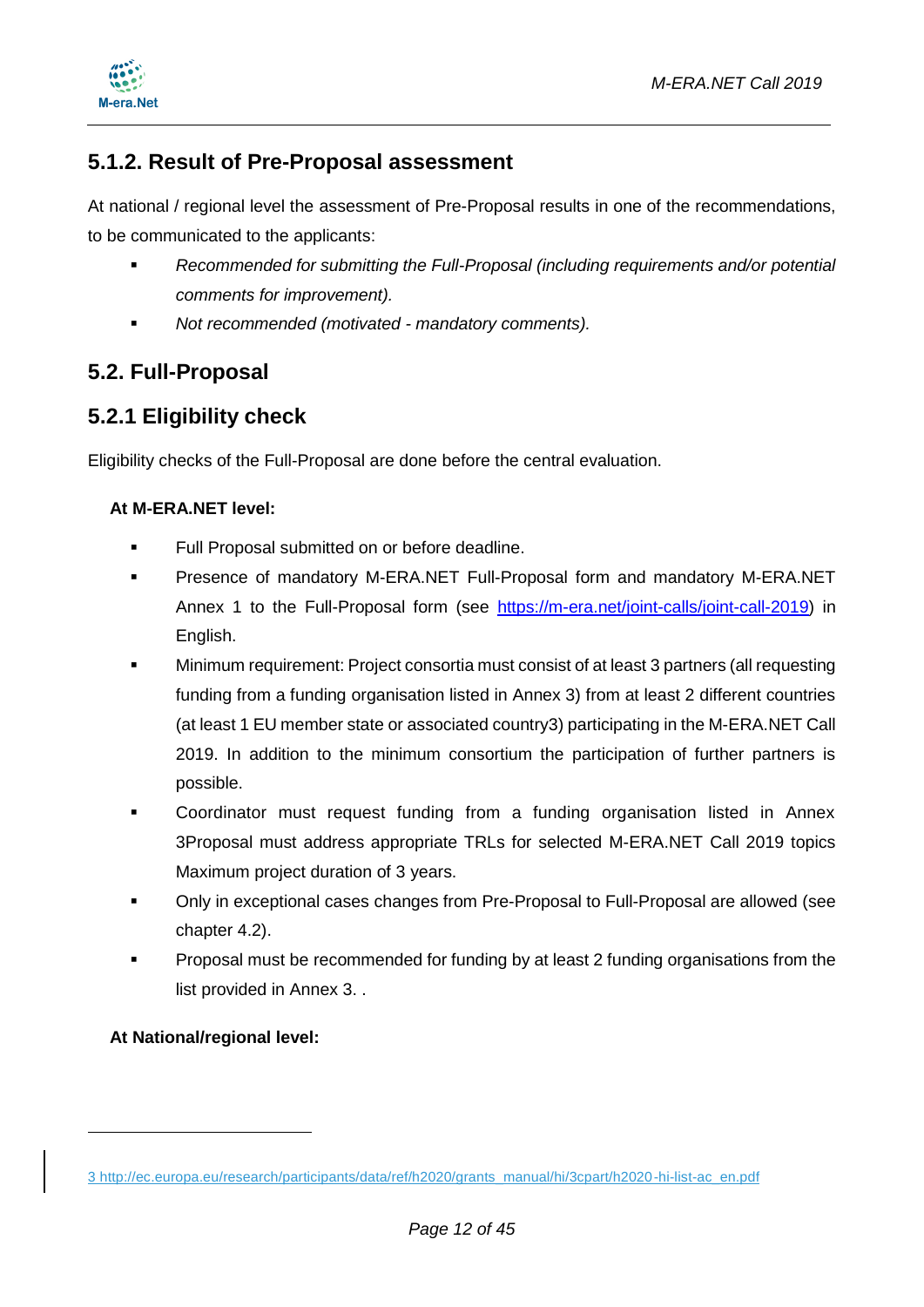



**Recommendations given in the Pre-Proposal stage are fulfilled.** 

### <span id="page-12-0"></span>**5.2.2. Result of Full-Proposal eligibility check**

At national/regional level the eligibility check of Full-Proposals results in a preliminary commitment to the Full-Proposal, depending the outcome of the central evaluation.

### <span id="page-12-1"></span>**5.2.3. Evaluation of Full-Proposal**

The Full-Proposal evaluation is carried out as a central evaluation by independent experts.

#### **The M-ERA.NET Call 2019 Evaluation Procedure:**

- *Individual written assessments: 3 individual and independent written assessments including scoring for each Full-Proposal provided by selected and agreed experts.*
- *Compilation of individual assessments: 3 individual assessments are compiled by one of the 3 experts (= rapporteur). The compilation consists of peer review report and scoring. All experts who provided individual written assessments confirm the compilation and consistency of peer review report and scoring.*
- *A ranking list of recommended projects is based on the scoring.*
- *All of the involved funding organisations meet for a selection meeting to assemble and commit themselves to the final list of selected proposals (selection list).The selection is based on the M-ERA.NET ranking list and the available national/regional budgets.*
- *If there are big differences or changes in the Full-Proposal compared to the recommended Pre-Proposal and/or the eligibility criteria are not fulfilled, the Full-Proposal may be rejected without evaluation.*
- *The names of the independent experts will be kept confidential.*

#### **The M-ERA.NET Call 2019 Evaluation Criteria for Full-Proposal:**

The Full-Proposals will be evaluated according to the following criteria:

- **Excellence**
- **Impact**
- **Quality and efficiency of the implementation**

Evaluation criteria, scoring and thresholds are described in **Annex 4.**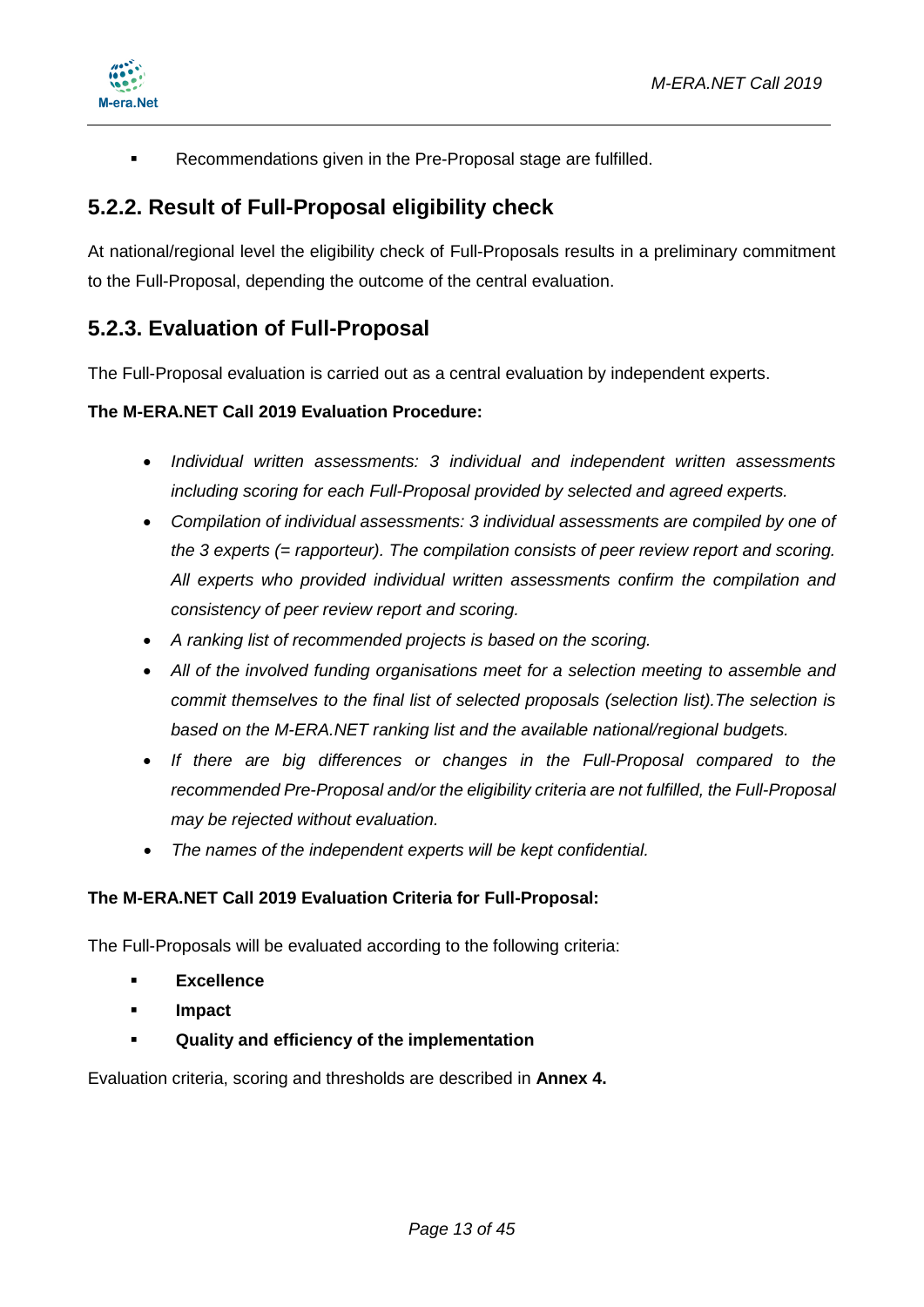

# <span id="page-13-0"></span>**6. Decision**

### <span id="page-13-1"></span>**6.1. Decision process**

The M-ERA.NET selection meeting results in the M-ERA.NET recommendation for funding decisions at national/regional level. The recommended selection list will be forwarded to the involved programme owners who will be in charge of the final funding decisions.

### <span id="page-13-2"></span>**6.2. Funding**

### <span id="page-13-3"></span>**6.2.1. Contract**

Funding contracts are signed directly between the project partners and their national/regional funding organisations.

### <span id="page-13-4"></span>**6.2.2. Payments and start of projects**

Depending on the national/regional regulations, a pre-condition for transferring the first funding instalments might be the existence of a consortium agreement that also includes IPR related issues.

It is highly recommended that the project starting and finishing dates are the same for all project parties. As the national funding contracts may not all become effective at the same time, the project parties:

- Usually do not receive the instalments at the same time,
- Usually are not reviewed/monitored on national/regional level at exactly the same time. However, the M-ERA.NET consortium will help to minimise these gaps.

# <span id="page-13-5"></span>**7. Monitoring**

### <span id="page-13-6"></span>**7.1. National/regional project review**

The progress of each individual contract will be monitored by the respective national/regional funding organisation through specific project review processes.

### <span id="page-13-7"></span>**7.2. Reporting to M-ERA.NET**

Apart from the national/regional project review, the transnational cooperation aspects will be monitored at M-ERA.NET level, e.g. by using online questionnaires. At the end of the project lifetime, a final project report has to be submitted to M-ERA.NET using the M-ERA.NET template.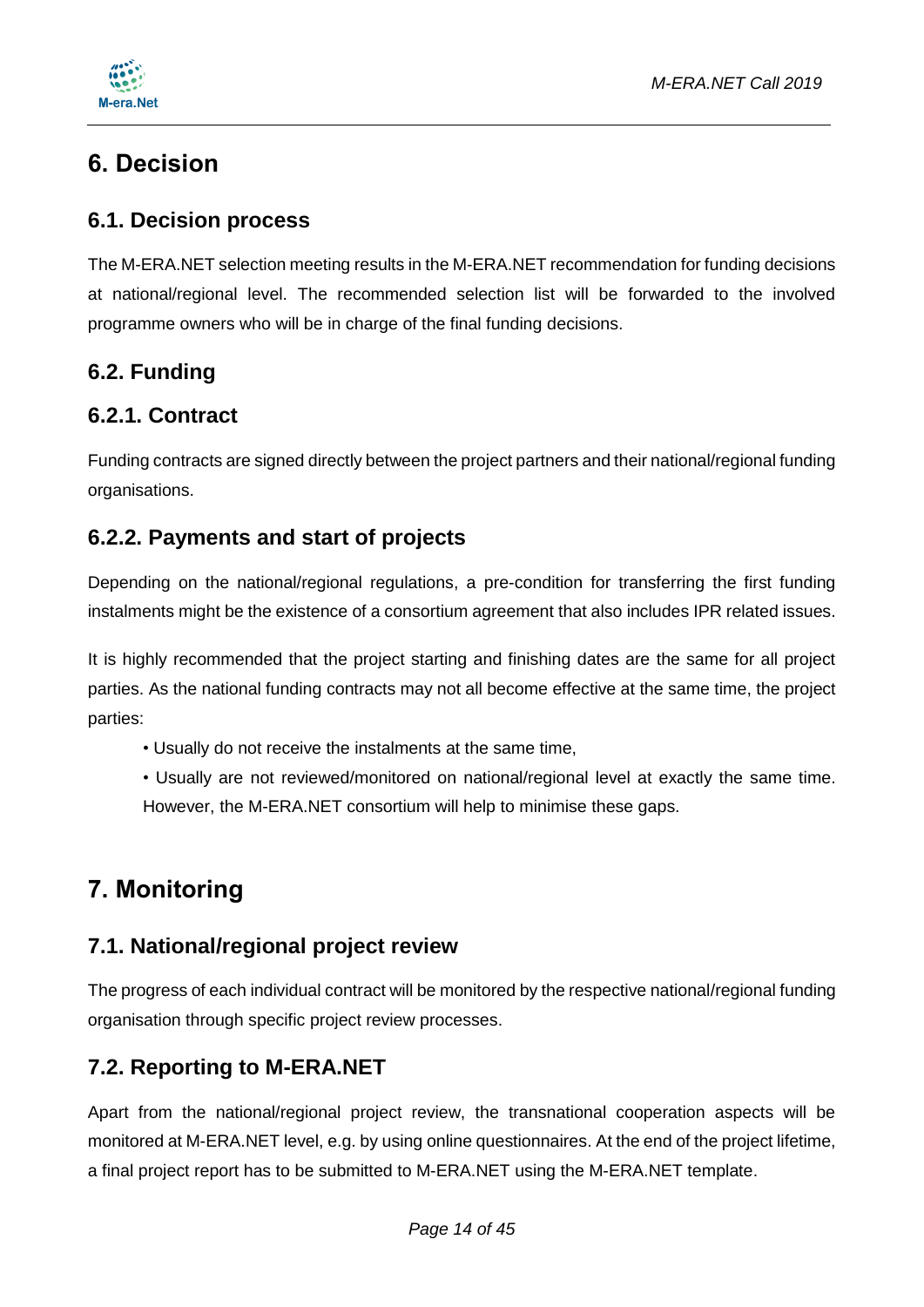

### <span id="page-14-0"></span>**7.3. Change in active projects**

Any substantial change in an on-going project must be reported immediately to the involved funding organisations. The project partners should be aware that changes may affect their funding.

## <span id="page-14-1"></span>**8. Dissemination**

A reference to M-ERA.NET is requested in publications, exhibitions, lectures, success stories and press information concerning results of the projects.

# <span id="page-14-2"></span>**9. Support**

Frequently Asked Questions (FAQ) are listed in the website [\(www.m-era.net\)](http://www.m-era.net/). In addition, all funding organisations participating in the call will provide assistance to project proposers in the case of any questions.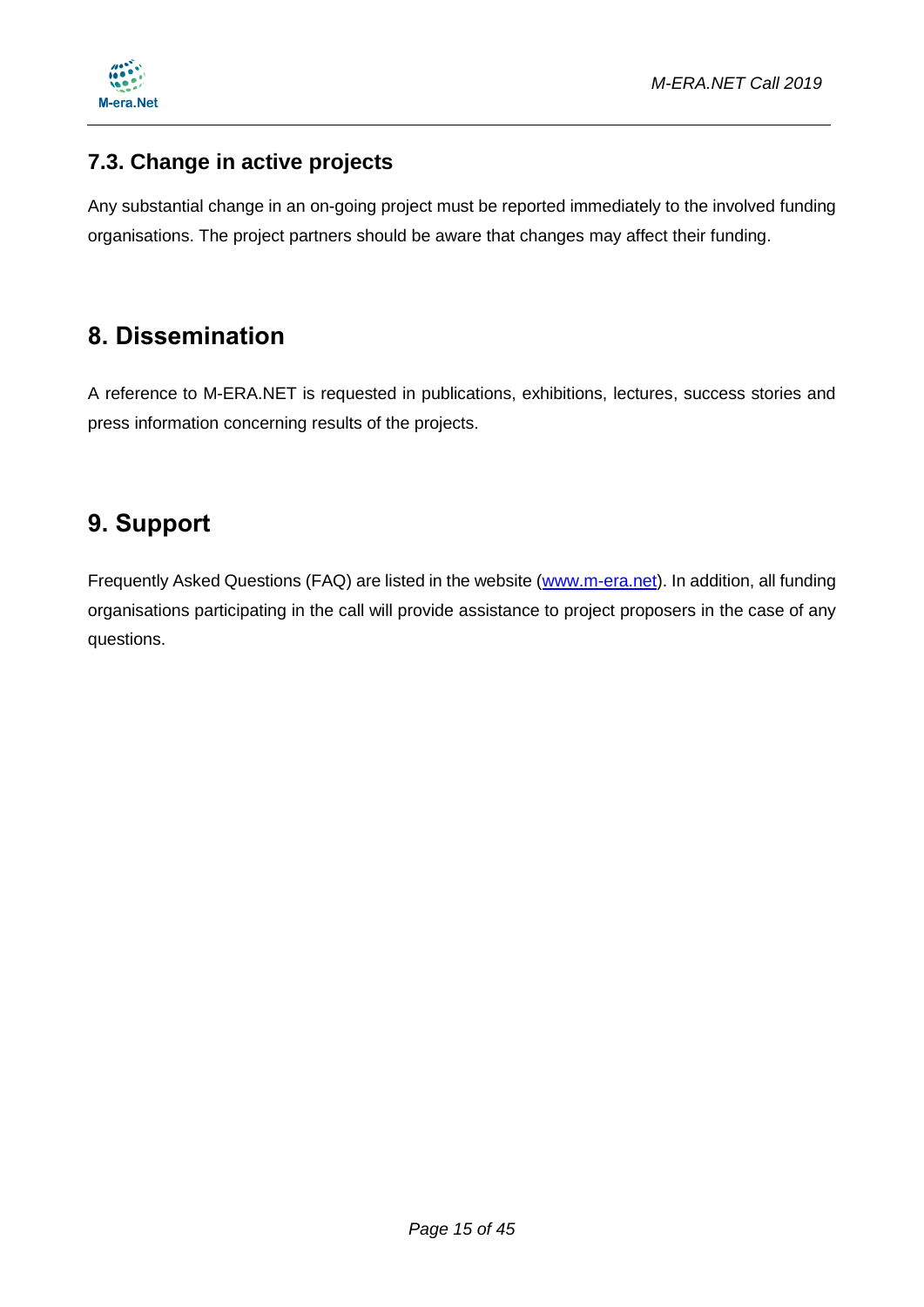



# <span id="page-15-0"></span>**Annex 1: Thematic priorities for the M-ERA.NET Call 2019**

| Topic 1: |            | Modeling for materials engineering and processing |     |          |                |  |  |
|----------|------------|---------------------------------------------------|-----|----------|----------------|--|--|
| Topic 2: |            | Innovative surfaces, coatings and interfaces      |     |          |                |  |  |
| Topic 3: |            | <b>High performance composites</b>                |     |          |                |  |  |
| Topic 4: |            | <b>Functional materials</b>                       |     |          |                |  |  |
| Topic 5: | <b>New</b> | strategies<br>technologies in health applications | for | advanced | material-based |  |  |
| Topic 6: |            | <b>Materials for additive manufacturing</b>       |     |          |                |  |  |

*Page 16 of 45*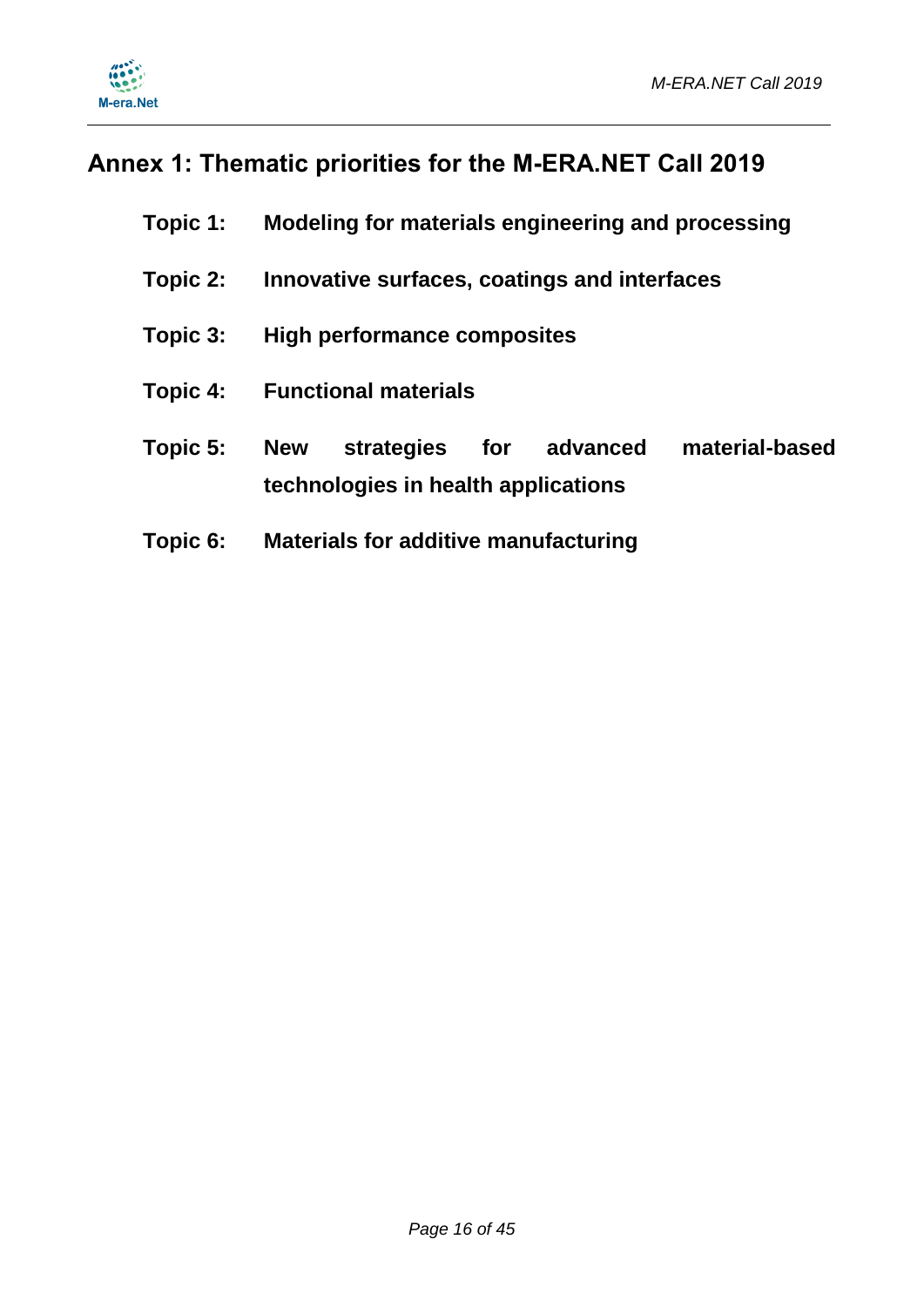

### <span id="page-16-0"></span>*1.* **Topic 1: Modeling for materials engineering and processing**

#### **Technical content/scope**

Physics-based simulations have been of paramount importance in understanding materials and their processing. Currently, materials science may also obtain large benefits from emerging data-driven procedures in the field. Therefore, research is sought in the interface between first principles hypotheses-based modelling and data-driven approaches. In particular, the following topics are of large interest;

- Constitutive relations discovery
- Data-driven, physics-based model learning and data assimilation
- Space-time multiscale modeling
- Model order reduction
- Modeling of biomaterials, including living materials

The computational modelling approaches may be both based on first principles or on experimental evidence and data, and may address the whole spectrum from basic science to current technological problems (TRL target for project deliverables within levels 1-5). It is expected that part of the deliverables of the project include open source codes and demonstrative examples of the technologies proposed. If the projects generate relevant databases those should also be made publically accessible in a public repository.

#### **Objectives**

The proposals may address one or several of the following items:

- Material constitutive modeling: Use of physics-based principles in materials science in a computational environment, bridging the gap between different time and/or length scales.
- Data-driven modeling methods, model reduction and uncertainty quantification.
- Multiscale modeling of interfaces, fracture and fatigue.
- Multiscale and/or data-driven modeling of biomaterials, including living materials.
- Methods for simulation of physical processes involved in 3D printing and manufacturing.

#### **Expected impact**

The proposal shall address how it will contribute to the expected impact of the topic, defined as follows:

- Better understanding of the physics involved in the behaviour of materials.
- Improved predictive power of simulations in material science.
- Bulding or strengthening a collaborative international research network with shared research outputs such as codes, data, publications and protocols. How the proposed research is expected to impact the European competitiveness either in terms of designing new materials, providing more effective predictive tools or facilitating the creation of interoperable databases.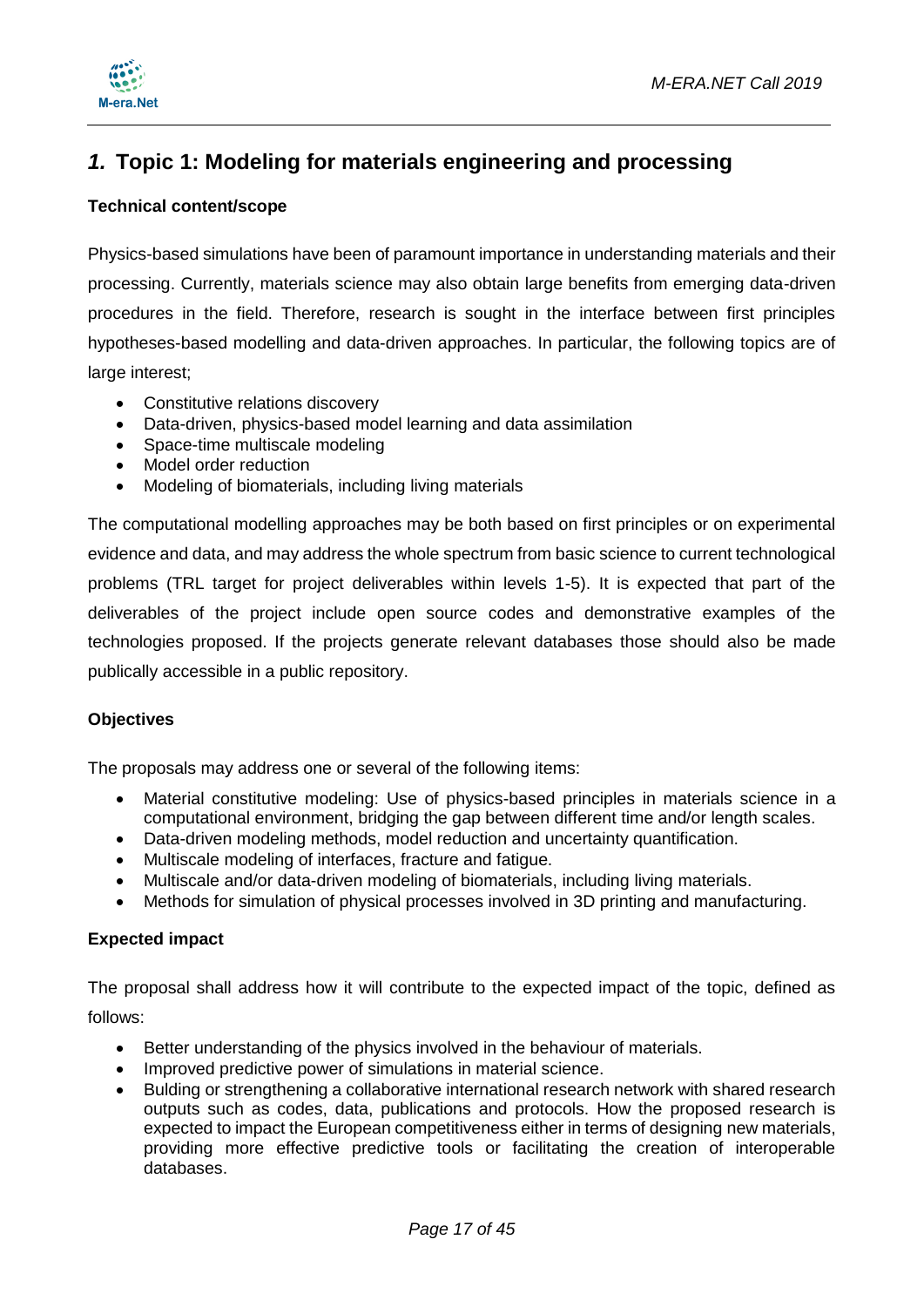

All proposals should address environmental, including reuse, remanufacturing or recycling considerations, social or ethical impacts when relevant. All proposals should clearly state the Technology Readiness Level (TRL) at the project start and at the project end (see 1.3.). The proposals should include a plan for the transition to higher TRLs at a later stage (i.e. beyond the project end date). Establishing an industrial advisory board or the participation of one or more companies in the project consortium is encouraged. For proposals aiming above TRL 4, industrial partners should be involved in the project consortium.

#### **Target groups**

This topic is targeted at all groups in the innovation chain: basic research, applied research, industrial research and development. The topic is particulary suitable for collaboration with other topics in this call and for the establishment of a strong collaboration between research entities, SMEs and large enterprises.

#### **Keywords**

multiscale materials modeling, materials databases, constitutive modeling, computational simulation, computational materials science, processing-structucture-properties relationships, multiphysics, experimental validation, multiple length and time scales, manufacturing processes, new materials.

**Indicative targeted TRL:** 1-5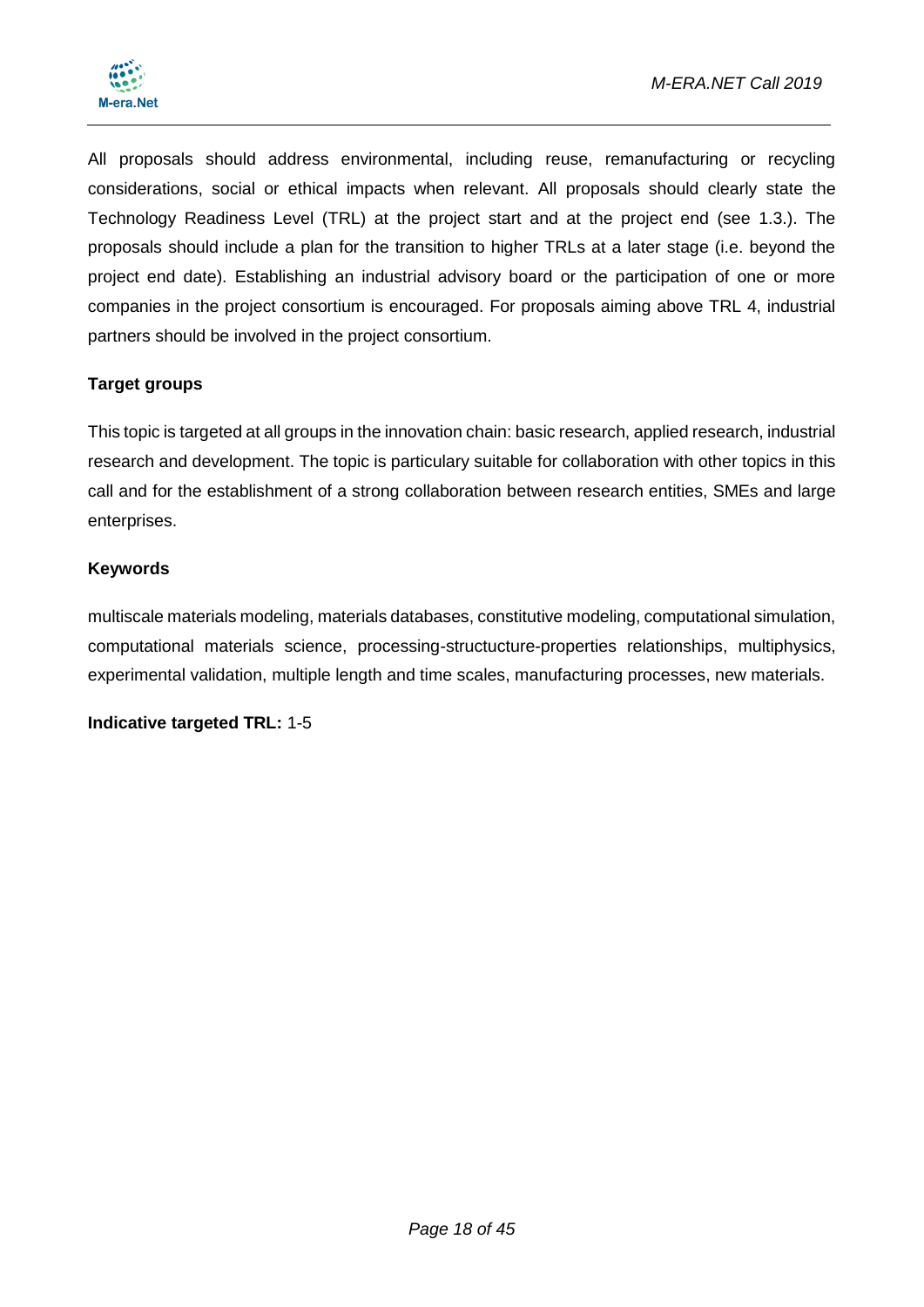

### <span id="page-18-0"></span>*2.* **Topic 2: Innovative surfaces, coatings and interfaces**

#### **Technical content/scope**

Surface and coating technology is a key enabler for new solutions in numerous industrial sectors worldwide. This call will stimulate application driven development of innovative surfaces, (nano) coatings, interfaces, and related process technologies.

The proposals should consider the processing aspect of the new technology aiming for flexible and energy-efficient approaches in production with sustainable use of materials in an environmentally friendly manner.

#### **Objectives**

The proposals shall address at least one of the following items:

- Development of innovative coatings and surfaces.
- Development of optimised interfaces and interphases.
- Development or improvement of process technologies considering circular economy to enable deposition of new coatings and/or surface modification.

Project proposals should:

- Consider aspects such as fundamental understanding of the mechanisms, experimental assessment, prototyping, up-scaling, manufacturing and validation with a view to final customer applications.
- Address complementary characterisation techniques and/or where relevant modelling techniques.
- Ensure relevance for different partners in the value chain by stating clear concepts for application(s) and/or targeted industrial sector(s).

#### **Expected impact**

The proposals shall address how they will contribute to the expected impact of the topic, defined as follows:

- Development of high-end components, products with tailored properties or functionalities by innovative surfaces, coatings and interfaces and/or
- Innovative process technologies related to interface optimisation, coating development and application and surface modification;
- Achieving a positive ecological and energy impact in terms of avoidance of hazardous materials and compounds by developing processes, coating materials, technology and product life cycles following a circular economy strategy;
- The proposals should aim at the development of innovative products or technologies based on functionalised surfaces, coatings and interfaces that might have a positive societal impact, on e.g. safety, economics, employment and life quality, etc.
- The proposal should demostrate in a convincing way synergies between industry and academia.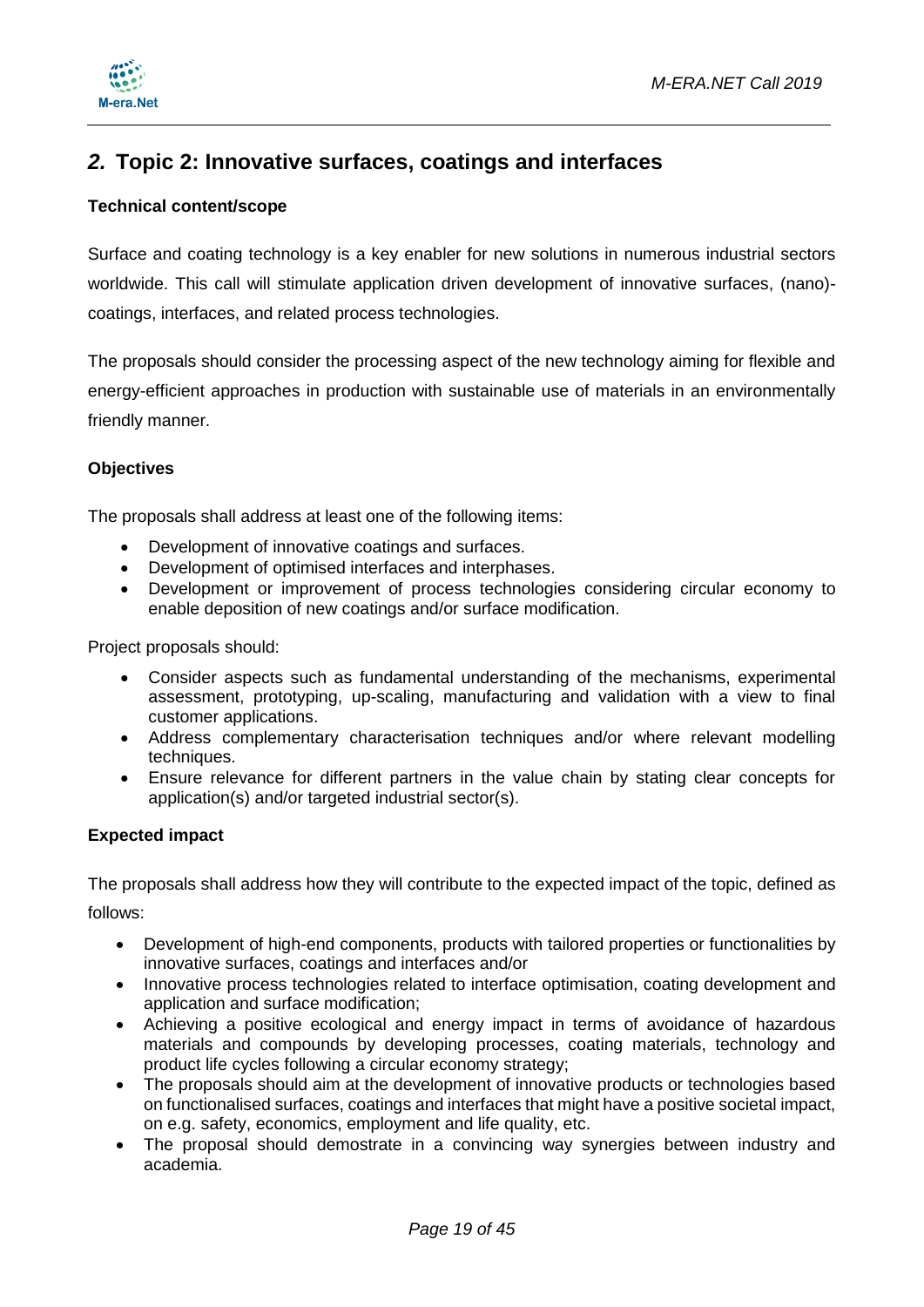

All proposals should address environmental, including reuse, remanufacturing or recycling considerations, social or ethical impacts when relevant. All proposals should clearly state the Technology Readiness Level (TRL) at the project start and at the project end (see 1.3.). The proposals should include a plan for the transition to higher TRLs at a later stage (i.e. beyond the project end date). Establishing an industrial advisory board or the participation of one or more companies in the project consortium is encouraged. For proposals aiming above TRL 4, industrial partners should be involved in the project consortium.

#### **Target groups**

This topic is targeted at all groups in the innovation chain: basic research, applied research and industrial research and development. The topic is particulary suitable for the establishment of a strong collaboration between research entities and SMEs. Participation of large enterprises is encouraged e.g. as potential end user of the technology proposed.

Interdisciplinary projects are encouraged and should enable a broader cross-sectorial use.

#### **Keywords**

innovative surfaces, (nano)-coatings, interfaces; advanced coating and surface technologies, structured surfaces.

**Indicative targeted TRL:** 2-6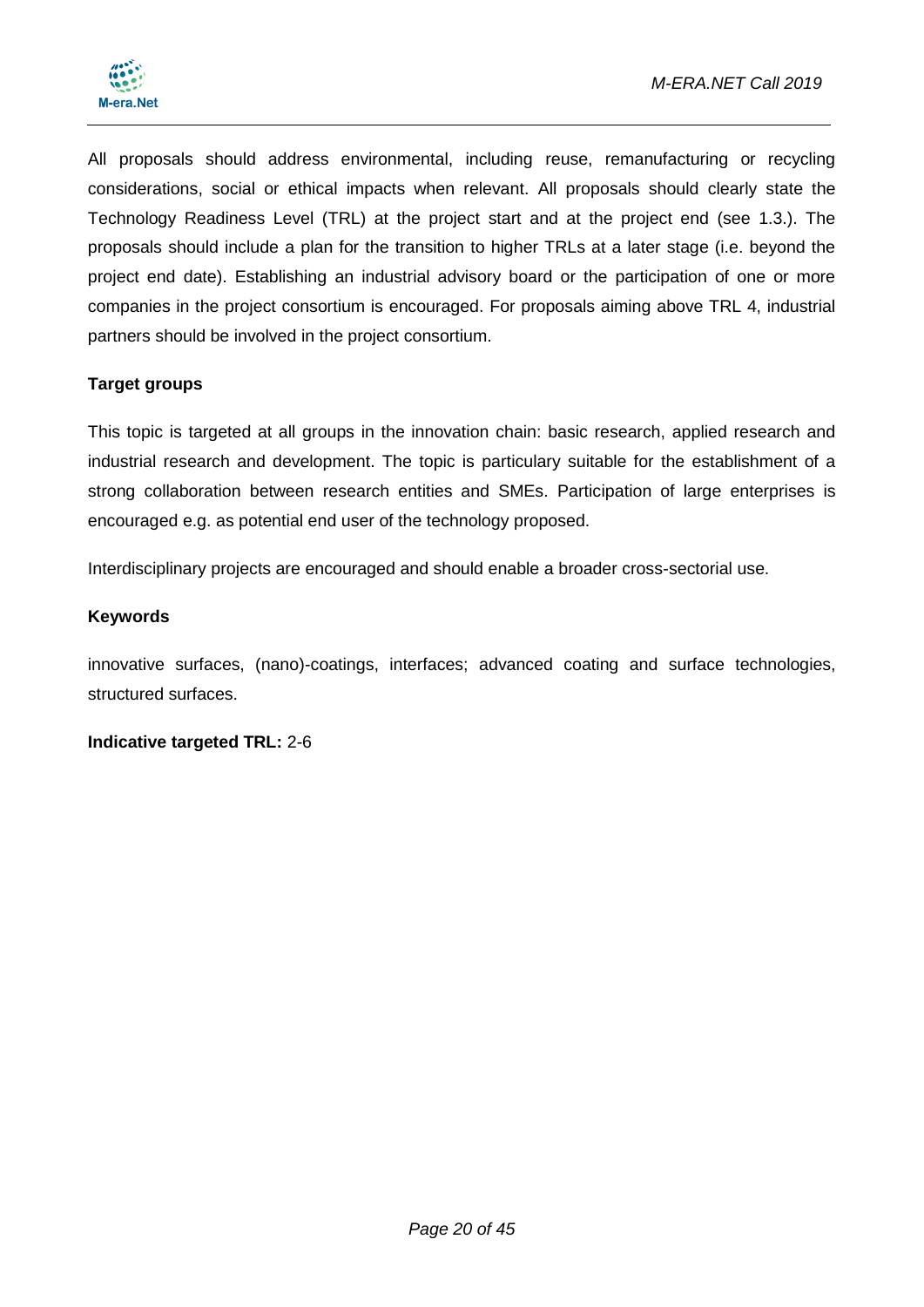

### <span id="page-20-0"></span>*3.* **Topic 3: High performance composites**

#### **Technical content/scope**

Within the scope of this call, composites are defined as engineered materials, and coatings, including hybrids, composed of two or more constituents, for example, a polymer or meallic matrix reinforced by a fibre, particle, container or a filler that meets the requirements which cannot be otherwise fulfilled by one component alone. The matrix, fibres, particles and fillers can be from mineral, synthetic or biological sources. Fibres, particles, containers, and fillers can be on the nanoscale.

#### **Objectives**

This call topic is aimed at high performance composites having functional properties for engineering applications such as transportation, construction, packaging, energy, etc.

Regarding the properties of materials, the composites should combine at least two of the following:

- High strength and stiffness to weight-ratio.
- Recyclability features.
- Durability (e.g. good resistance to creep, fatigue, humidity, etc.)
- Tailored thermal or electrical properties.
- Self-healing properties.
- Biocompatible or anti-microbial properties.
- Biodegradable and compostable properties.
- Fire retardant properties with environmentally friendly substances.

In addition, the research proposals should address one or more of the following material design and manufacturing issues (descriptive of process):

- Molecular design, functionalisation and characterisation for improved reinforcement/matrix interaction.
- Composite coatings.
- Development of new bio-based resins and/or bio-based fibres or fillers, and their composites.
- Materials use optimization. Use of recycled materials to develop composites.
- Methodology and validation tools for design-optimisation.
- Scalable and rapid manufacturing techniques, such as fast curing, low viscosity resins and thermoforming among others.
- Automation, robotisation and cost-efficient manufacturing techniques.
- Composites suitable for multiple processing techniques including additive manufacturing.
- Modeling and simulation of processing including multi-scale approaches or the use of data mining and machine learning (Artificial Intelligence).
- Joining, assembly and repair including solutions for joining dissimilar materials.
- Structural health monitoring.
- Retaining economic value and energy of materials as long as possible to promote the circular economy.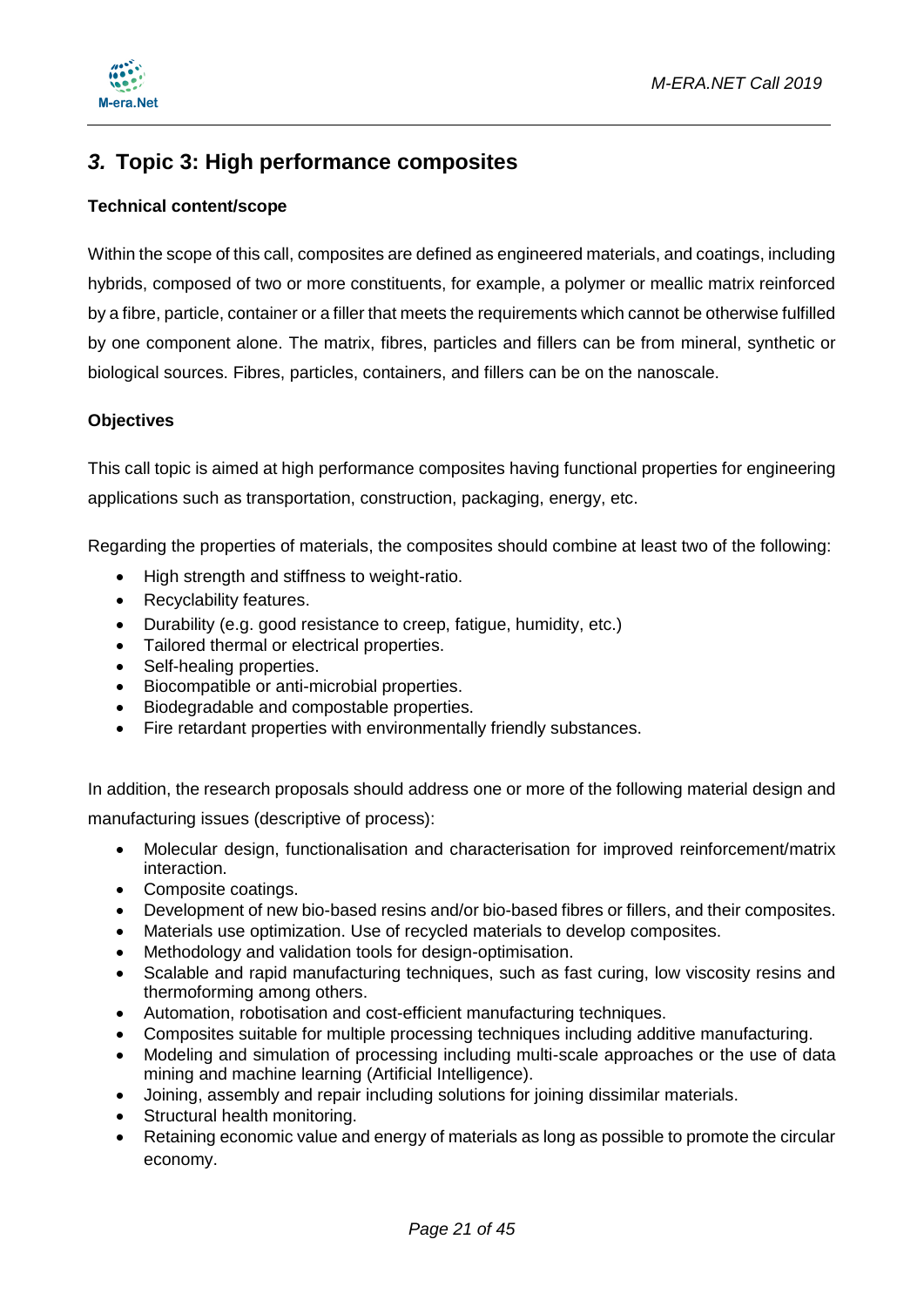

To strengthen the whole innovation chain it is strongly recommended that the project proposal covers materials, processing and application development of composites. Such integration could be further enhanced by fostering collaboration between universities and industry, and by a consortium covering the whole value chain.

#### **Expected impact**

The proposals shall address how they will contribute to the expected impact of the topic, defined as follows:

- More competitive industrial products and processes using the advanced materials design and manufacturing concepts;
- Socio-ecological benefits provided by products with higher integration level of functionality, lighter products to transport, lighter dynamic applications to decrease energy consumption, and by using materials that will result in a lower environmental impact;
- Because the composites industry is characterised by a large number of scattered players, including SME manufacturers and equipment suppliers, the projects should result in networks inside Europe, thereby improving the sharing of knowledge and reinforcing both technological and scientific platforms.

All proposals should address environmental, including reuse, remanufacturing or recycling considerations, social or ethical impacts when relevant. All proposals should clearly state the Technology Readiness Level (TRL) at the project start and at the project end (see 1.3.). The proposals should include a plan for the transition to higher TRLs at a later stage (i.e. beyond the project end date). Establishing an industrial advisory board or the participation of one or more companies in the project consortium is encouraged. For proposals aiming above TRL 4, industrial partners should be involved in the project consortium.

#### **Target groups**

This topic is targeted at all groups in the innovation chain: basic research, applied research, industrial research and development. The particular subject of the proposal deals with the establishment of a strong collaboration between research entities, SMEs and large enterprises.

#### **Keywords**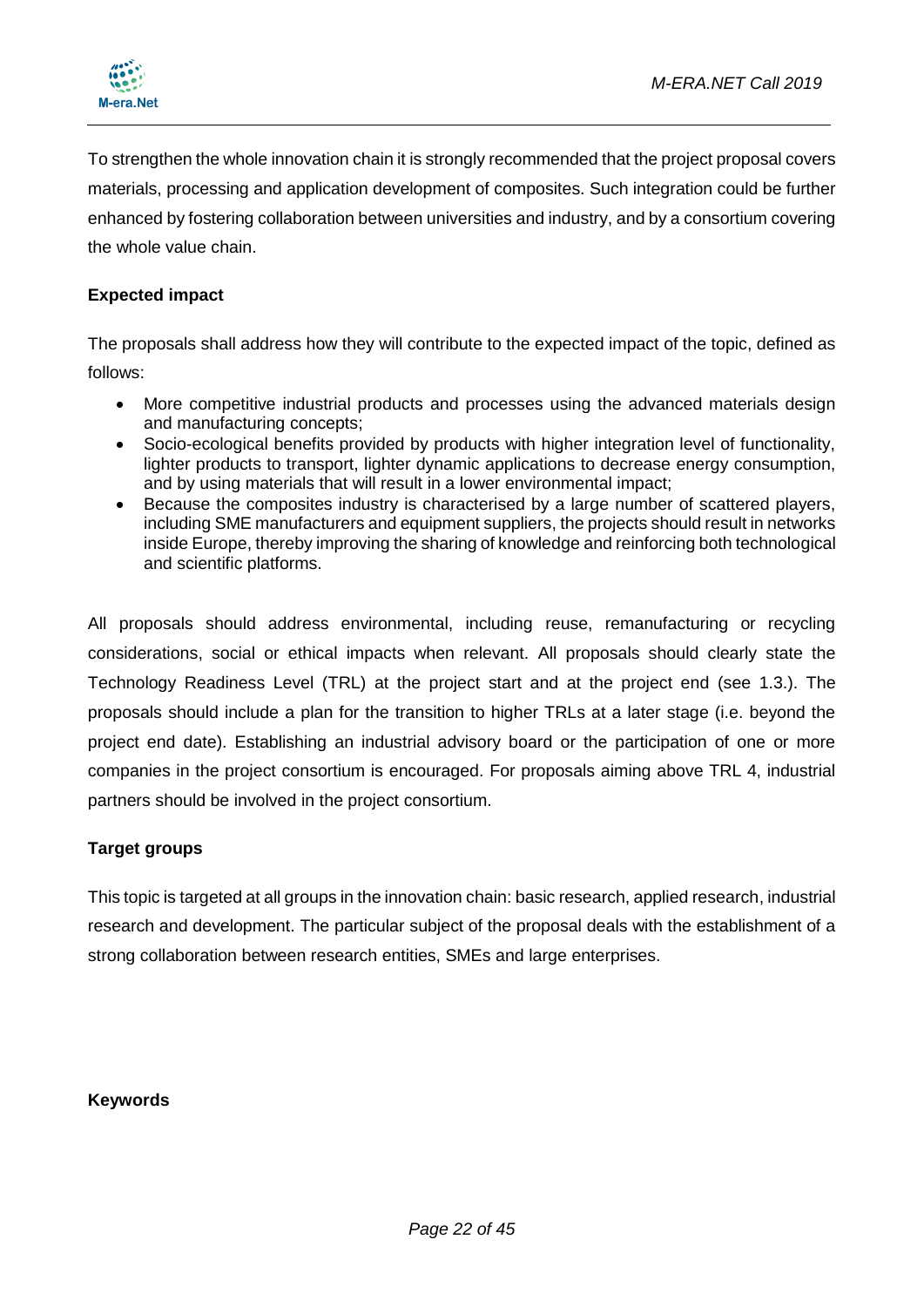

synthetic composites, hybrid material systems, polymer matrix, metal matrix, ceramic matrix, biobased composites, functional properties, in-service behaviour, design methodology, process technology, process modeling, recycling, material behaviour modeling.

#### **Indicative targeted TRL:** 2-6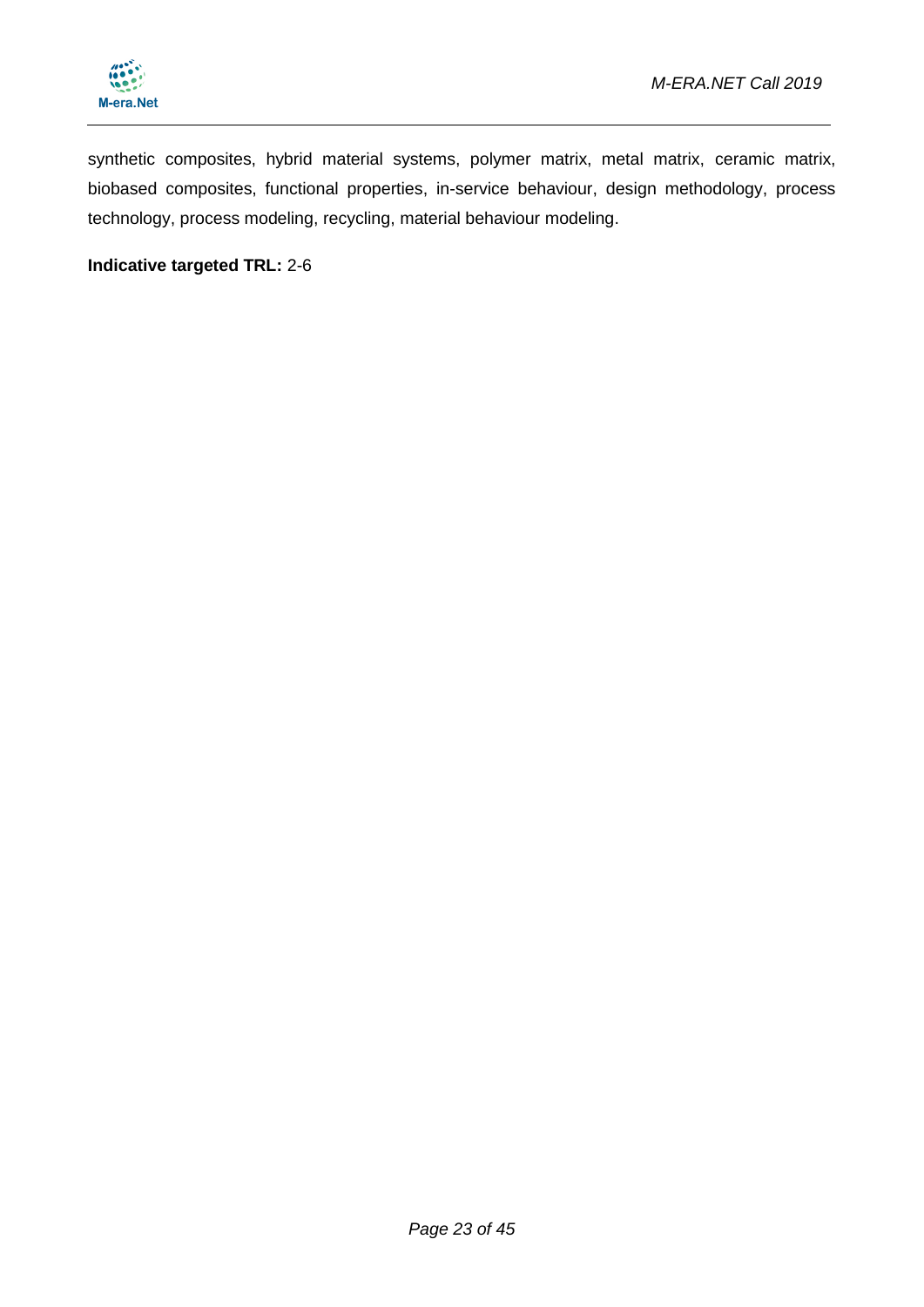

### <span id="page-23-0"></span>*4.* **Topic 4: Functional materials**

#### **Technical content/scope**

Advanced functional materials are an important economic and employment generator in Europe. Functional materials are the bottleneck for almost all technologies. Design and simulation of materials and microstructures with tailored properties and appropriate process technologies are needed to achieve high performance in industrial applications. European product innovation relies strongly on deep theoretical knowledge on functional materials and more efficient technologies with new physical properties and performance. Improved materials are expected to contribute to reduce our dependence on oil, gas and coal. In terms of circular economy, there is increasing concern regarding the replacement of critical raw materials, toxic materials, recycling and long term stability. The European Strategic Energy Technology Plan (SET Plan) recognizes this situation and emphasises cost-competitive low carbon energy and energy efficiency technologies. The SET Plan Materials Road Map reinforces the pivotal enabling role of advanced materials and clearly outlines the medium to long term strategy for the coming years.

#### **Objectives**

Proposals within the scope of this topic should aim at the development of advanced functional materials or materials systems in at least one of the following areas:

- Materials for sensing and actuation, and ICT: smart materials/metamaterials with controlled electrical, magnetic, thermal, optical, and mechanical properties, photonic materials, where possible enabling low power or autonomous device/systems.
- Smart energy efficient buildings: thermal insulation materials and efficient heat radiation solutions, smart windows, etc.
- Electrochemical energy conversion and storage: new materials for the next generation of batteries e.g. solid-state batteries, supercapacitors, ionic and electronic conductors. New material components and catalysts for fuel cells, electrolysers and photo catalysis*.*
- Waste energy harvesting materials and solutions: new energy harvesting materials based on advanced thermoelectric, caloric, piezoelectric, phase change and others. New designs and architectures for increased energy efficiency.
- Photovoltaics: new concepts and architectures for efficient silicon-based thin film solar cells, novel solar cell materials (nano-based concepts, others).

#### **Expected impact**

The proposals shall address how they will contribute to the expected impact of the topic, defined as follows:

 Ensure the future European energy supply through technological development based on novel multifunctional materials;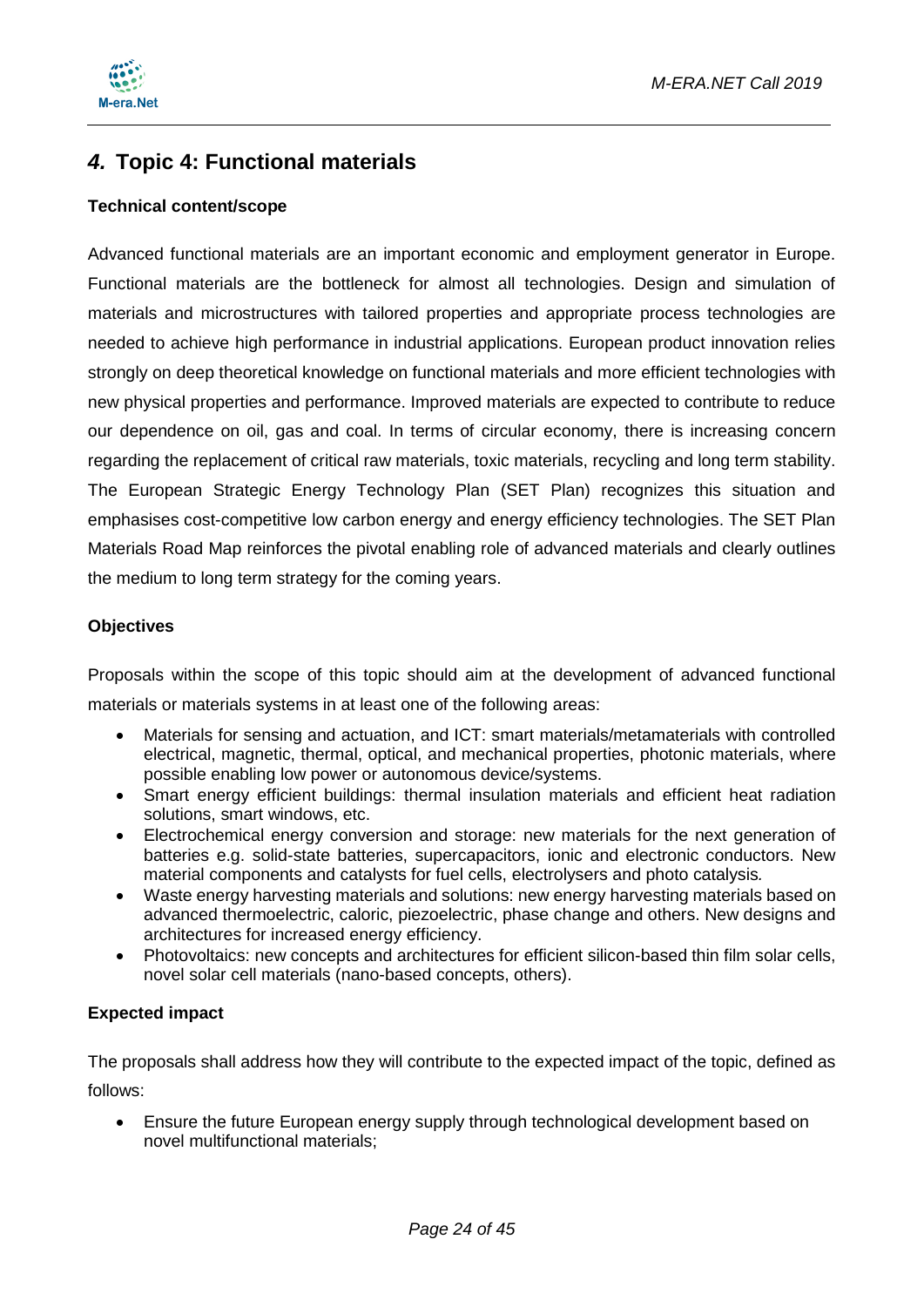



- Support the European strategic policy targets in terms of greenhouse gas emission reduction and developing affordable sustainable energy sources and usage;
- Improved competitiveness and strengthened industrial leadership;
- Strengthened innovation excellence of the European academia and research institutes.

All proposals should address environmental, including reuse, remanufacturing or recycling considerations, social or ethical impacts when relevant. All proposals should clearly state the Technology Readiness Level (TRL) at the project start and at the project end (see 1.3.). The proposals should include a plan for the transition to higher TRLs at a later stage (i.e. beyond the project end date). Establishing an industrial advisory board or the participation of one or more companies in the project consortium is encouraged. For proposals aiming above TRL 4, industrial partners should be involved in the project consortium.

#### **Target groups**

This topic is targeted at all groups in the innovation chain: basic research, applied research, industrial research and development.

#### **Keywords**

advanced functional or multifunctional materials, electrical properties, magnetic properties, optical properties, chemical properties, thermal properties, mechanical properties, nano/microstructured materials, photonic materials, advanced processing technologies, sensors, ICT, photovoltaics, photo catalysis, waste energy harvesting, energy conversion and storage.

#### **Indicative targeted TRL:** 2-5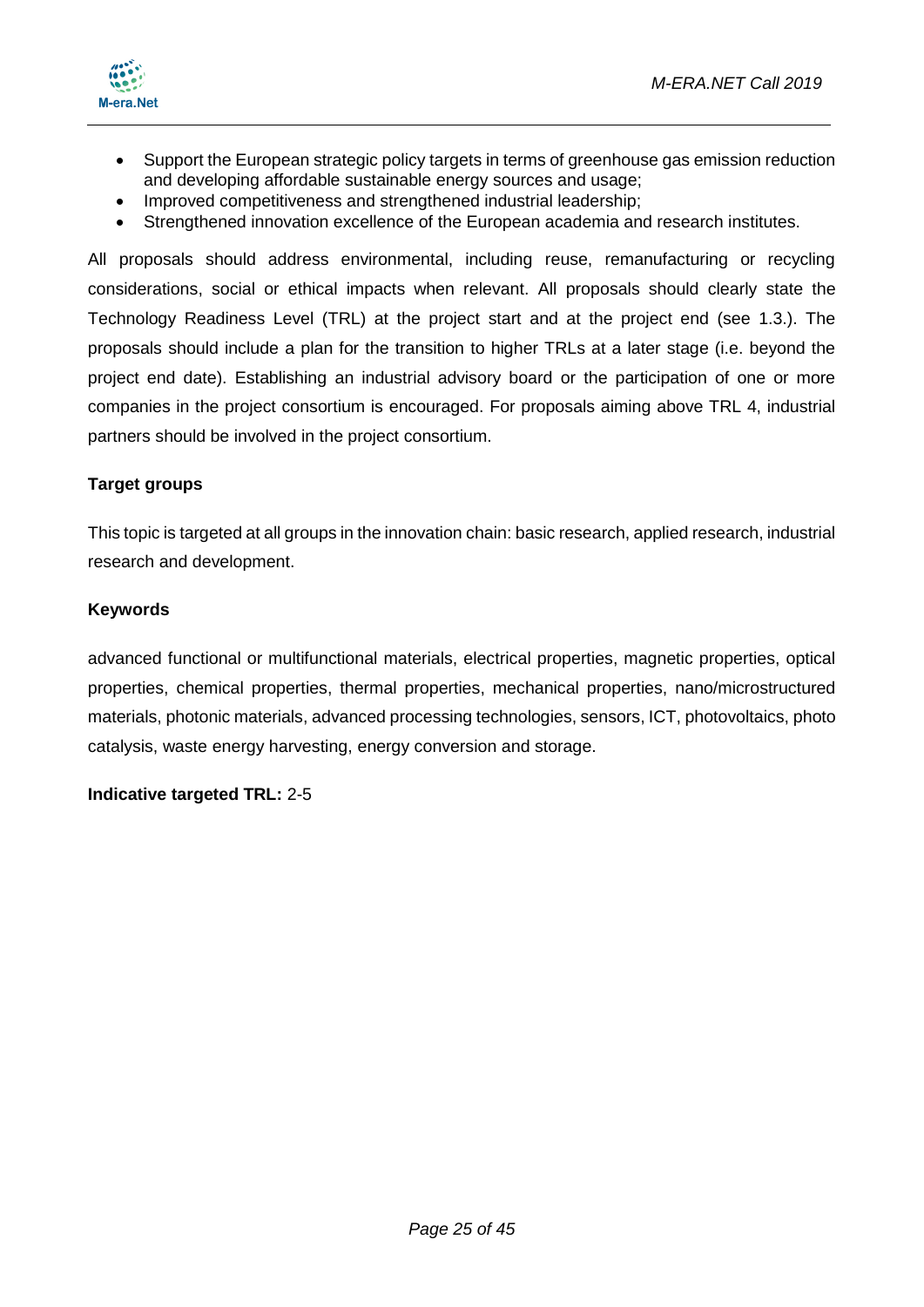

### <span id="page-25-0"></span>*5.* **Topic 5: New strategies for advanced material-based technologies in health applications**

#### **Technical content/scope**

Wellness and healthy ageing of the European population require new or improved solutions to health-related issues. Many of these solutions will come from the development of new advanced materials as key components of therapeutics (e.g. drug delivery systems, implants, tissue regeneration strategies, cell and gene therapies, etc.), diagnostics (e.g. contrast agents, bioimaging ) and theranostics. These materials may be in contact with the human body at different levels.

The purpose of this call topic is to provide opportunities to advance material-based technologies towards the market related to bio scaffolds. This action is aligned with societal challenges regarding "Health, Demographic Change and Wellbeing" as defined in the H2020 framework. It is also in agreement with the recognition of advanced materials as a Key Enabling Technology for strengthening the competitiveness of the European industry.

#### **Objectives**

The main objective is to obtain smart biomaterials as cell scaffolds or materials for cell-based tissue regeneration.

The investigated bioscaffolds should target at least one of the following applications: bone grafts, wound healing, stem cell seeding, recruiting or differentiation, functional probes or *in-vitro* models for the better understanding of biological processes.

Such scaffolds may include adaptable or stimuli responsive materials, hierarchical structures to allow 3D cell in-grow, structural or topographic modification to direct specific cells morphology or functionalities.

Proposals must address one or more of the following:

- Mechanical properties of the scaffold when relevant for the foreseen application.
- Understanding interactions between scaffolds and biological hosts with specific focus on hierarchical structures and stimuli responsive materials.
- Aspects such as biodegradation, immunogenicity and sterilisation.
- The use of renewable sources or sustainable chemistry in the synthesis of scaffolds.

Proposals are expected to take into account the following: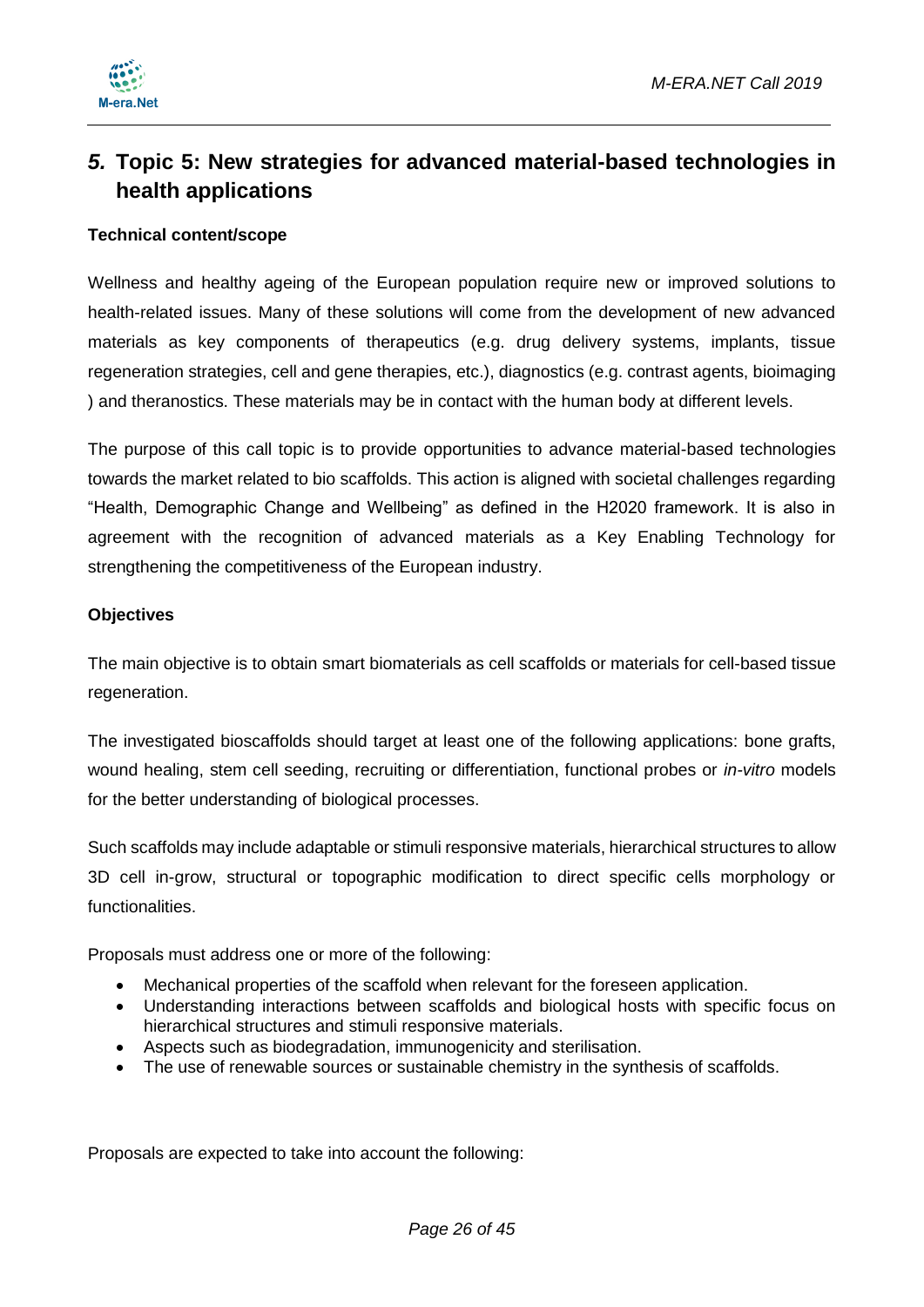

- The potential market and exploitation routes including scalability.
- Relevant regulatory issues<sup>4</sup>.
- When appropriate, the *in vitro* testing and/or assays in animals must be conducted following the national ethical rules of each relevant partner involved.

Moreover, the proposals are strongly encouraged to consider the following issue:

 Cross-collaboration between materials scientists, bioscientists, medical doctors and industrial partners.

#### **Expected impact**

The proposals shall address how they will contribute to the expected impact of the topic, defined as follows:

- Understanding the complexity of bio scaffolds interfaces over time;
- Achievement of new or improved materials performance for health applications;
- Higher competitiveness of the European health industry through more reliable products, sustainable processes and awareness of the regulatory protocols;
- Increased collaborations between materials science RTD performers, industrial and medical stakeholders in the health sector;
- At the end of the project the technology being addressed is expected to reach TRL 4 (see 1.3.).

All proposals should address environmental, including reuse, remanufacturing or recycling considerations, social or ethical impacts when relevant. All proposals should clearly state the Technology Readiness Level (TRL) at the project start and at the project end (see 1.3.). The proposals should include a plan for the transition to higher TRLs at a later stage (i.e. beyond the project end date). Establishing an industrial advisory board or the participation of one or more companies in the project consortium is encouraged. For proposals aiming above TRL 4, industrial partners should be involved in the project consortium.

#### **Target groups**

-

This topic is targeted at all groups in the innovation chain: basic research, applied research, industrial research and development. Collaboration between research entities including clinical centres, SMEs and large enterprises is encouraged.

<sup>4</sup> <http://eur-lex.europa.eu/legal-content/EN/TXT/?uri=CELEX%3A32017R0745>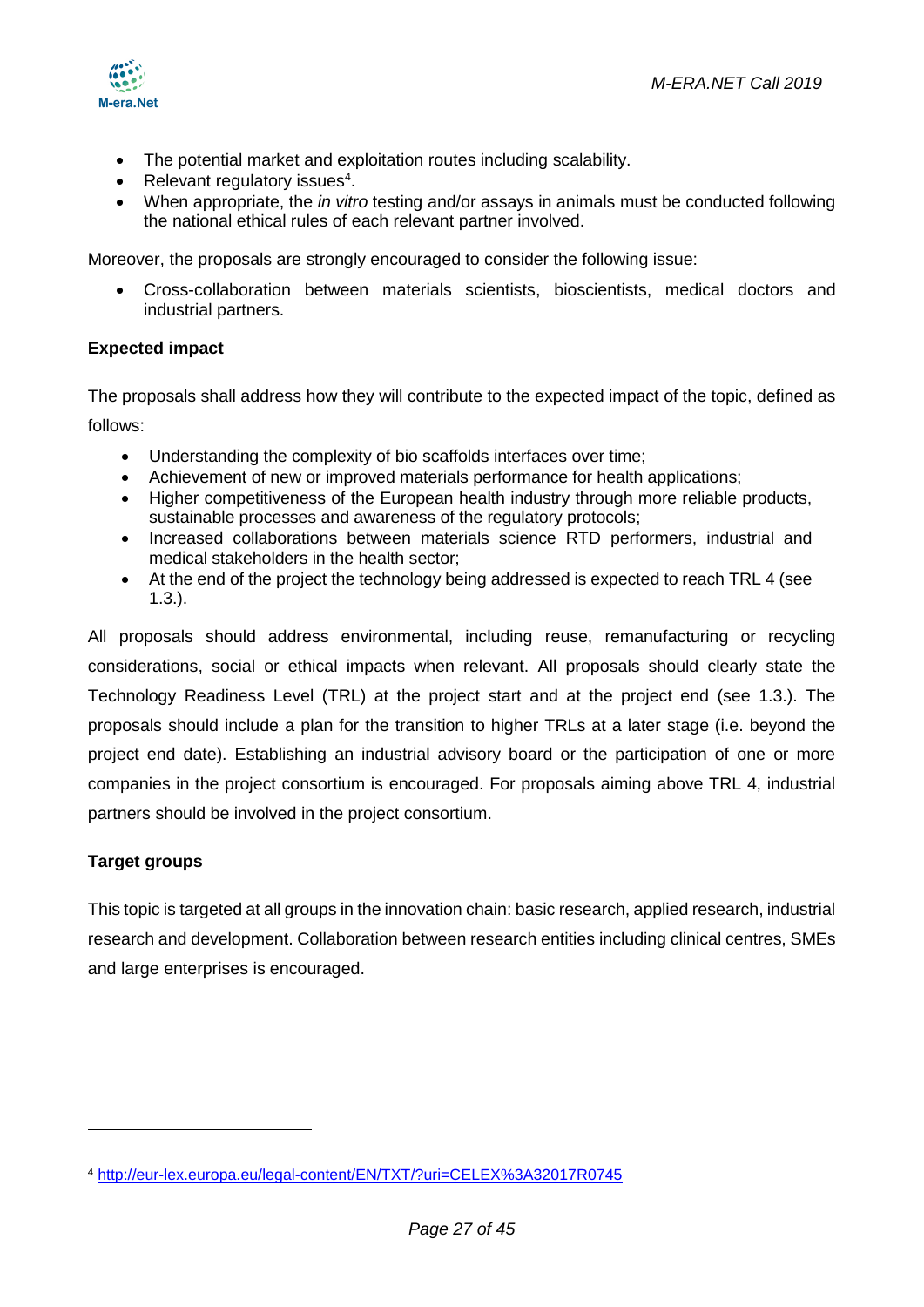

**Keywords:** biomaterials, biointerfaces, biodegradation, stimuli-responsive materials, hierarchical structures, bio imaging, biopolymers, scaffolds, sterilisation, sustainable chemistry.

**Indicative targeted TRL:** 3-5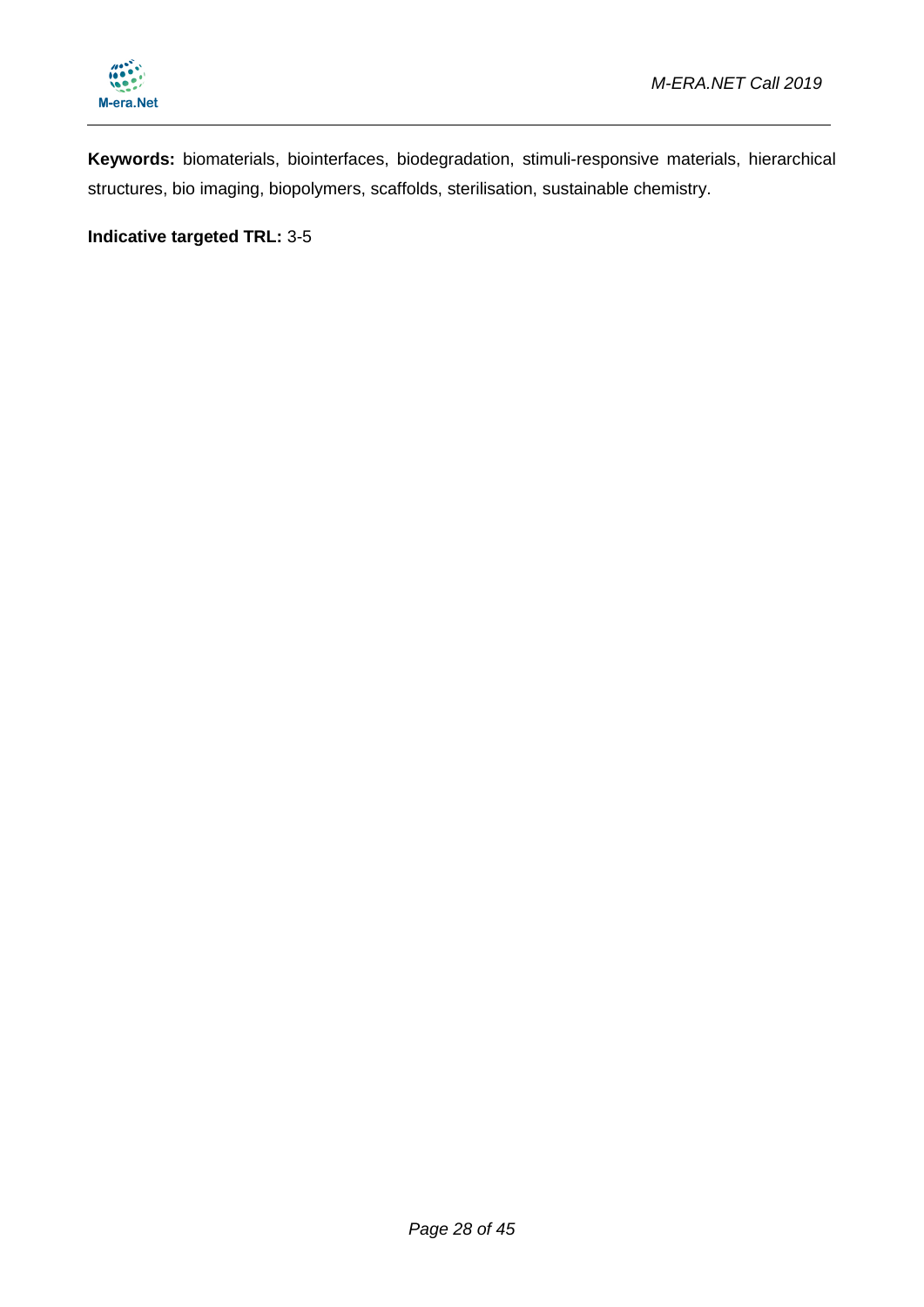

### <span id="page-28-0"></span>*6.* **Topic 6: Materials for additive manufacturing**

#### **Technical content/scope**

Additive Manufacturing (AM) is a process of directly building 3D parts and components based on a digital model by successively adding material. AM is a rapidly developing industrial sector and, potentially, a disruptive technology. This is because, in principle, it is material and energy effective and sustainable compared to subtractive technologies. However, the commercial exploitation of 3D AM processes is currently limited due to the in-process and in-service performance of the available materials' sets. Within this call topic, proposals should focus on the development of materials and related processes for use in AM, leading to required performance, reliability and economics of manufactured components.

The use of living biological materials as part of the AM process is not covered by this call topic.

#### **Objectives**

The objective is to develop innovative materials such as metals, ceramics, polymers and composites designed for use in AM processes (e.g. tuning composition, structure, morphology, powderprocessing parameters, etc.) and improved production systems in order to improve or modify properties for manufactured products. The final goal of proposed projects should be to demonstrate the ability of new materials and processes to achieve finished components exhibiting improved performance, preferably with reduced life cycle costs.

Project proposals should address materials and production processes for final part production. This could include e.g. modeling of materials and processes (including microstructures), mechanical and corrosion properties, surface finishing, internal stress and warpage reduction, electrical and thermal conductivity, and materials specifically designed to exploit the potential of AM systems including the ability to effectively produce multimaterial structures. Proposals should also discuss energy and environmental related aspects of the research as well as how the project results support recycling and circular economy.

Proposals falling under the scope of this topic could address (but are not restricted to) the following areas:

- Development of materials and processes designed to improve mechanical performance and quality of AM parts and the process productivity;
- Biocompatible materials for use in the production of personalised implant devices and improved scaffolds used in tissue regeneration;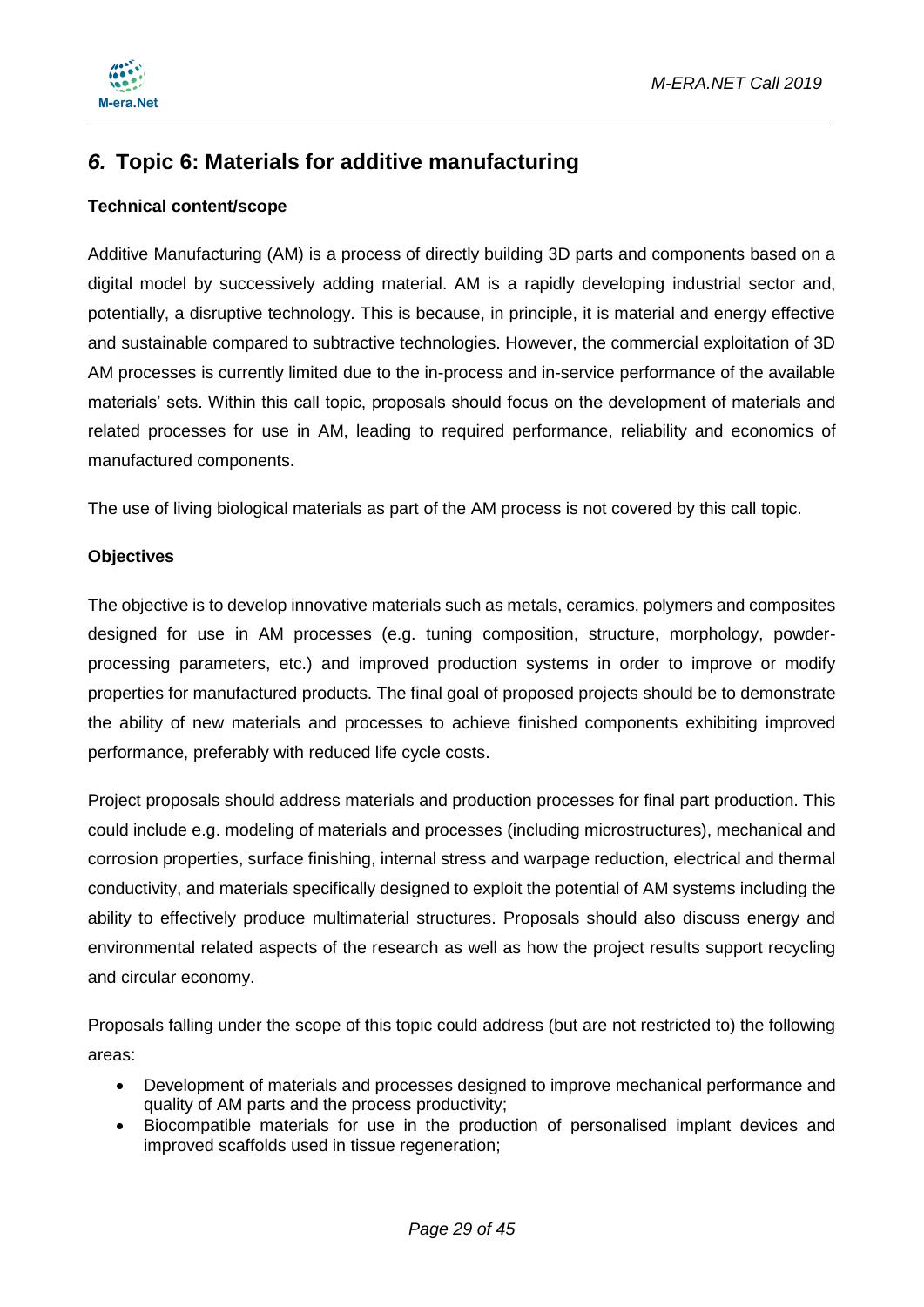

- AM processing of materials used in applications with restrictive validation / certification processes, e.g. aerospace or medical applications;
- Development of novel materials and processes to enable innovative applications for AM parts, which could include multifunctional, functionally graded, hierarchically structured, (nano-)composite materials or organic electronics;
- New strategies to improve the part quality by including instrumentation, process monitoring, setting up a digital twin with in-situ simulation for self-optimisation of the AM process with insitu corrective actions;
- Improvement of lifecycle cost of products by repair or remanufacturing with AM technology, e.g. with laser cladding;
- New technologies for reconditioning of feedstock material for re-use;
- New materials for energy efficiency AM applications, such as heat exchangers with complex geometry or lightweight structures.

#### **Expected impact**

The proposals shall address how it will contribute to the expected impact of the topic, defined as

follows:

- Development of materials for the production of high quality AM parts/components suitable for respective application classes;
- New feedstocks (e.g. powder, wire, filament) specifically developed to enhance functionality, quality and performance and to reduce the cost;
- New process technology for the production of AM parts with novel materials and material combinations, including hybrid processes directly combining AM with other manufacturing processes, e.g. coatings;
- New process technology adapted to the production of new AM-specific feedstock materials.
- Reducing the use of hazardous or scarce substances, promoting re-use, recycling or biodegradability of materials.

All proposals should address environmental, including reuse, remanufacturing or recycling considerations, social or ethical impacts when relevant.

All proposals should clearly state the Technology Readiness Level (TRL) at the project start and at the project end (see 1.3.). The proposals should include a plan for the transition to higher TRLs at a later stage (i.e. beyond the project end date). Establishing an industrial advisory board or the participation of one or more companies in the project consortium is encouraged. For proposals aiming above TRL 4, industrial partners should be involved in the project consortium.

#### **Target groups**

This topic is targeted at all groups in the innovation chain: basic research, applied research, industrial research, development and innovation. Collaboration between research entities, SMEs and large enterprises is encouraged as well as participation of international organisations in project consortia.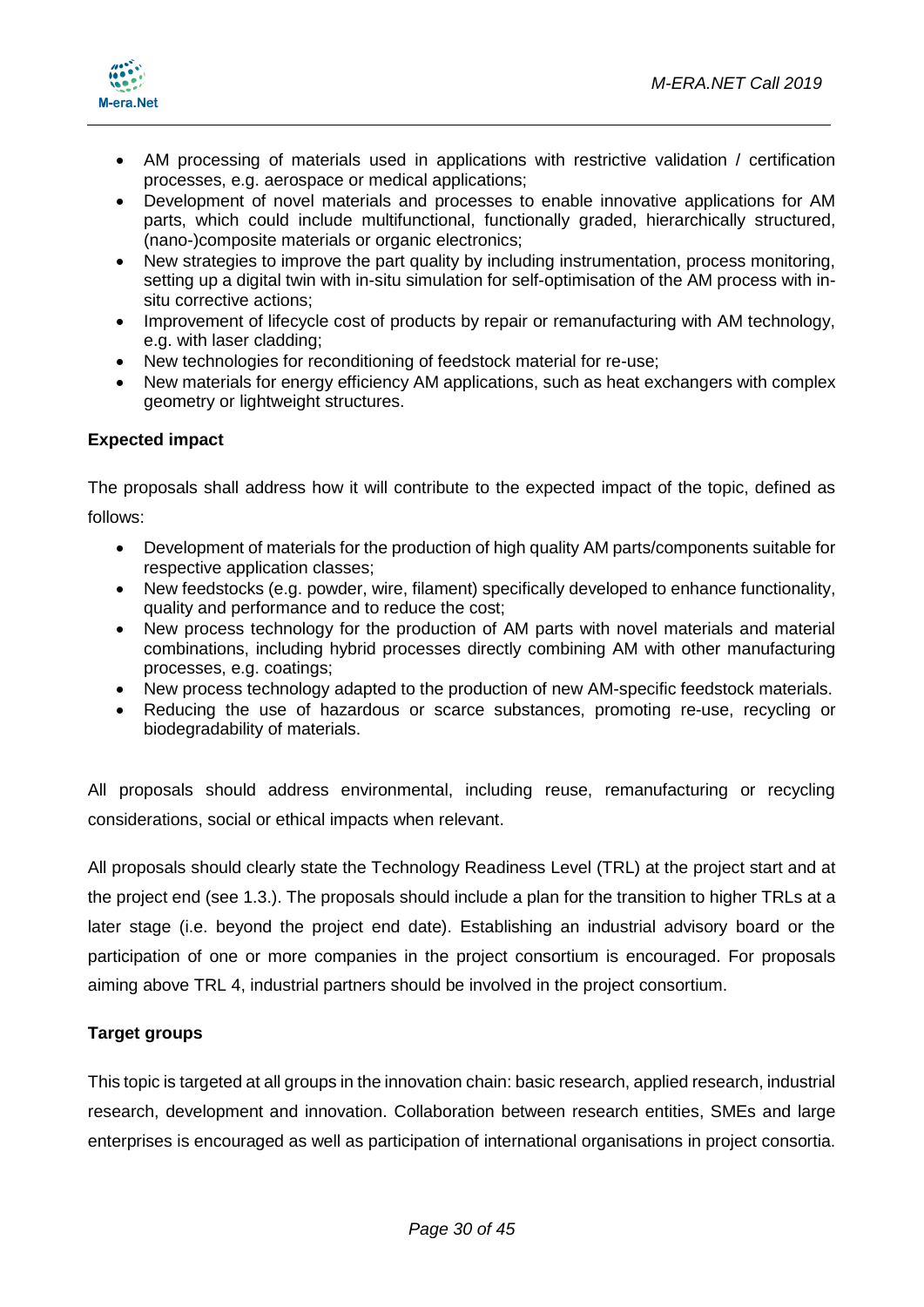

#### **Keywords**

additive manufacturing, productivity, part quality, mechanical performance, material properties, warpage, internal stress, production, polymers, metals, ceramics, composites, feedstock, biocompatibility, life cycle costs, sustainability, resource efficiency, energy efficiency, recycling, modelling, simulation, digital twin.

#### **Indicative targeted TRL:** 3-7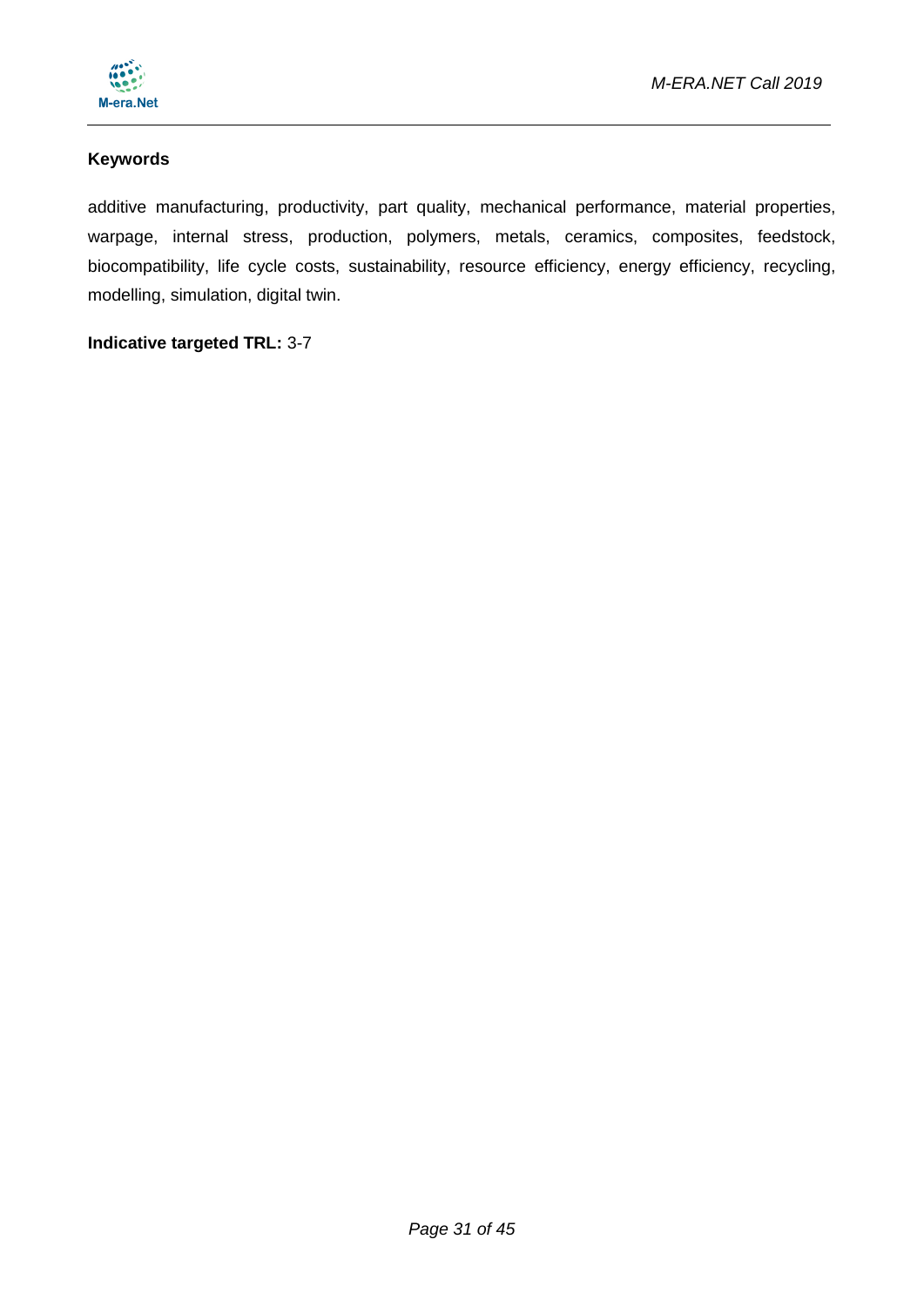



-

# <span id="page-31-0"></span>**Annex 2: Technology Readiness Level**

All proposals should clearly state and motivate at what level on the Technology Readiness Level (TRL) scale the project is situated at the beginning and after the project is finished. In order to increase the potential for new business opportunities and commercial exploitation of the results:

• Proposals aiming at TRL below 4 should include a plan for the transition to higher TRL's at a later stage (i.e. beyond the project end date) and demonstrate industrial involvement. This can be realised by establishing an industrial advisory board (or alternatively by the participation of one or more companies in the project consortium when feasible).

• For proposals aiming at TRL above 4, industrial partners should be involved in the project consortium.

Where the topic description refers to the concept of **"Technology Readiness Level"** (TRL), the following definition in accordance with H2020<sup>5</sup> applies:

TRL 1 – basic principles observed TRL 2 – technology concept formulated TRL 3 – experimental proof of concept TRL 4 – technology validated in lab TRL 5 – technology validated in relevant environment (industrially relevant environment in the case of key enabling technologies) TRL 6 – technology demonstrated in relevant environment (industrially relevant environment in the case of key enabling technologies) TRL 7 – system prototype demonstration in operational environment TRL 8 – system complete and qualified TRL 9 – actual system proven in operational environment (competitive manufacturing in the case of key enabling technologies; or in space)

In the project proposal, it should be indicated what is the TRL position in the beginning of the project and after the project is finished.

<sup>5</sup> See p. 27 http://ec.europa.eu/research/participants/data/ref/h2020/other/wp/2018-2020/annexes/h2020 wp1820-annex-ga\_en.pdf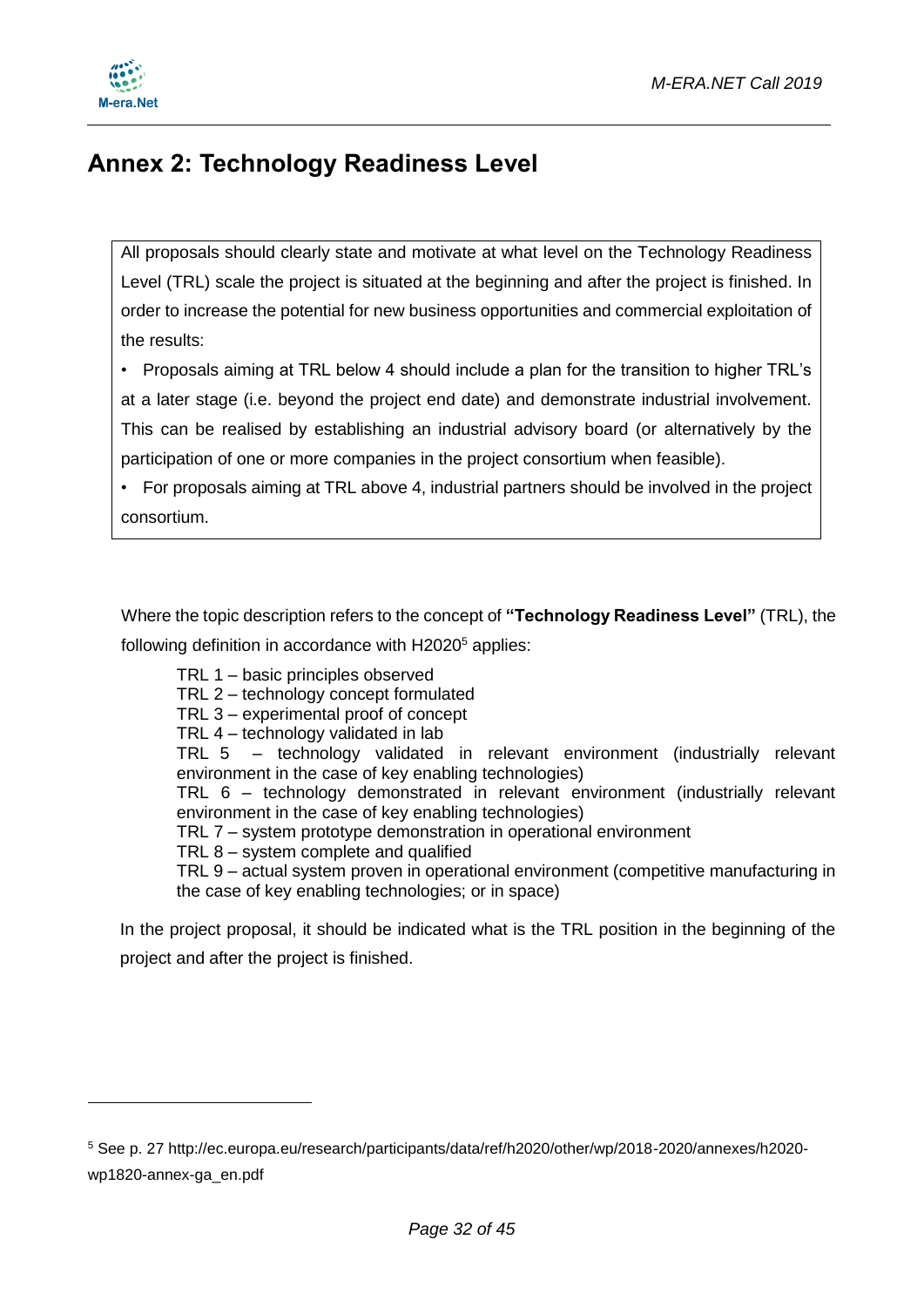

| Topic                                                                                       | TRL 1   TRL 2   TRL 3   TRL 4   TRL 5   TRL 6   TRL 7   TRL 8   TRL 9 |  |  |  |  |
|---------------------------------------------------------------------------------------------|-----------------------------------------------------------------------|--|--|--|--|
| Topic 1: Modeling for materials engineering and<br>processing                               |                                                                       |  |  |  |  |
| Topic 2: Innovative surfaces, coatings and<br>interfaces                                    |                                                                       |  |  |  |  |
| Topic 3: High performance composites                                                        |                                                                       |  |  |  |  |
| Topic 4: Functional materials                                                               |                                                                       |  |  |  |  |
| Topic 5: New strategies for advanced material-<br>based technologies in health applications |                                                                       |  |  |  |  |
| Topic 6: Materials for additive manufacturing                                               |                                                                       |  |  |  |  |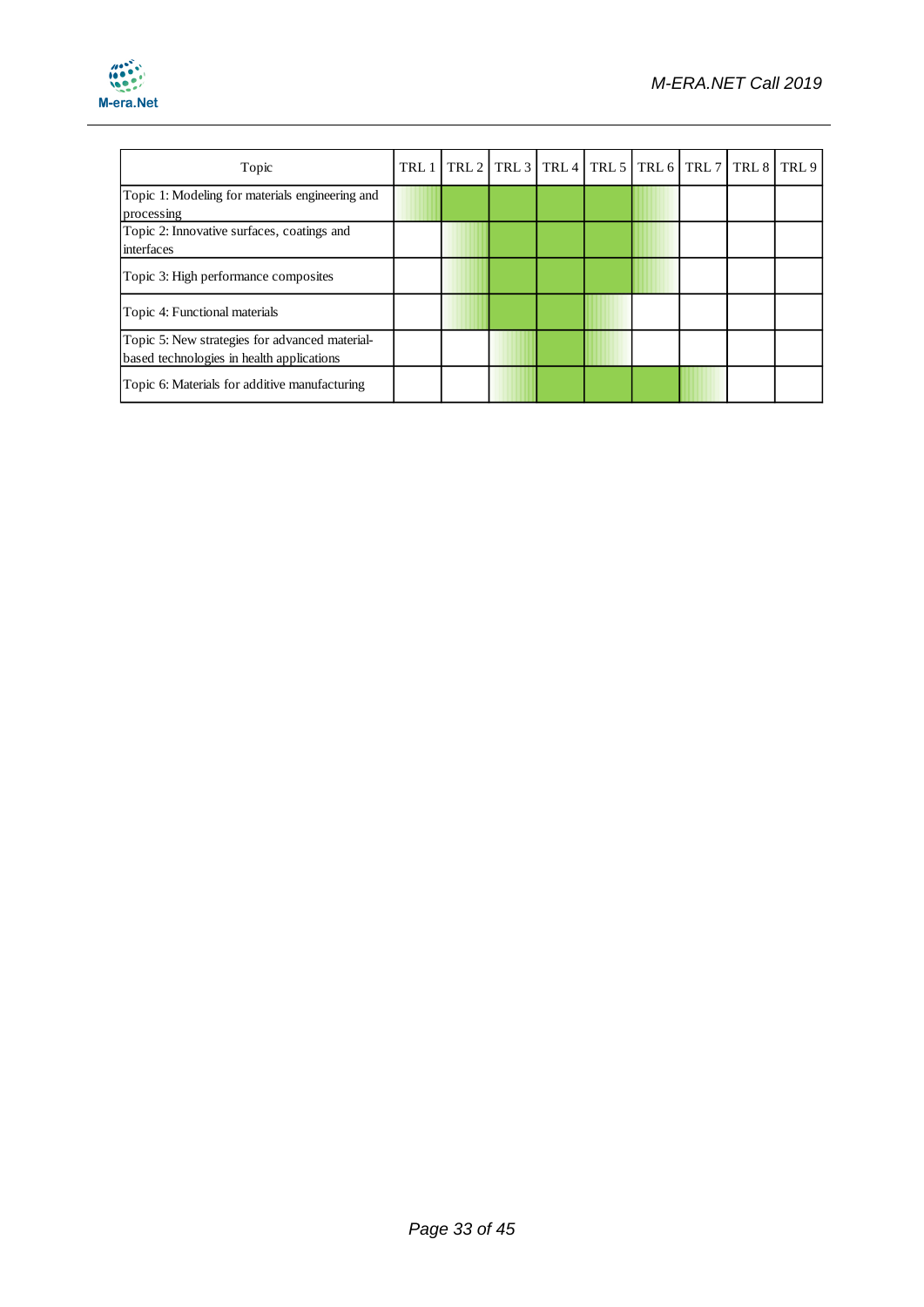

# **Annex 3: Funding organisations participating in the M-ERA.NET Call 2019**

<span id="page-33-0"></span>

| <b>Country</b>  | <b>National / regional</b><br>coverage    | <b>Funding organisation</b>                                  | Contact person:                                                                                                                                                                |
|-----------------|-------------------------------------------|--------------------------------------------------------------|--------------------------------------------------------------------------------------------------------------------------------------------------------------------------------|
| <b>Austria</b>  | national                                  | Austrian Research Promotion Agency (FFG)                     | Name: Fabienne Eder<br>Phone: +43 57755 5081<br>e-mail: fabienne.eder@ffg.at                                                                                                   |
| <b>Belgium</b>  | regional: Flanders                        | Innovation<br>Entrepreneurship<br>Flanders<br>and<br>(VLAIO) | Name: Paul Schreurs<br>Phone: +32 2 432 42 85<br>e-mail: paul.schreurs@vlaio.be<br>Name: Johan Michiels<br>Phone: +32 2 432 43 06<br>e-mail: johan.michiels@vlaio.be           |
|                 | regional:<br>French-Speaking<br>Community | Fonds de la Recherche Scientifique (FNRS)                    | Name: Florence Quist<br>Phone: +32 2 504 93 51<br>e-mail: Florence.Quist@frs-fnrs.be<br>Name: Joël Groeneveld<br>Phone: +32 2 504 92 70<br>e-mail: joel.groeneveld@frs-fnrs.be |
|                 | regional: Wallonia                        | Service public de Wallonie (SPW)                             | Name: Pierre Demoitié<br>Phone: +32 81 33 45 40<br>e-mail: pierre.demoitie@spw.wallonie.be                                                                                     |
| <b>Bulgaria</b> | national                                  | <b>Bulgarian National Science Fund (BNSF)</b>                | Name: Milena Alexandrova<br>Phone: +359 228202989<br>e-mail: aleksandrova@mon.bg                                                                                               |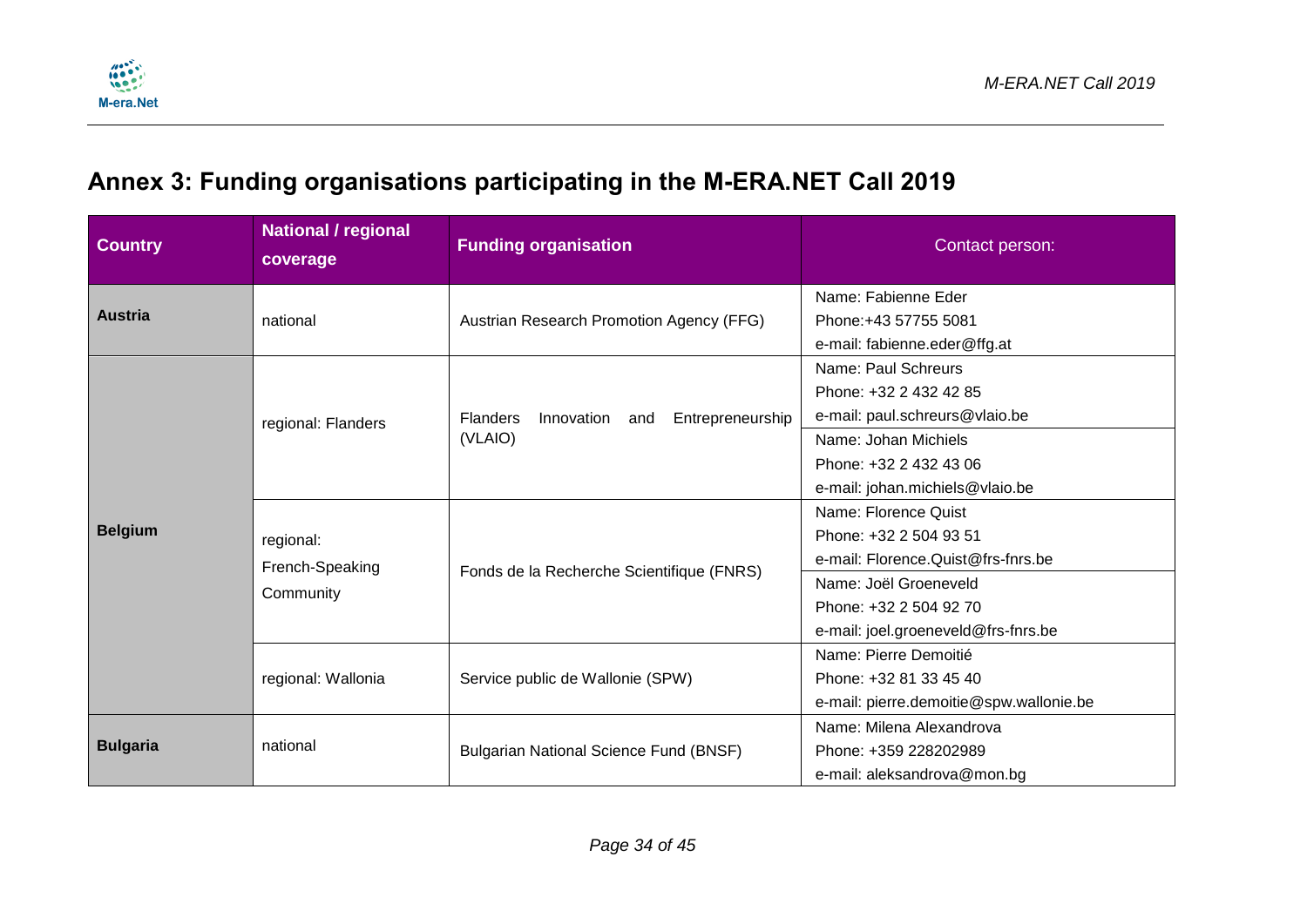

| <b>Country</b>        | <b>National / regional</b><br>coverage | <b>Funding organisation</b>                                      | Contact person:                                                                                               |  |  |
|-----------------------|----------------------------------------|------------------------------------------------------------------|---------------------------------------------------------------------------------------------------------------|--|--|
| <b>Brazil</b>         | regional: Sao Paulo                    | Fundação de Amparo à Pesquisa do Estado de<br>São Paulo (FAPESP) | Name: Virginia Sanches Subiñas<br>Phone: +55 11 3838 4000<br>e-mail: chamada_meranet@fapesp.br                |  |  |
| Canada                | regional: Québec                       | PRIMA Québec                                                     | Name: Michel Lefèvre<br>Phone: +1 514 284-0211 ext. 227<br>e-mail: michel.lefevre@prima.ca                    |  |  |
| <b>Cyprus</b>         | national                               | Research Promotion Foundation (RPF)                              | Name: Georgia Pantelide<br>Phone:+357 22205031<br>e-mail: gpantelide@research.org.cy                          |  |  |
| <b>Czech Republic</b> | national                               | Technology Agency of the Czech Republic<br>(TA CR)               | Name: Iveta Zápařková<br>Phone: +420 234 611 511<br>e-mail: iveta.zaparkova@tacr.cz                           |  |  |
| <b>Estonia</b>        | national                               | Eesti Teadusagentuur (ETAg)                                      | Name: Dr. Aare Ignat<br>Phone: +372 7317364<br>e-mail: aare.ignat@etag.ee                                     |  |  |
|                       | national                               | Agence Nationale de la Recherche (ANR)                           | Name: Massimiliano Picciani<br>Phone: +33 01 73 54 81 96<br>e-mail: Massimiliano. Picciani@agencerecherche.fr |  |  |
| <b>France</b>         | regional: Nouvelle<br>Aquitaine        | Nouvelle-Aquitaine                                               | Name: Emmanuelle Pallier<br>Phone: +33 5 55 45 00 80<br>e-mail:<br>emmanuelle.PALLIER@nouvelle-aquitaine.fr   |  |  |
| Germany               | national                               | Projektträger Jülich (PTJ)                                       | Name: Moritz Warnecke<br>Phone: +49 2461 61 2458                                                              |  |  |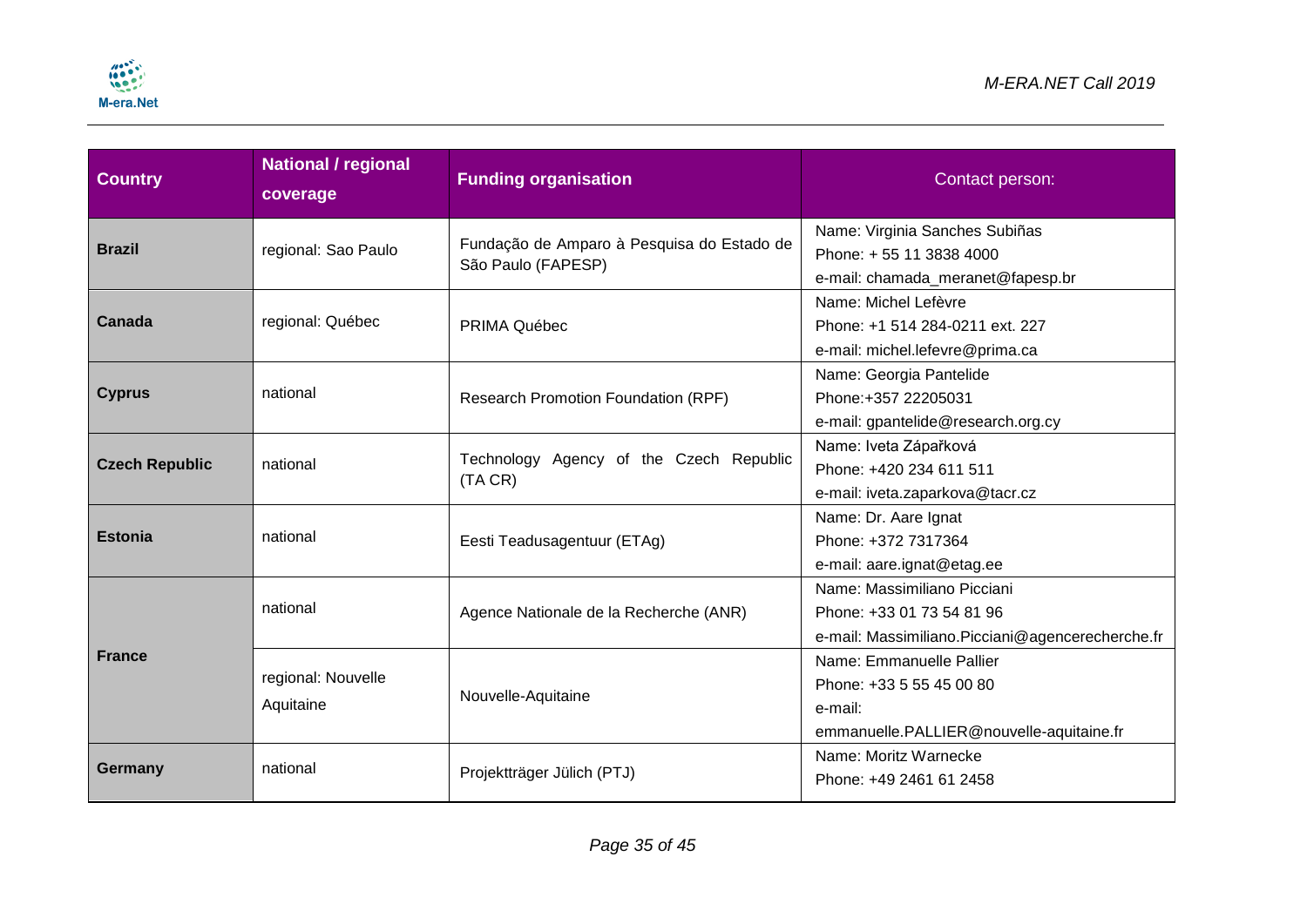

| <b>Country</b> | <b>National / regional</b><br>coverage | <b>Funding organisation</b>                    | Contact person:                           |
|----------------|----------------------------------------|------------------------------------------------|-------------------------------------------|
|                |                                        |                                                | e-mail: m.warnecke@fz-juelich.de          |
|                |                                        |                                                |                                           |
|                |                                        |                                                | Name: Tobias Caumanns                     |
|                |                                        |                                                | Phone: +49 2461 61 85086                  |
|                |                                        |                                                | e-mail: t.caumanns@fz-juelich.de          |
|                |                                        | Sächsisches Staatsministerium für Wissenschaft | Name: Gabriele Süptitz                    |
|                | regional: Saxony                       | und Kunst (SMWK)                               | Phone +49 351 564-6422                    |
|                |                                        |                                                | e-mail: Gabriele.Sueptitz@smwk.sachsen.de |
|                |                                        | National Office for Research, Development, and | Name: Elod Nemerkenyi                     |
| <b>Hungary</b> | national                               | Innovation (NKFIH)                             | Phone: +36-1-896-3987                     |
|                |                                        |                                                | e-mail: elod.nemerkenyi@nkfih.gov.hu      |
|                |                                        |                                                | Name: Dr. Ela Strauss                     |
| <b>Israel</b>  | national                               | Ministry of Science Technology (MOST)          | Phone: 972-2-5411136                      |
|                |                                        |                                                | e-mail: elas@most.gov.il                  |
|                |                                        |                                                | Name: Menotti Lucchetta                   |
|                |                                        |                                                | Phone: +39-0961-856039                    |
| <b>Italy</b>   | regional: Calabria                     | Regione Calabria                               | e-mail: m.lucchetta@regione.calabria.it   |
|                |                                        |                                                | Name: Rosalba Maida                       |
|                |                                        |                                                | Phone: +39-0961-852073                    |
|                |                                        |                                                | e-mail: rosalba.maida@regione.calabria.it |
|                |                                        |                                                | Name: Maija Bundule                       |
| Latvia         | national                               | State Education Development Agency (VIAA)      | Phone: +371 67785423                      |
|                |                                        |                                                | e-mail: maija.bundule@viaa.gov.lv         |
| Lithuania      | national                               | Research Council of Lithuania (RCL)            | Name: Saulius Marcinkonis                 |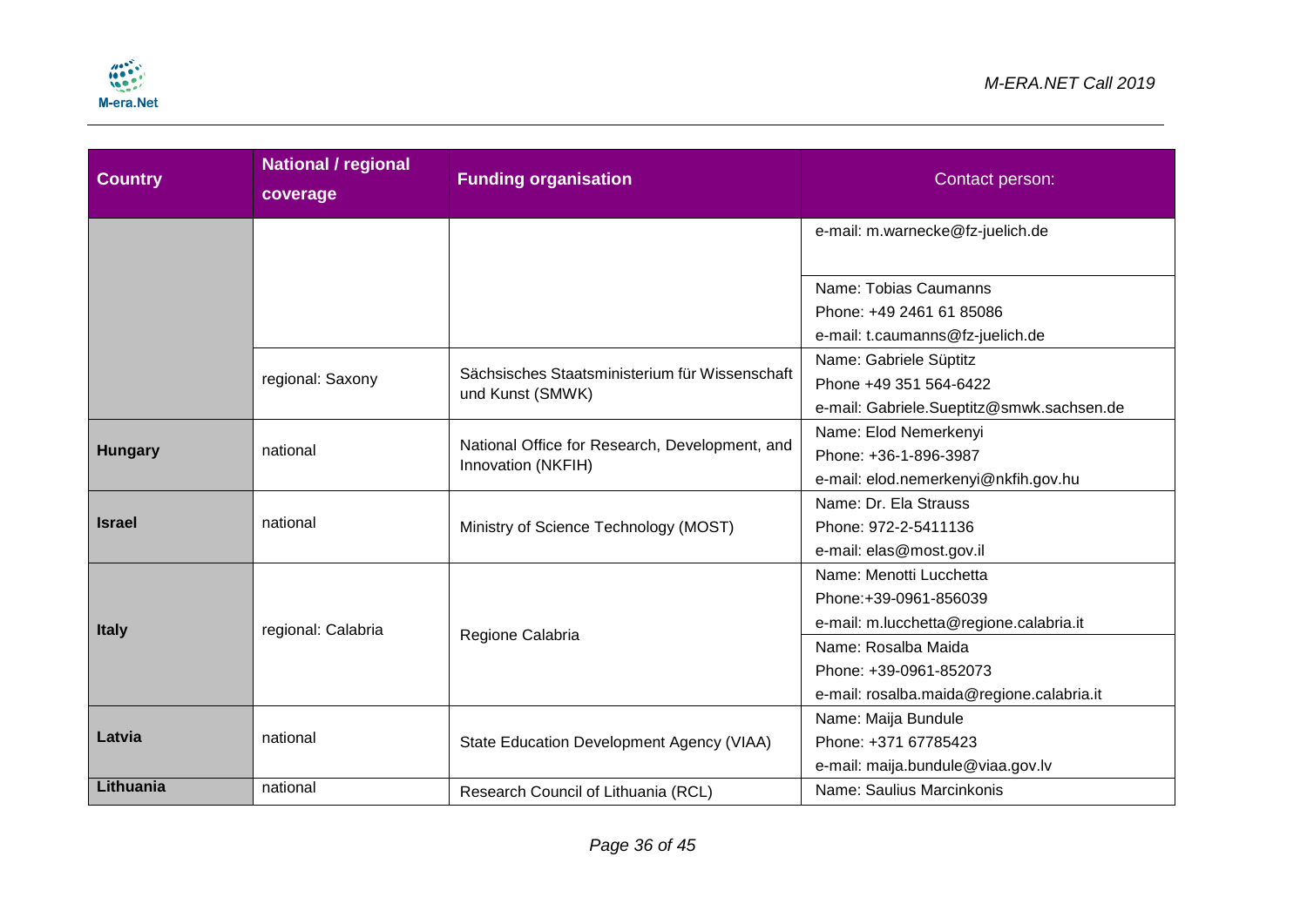

| <b>Country</b>            | <b>National / regional</b><br>coverage | <b>Funding organisation</b>                                                  | Contact person:                                 |
|---------------------------|----------------------------------------|------------------------------------------------------------------------------|-------------------------------------------------|
|                           |                                        |                                                                              | Phone: +370 676 17256                           |
|                           |                                        |                                                                              | e-mail: saulius.marcinkonis@lmt.lt              |
| Luxembourg                | national                               |                                                                              | Name: Christiane Kaell<br>Phone: +352 261925-34 |
|                           |                                        | National Research Fund (FNR)                                                 | e-mail: christiane.kaell@fnr.lu                 |
|                           |                                        |                                                                              |                                                 |
| <b>Poland</b>             | national                               | National Centre for Research and Development                                 | Name: Maciej Jędrzejek                          |
|                           |                                        | (NCBR)                                                                       | Phone: +48 22 39 07 160                         |
|                           |                                        |                                                                              | e-mail: maciej.jedrzejek@ncbr.gov.pl            |
|                           | national                               |                                                                              | Name: Klaudyna Śpiewak-Wojtyła                  |
|                           |                                        |                                                                              | Phone: +48 12 341 9154                          |
|                           |                                        | National Science Centre (NCN)                                                | e-mail: klaudyna.spiewak@ncn.gov.pl             |
|                           |                                        |                                                                              | Name: Anna Kotarba                              |
|                           |                                        |                                                                              | Phone: +48 12 341 9091                          |
|                           |                                        |                                                                              | e-mail: anna.kotarba@ncn.gov.pl                 |
|                           | national                               |                                                                              | Name: Domnica Cotet                             |
|                           |                                        |                                                                              | Phone: +4021 30 23 880                          |
| Romania                   |                                        | Unitatea<br>Executiva<br>Finantarea<br>pentru                                | e-mail: domnica.cotet@uefiscdi.ro               |
|                           |                                        | Invatamantului Superior, a Cercetarii, Dezvoltarii<br>si Inovarii (UEFISCDI) | Name: Cristina Cotet                            |
|                           |                                        |                                                                              | Phone: +4021 30 23 884                          |
|                           |                                        |                                                                              | e-mail: cristina.cotet@uefiscdi.ro              |
|                           |                                        |                                                                              | Name: Olga Levchenko                            |
| <b>Russian Federation</b> | national                               | Foundation for Assistance to Small Innovative                                | Phone: +7 (495) 231-3851                        |
|                           |                                        | Enterprises (FASIE)                                                          | e-mail: levchenko@fasie.ru                      |
| <b>Slovakia</b>           | national                               | Slovak Academy of Sciences (SAS)                                             | Name: Jan Barancik                              |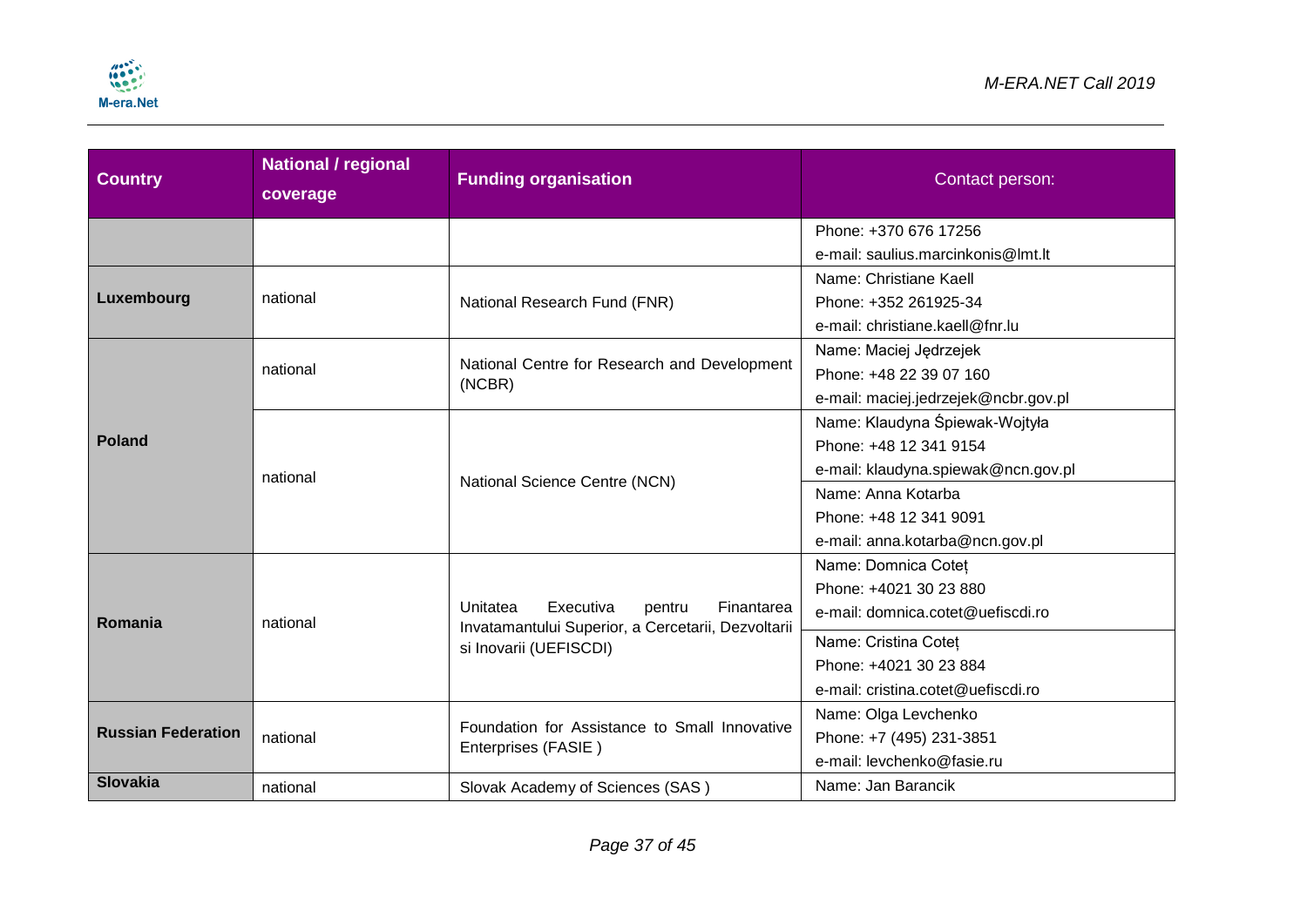

| <b>Country</b>      | <b>National / regional</b><br>coverage | <b>Funding organisation</b>                                             | Contact person:                    |  |
|---------------------|----------------------------------------|-------------------------------------------------------------------------|------------------------------------|--|
|                     |                                        |                                                                         | Phone: +421 2 577510 137           |  |
|                     |                                        |                                                                         | e-mail: barancik@up.upsav.sk       |  |
|                     |                                        |                                                                         | Name: Toto Matshediso              |  |
| <b>South Africa</b> | national                               | Department of Science and Technology (DST)                              | Phone: +27 12 843 6339             |  |
|                     |                                        |                                                                         | e-mail: toto.matshediso@dst.gov.za |  |
|                     |                                        |                                                                         | Name: Leonor Gómez                 |  |
|                     | national                               | Agencia Estatal de Investigación (AEI - State<br>Research Agency)       | Phone: +34 916037269               |  |
|                     |                                        |                                                                         | e-mail: era-mat@aei.gob.es         |  |
|                     | regional: Andalucía                    |                                                                         | Name: Víctor López Mielgo          |  |
|                     |                                        |                                                                         | Phone: +346779 055 53              |  |
|                     |                                        | Agencia de Innovación y<br>Desarrollo<br>de                             | e-mail: vlopez@agenciaidea.es      |  |
|                     |                                        | Andalucía (IDEA)                                                        | Name: José Antonio Pascual Sánchez |  |
|                     |                                        |                                                                         | Phone: +34 955 030 758             |  |
| <b>Spain</b>        |                                        |                                                                         | e-mail: jpascual@agenciaidea.es    |  |
|                     |                                        |                                                                         | Name: Ana E. Fernández Monzón      |  |
|                     | regional: Asturias                     | Instituto de Desarrollo Económico del Principado<br>de Asturias (IDEPA) | Phone: +34.985980020               |  |
|                     |                                        |                                                                         | e-mail: anae@idepa.es              |  |
|                     |                                        |                                                                         | Name: Judith de Prado Olivenza     |  |
|                     | regional: Basque Country               | Agencia Vasca de Innovación (Innobasque)                                | Phone: +34 944 209 488             |  |
|                     |                                        |                                                                         | e-mail: jdeprado@innobasque.eus    |  |
|                     |                                        |                                                                         | Name: Beatriz Asensio              |  |
|                     | regional: Castilla y Leon              | Instituto para la Competitividad Empresarial<br>(ICE)                   | Phone: +34 983 324240              |  |
|                     |                                        |                                                                         | e-mail: beatriz.asensio@jcyl.es    |  |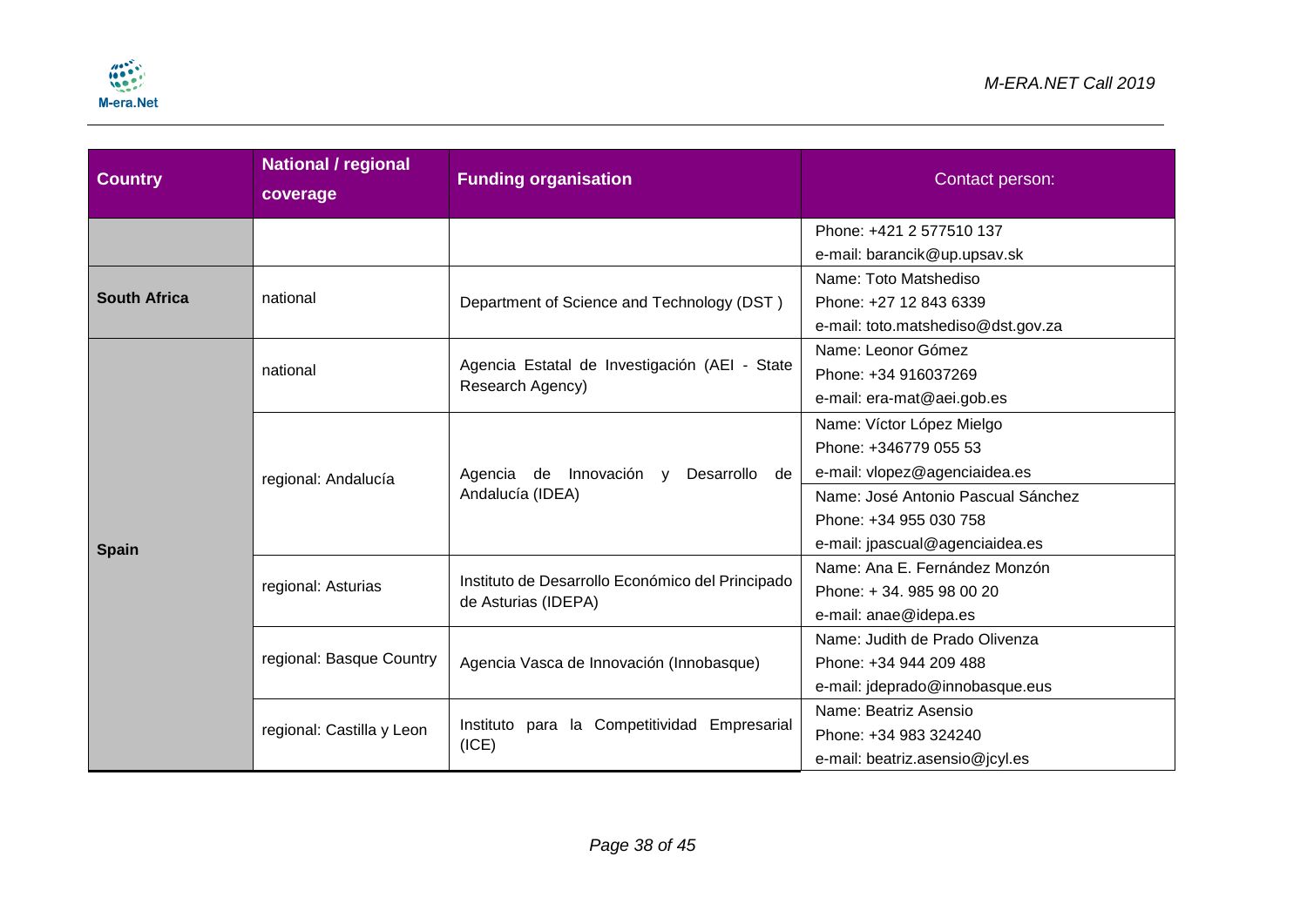

| <b>Country</b>     | <b>National / regional</b><br>coverage | <b>Funding organisation</b>                                              | Contact person:                       |
|--------------------|----------------------------------------|--------------------------------------------------------------------------|---------------------------------------|
|                    |                                        |                                                                          | Name: Carmen Verdejo                  |
|                    |                                        |                                                                          | Phone: +34 983 324189                 |
|                    |                                        |                                                                          | e-mail: verrebca@jcyl.es              |
| <b>Switzerland</b> |                                        |                                                                          | Name: Roland Bühler                   |
|                    | national                               | Innosuisse - Swiss Innovation Agency                                     | Phone: +41 58 466 77 03               |
|                    |                                        |                                                                          | e-mail: roland.buehler@innosuisse.ch  |
|                    | national                               |                                                                          | Name: Dr. Ching-Mei Tang              |
|                    |                                        |                                                                          | Phone: +886-2-2737-7557               |
| <b>Taiwan</b>      |                                        |                                                                          | e-mail: cmtom@most.gov.tw             |
|                    |                                        | Ministry of Science and Technology (MOST)                                | Name: Dr. Jason Chia-Seng Chang       |
|                    |                                        |                                                                          | Phone: +886-2-2789-6722               |
|                    |                                        |                                                                          | e-mail: jasonc@phys.sinica.edu.tw     |
|                    |                                        |                                                                          | Name: Burcu Koç Haskılıç              |
| <b>Turkey</b>      | national                               | The Scientific and Technological Research<br>Council of Turkey (TÜBITAK) | Phone: +90 312 298 94 67              |
|                    |                                        |                                                                          | e-mail: burcu.haskilic@tubitak.gov.tr |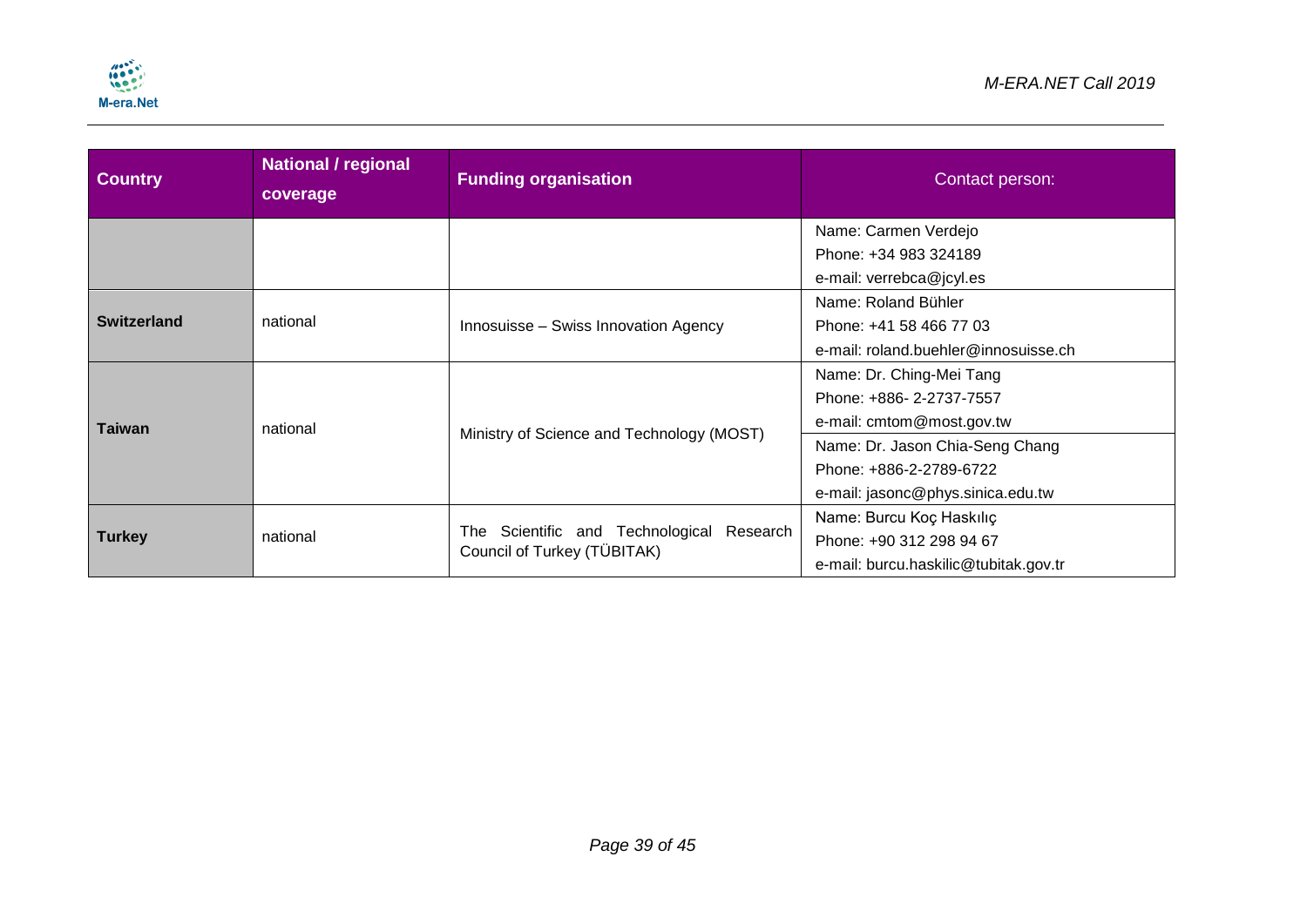

### *Commitment per funding organisation 2019:*

|                                              | <b>Topic 1</b>                                                       | Topic 2                                                      | Topic 3                           | <b>Topic 4</b>                 | Topic 5                                                                                              | Topic 6                                                         |                                         |
|----------------------------------------------|----------------------------------------------------------------------|--------------------------------------------------------------|-----------------------------------|--------------------------------|------------------------------------------------------------------------------------------------------|-----------------------------------------------------------------|-----------------------------------------|
|                                              | <b>Modeling for</b><br>materials<br>engineering<br>and<br>processing | Innovative<br>surfaces,<br>coatings and<br><b>interfaces</b> | High<br>performance<br>composites | <b>Functional</b><br>materials | <b>New strategies</b><br>for advanced<br>material-based<br>technologies in<br>health<br>applications | <b>Materials for</b><br><b>Additive</b><br><b>Manufacturing</b> | <b>Indicative call</b><br>budget (MEUR) |
| Austria: FFG-TP                              | $\mathsf X$                                                          |                                                              | $\sf X$                           |                                |                                                                                                      | X.                                                              | 1.0                                     |
| Belgium (Flanders): VLAIO                    | $\mathsf X$                                                          | $\sf X$                                                      | $\mathsf X$                       | $\mathsf X$                    | $\mathsf X$                                                                                          | $\mathsf{X}% _{0}$                                              | 1.0                                     |
| Belgium (French Speaking<br>Community): FNRS | $\mathsf X$                                                          | $\mathsf{X}$                                                 | $\overline{X}$                    | $\mathsf X$                    | $\mathsf{X}^{\scriptscriptstyle \top}$                                                               | $\mathsf{X}$                                                    | 0.2                                     |
| Belgium (Wallonia): SPW                      | $\mathsf{X}$                                                         | $\sf X$                                                      | $\sf X$                           | $\mathsf{X}$                   | $\mathsf{X}$                                                                                         | $\mathsf X$                                                     | 1.0                                     |
| Bulgaria: BNSF                               | $\mathsf X$                                                          | $\overline{X}$                                               | $\mathsf X$                       | $\mathsf{X}$                   | $\mathsf X$                                                                                          | $\mathsf X$                                                     | 0.1                                     |
| Brazil (Sao Paulo): FAPESP                   | $\mathsf X$                                                          | $\sf X$                                                      | $\sf X$                           | $\mathsf{X}$                   | $\mathsf{X}$                                                                                         | $\mathsf X$                                                     | 0.4                                     |
| Canada (Québec): Prima                       | X                                                                    | $\bar{\mathsf{X}}$                                           | $\bar{\mathsf{X}}$                | $\mathsf X$                    | $\mathsf X$                                                                                          | $\mathsf X$                                                     | $1.0*$                                  |
| Cyprus: RPF                                  | X                                                                    | $\overline{X}$                                               | $\overline{X}$                    | $\mathsf{X}$                   | $\overline{X}$                                                                                       | X.                                                              | 0.4                                     |
| Czech Republic: TA CR                        | $\overline{X}$                                                       | $\overline{X}$                                               | $\sf X$                           | $\mathsf{X}$                   | $\mathsf X$                                                                                          | $\mathsf X$                                                     | 1.0                                     |
| Estonia: ETAg                                | $\mathsf X$                                                          | $\sf X$                                                      | $\mathsf X$                       | $\mathsf X$                    | $\mathsf X$                                                                                          | $\mathsf X$                                                     | 0.1                                     |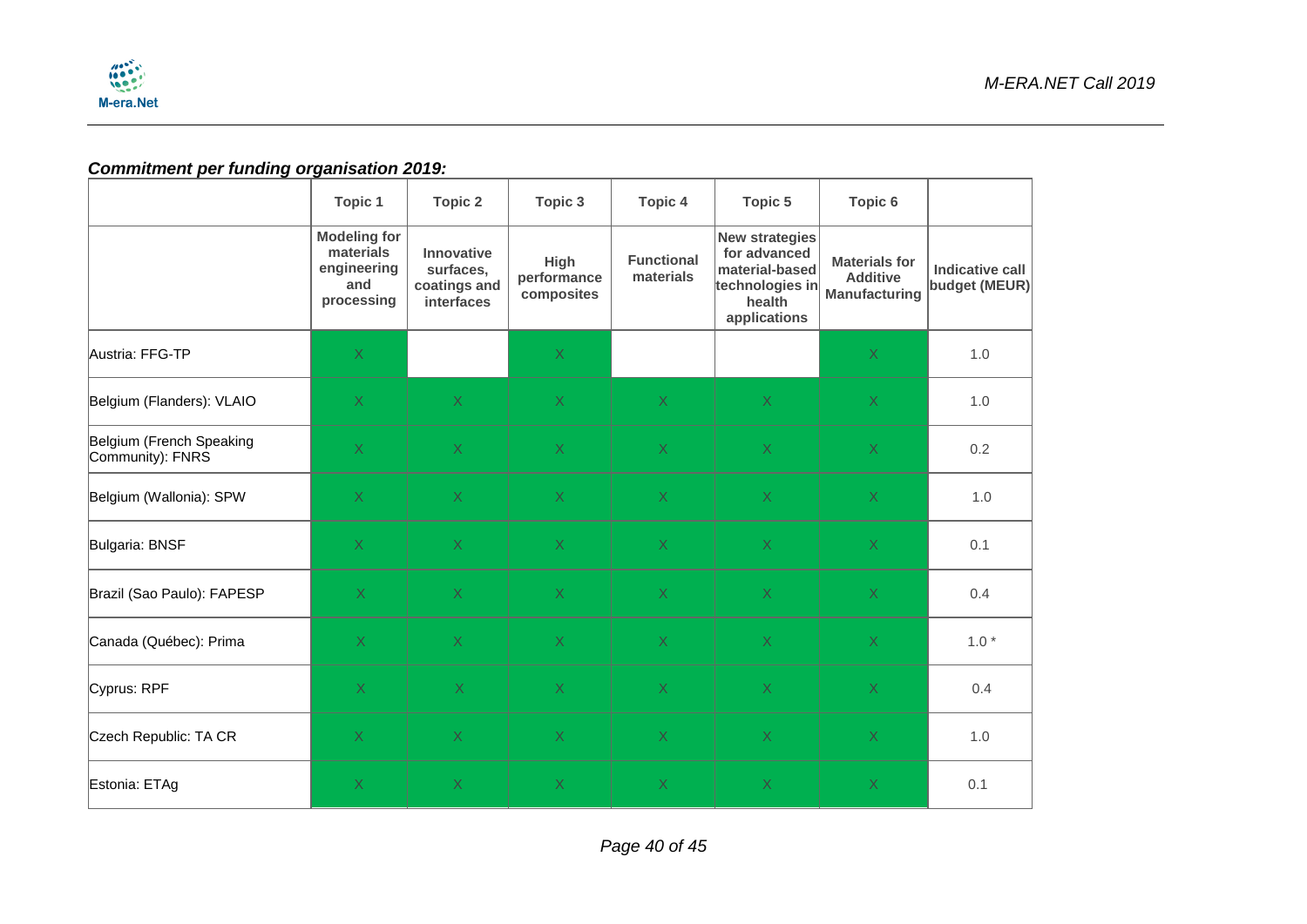

|                                    | Topic 1                                | <b>Topic 2</b>                         | Topic 3                                | <b>Topic 4</b>                         | Topic 5                                | Topic 6                                |      |
|------------------------------------|----------------------------------------|----------------------------------------|----------------------------------------|----------------------------------------|----------------------------------------|----------------------------------------|------|
| France: ANR                        | $\mathsf{X}$                           | $\mathsf{X}^{\scriptscriptstyle \top}$ | $\mathsf X$                            | $\mathsf{X}^{\scriptscriptstyle \top}$ |                                        |                                        | 1.0  |
| France: Nouvelle-Aquitaine         | $\mathsf X$                            | $\mathsf{X}^{\scriptscriptstyle \top}$ | $\mathsf X$                            | $\mathsf{X}^{\scriptscriptstyle \top}$ | $\mathsf{X}% _{0}$                     | $\mathsf X$                            | 0.5  |
| Germany: PTJ                       |                                        | $\mathsf{X}^{\scriptscriptstyle \top}$ |                                        | $\mathsf{X}$                           |                                        |                                        | 3.0  |
| Germany (Saxony): SMWK             | $\mathsf{X}^{\scriptscriptstyle \top}$ | $X^{\top}$                             | $\mathsf{X}^{\scriptscriptstyle \top}$ | X                                      | $\mathsf{X}$                           | $\mathsf{X}^{\scriptscriptstyle \top}$ | 1.5  |
| Hungary: NKFIH                     | $\mathsf{X}$                           | X                                      | $\mathsf{X}^{\scriptscriptstyle \top}$ | $\mathsf{X}^{\scriptscriptstyle \top}$ | $\mathsf{X}$                           | $\mathsf{X}^{\scriptscriptstyle \top}$ | 0.3  |
| Israel: MOST                       | X                                      | X                                      | X                                      | $\mathsf{X}^{\scriptscriptstyle \top}$ | $\mathsf{X}$                           | $\mathsf X$                            | 0.4  |
| Italy (Calabria): Regione Calabria | X                                      | X                                      | X                                      | $\mathsf{X}$                           | $\mathsf{X}$                           | $\mathsf{X}$                           | 0.5  |
| Latvia: VIAA                       | $\mathsf{X}^{\scriptscriptstyle \top}$ | $\mathsf{X}^{\scriptscriptstyle \top}$ | X                                      | $\mathsf{X}^{\scriptscriptstyle \top}$ | $\mathsf{X}$                           | $\mathsf{X}^{\scriptscriptstyle \top}$ | 0.63 |
| Lithuania: RCL                     | $\mathsf{X}$                           | $\mathsf{X}$                           | $\mathsf{X}$                           | $\mathsf{X}$                           | $\mathsf{X}$                           | $\mathsf{X}$                           | 0.2  |
| Luxembourg: FNR                    | $\mathsf{X}^{\scriptscriptstyle \top}$ | $\mathsf{X}^{\scriptscriptstyle \top}$ | $\mathsf{X}^{\scriptscriptstyle \top}$ | $\mathsf{X}^{\scriptscriptstyle \top}$ | $\mathsf{X}^{\scriptscriptstyle \top}$ | $\mathsf X$                            | 0.5  |
| Poland: NCBR                       | $\mathsf{X}$                           | $\mathsf X$                            | $\mathsf{X}$                           | $\mathsf{X}^{\scriptscriptstyle \top}$ | $\mathsf X$                            | X                                      | 1.25 |
| Poland: NCN                        | $\mathsf X$                            | $\mathsf X$                            | $\mathsf X$                            | $\mathsf{X}% _{0}$                     | $\mathsf{X}% _{0}$                     | $\mathsf X$                            | 0.5  |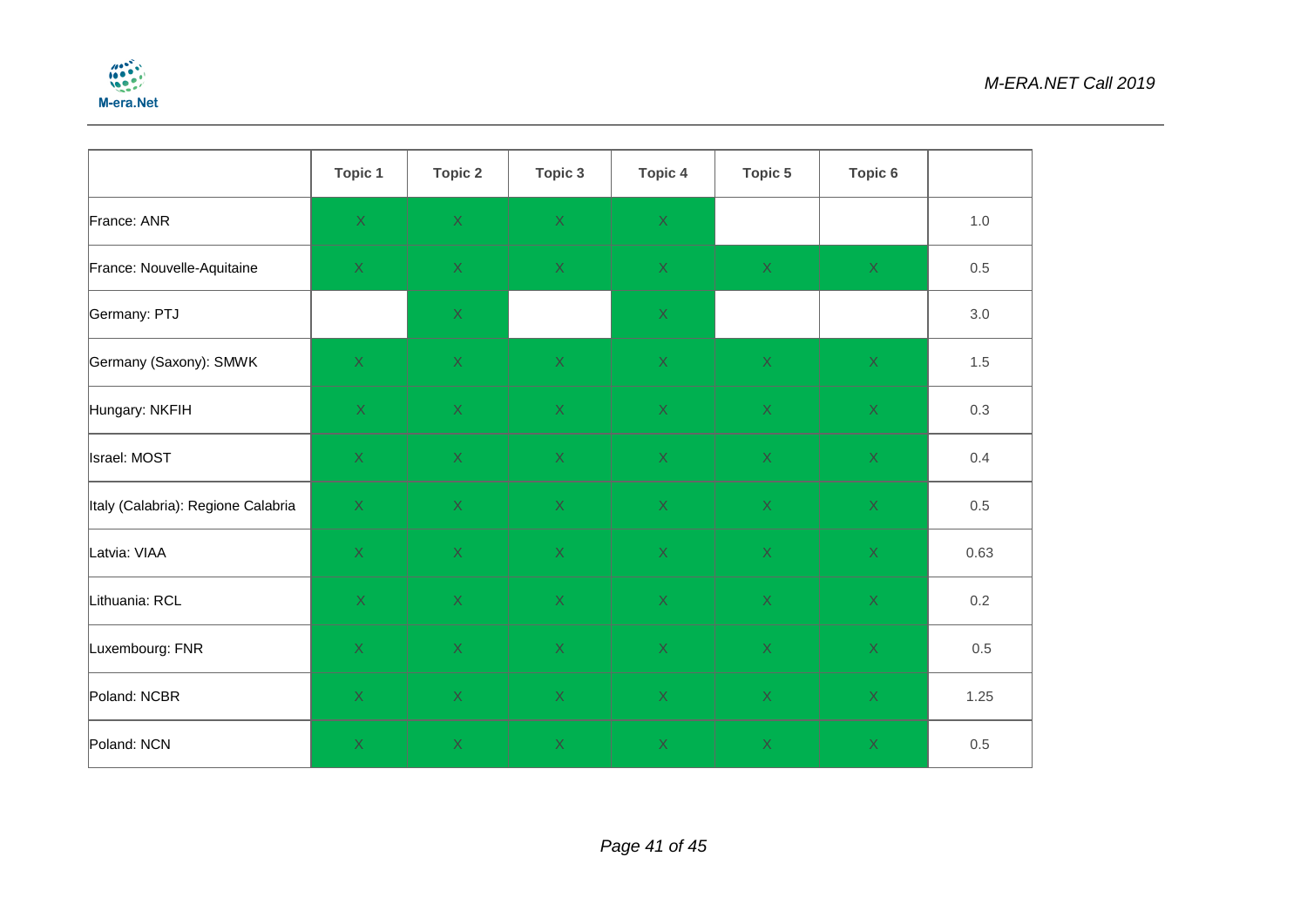

|                                       | <b>Topic 1</b>                         | <b>Topic 2</b>     | Topic 3                                | <b>Topic 4</b>                         | Topic 5                                | Topic 6            |         |
|---------------------------------------|----------------------------------------|--------------------|----------------------------------------|----------------------------------------|----------------------------------------|--------------------|---------|
| Romania: UEFISCDI                     | $\mathsf{X}$                           | $\mathsf{X}$       | $\mathsf{X}^{\scriptscriptstyle \top}$ | $\mathsf{X}^{\scriptscriptstyle \top}$ | $\mathsf{X}$                           | $\mathsf{X}$       | $1.0$   |
| Russia: FASIE                         | $\mathsf{X}$                           | $\mathsf X$        | $\bar{\mathsf{X}}$                     | $\mathsf{X}$                           | $\mathsf{X}% _{0}$                     | $\mathsf{X}$       | 0.5     |
| Slovakia: SAS                         | $\mathsf{X}^{\scriptscriptstyle \top}$ | $\mathsf X$        | $\mathsf{X}^{\scriptscriptstyle \top}$ | $\mathsf X$                            | $\mathsf X$                            | $\mathsf X$        | 0.36    |
| South Africa: DST                     | $\mathsf{X}$                           | $\mathsf X$        | $\mathsf{X}% _{0}$                     | $\mathsf{X}$                           | $\mathsf{X}$                           | $\mathsf{X}% _{0}$ | 0.4     |
| Spain: AEI                            |                                        | $\bar{\mathsf{X}}$ |                                        | $\mathsf{X}$                           |                                        |                    | 0.6     |
| Spain (Andalucía): IDEA               | $\mathsf{X}^{\scriptscriptstyle \top}$ | $\mathsf X$        | $\mathsf{X}^{\scriptscriptstyle \top}$ | $\mathsf{X}^{\scriptscriptstyle \top}$ | $\mathsf{X}$                           | X                  | 1.0     |
| Spain (Asturias): IDEPA               | $\mathsf{X}$                           | $\mathsf{X}$       | X                                      | $\mathsf{X}$                           | $\mathsf X$                            | $\mathsf{X}% _{0}$ | 0.4     |
| Spain (Basque Country):<br>Innobasque | $\mathsf{X}^{\scriptscriptstyle \top}$ | $\mathsf X$        | $\mathsf{X}$                           | $\mathsf{X}$                           | $\mathsf{X}% _{0}$                     | $\mathsf{X}$       | 0.5     |
| Spain (Castilla y León): ICE          | $\mathsf X$                            | $\mathsf X$        | $\bar{\mathsf{X}}$                     | $\mathsf X$                            | $\mathsf{X}$                           | $\mathsf{X}$       | $1.0$   |
| Switzerland: SBFI                     | $\mathsf{X}^{\scriptscriptstyle \top}$ | $\mathsf X$        | $\mathsf{X}^{\scriptscriptstyle \top}$ | $\mathsf X$                            | $\mathsf{X}^{\scriptscriptstyle \top}$ | $\mathsf X$        | $0.8\,$ |
| Taiwan: MOST                          | $\mathsf{X}$                           | $\mathsf X$        | $\mathsf X$                            | $\mathsf X$                            | $\mathsf{X}% _{0}$                     | $\mathsf{X}% _{0}$ | 0.5     |
| Turkey: TÜBITAK                       | $\mathsf{X}$                           | $\bar{\mathsf{X}}$ | $\bar{\mathsf{X}}$                     | $\mathsf X$                            | $\mathsf{X}$                           | $\mathsf X$        | 2.0     |

\*= flexible budget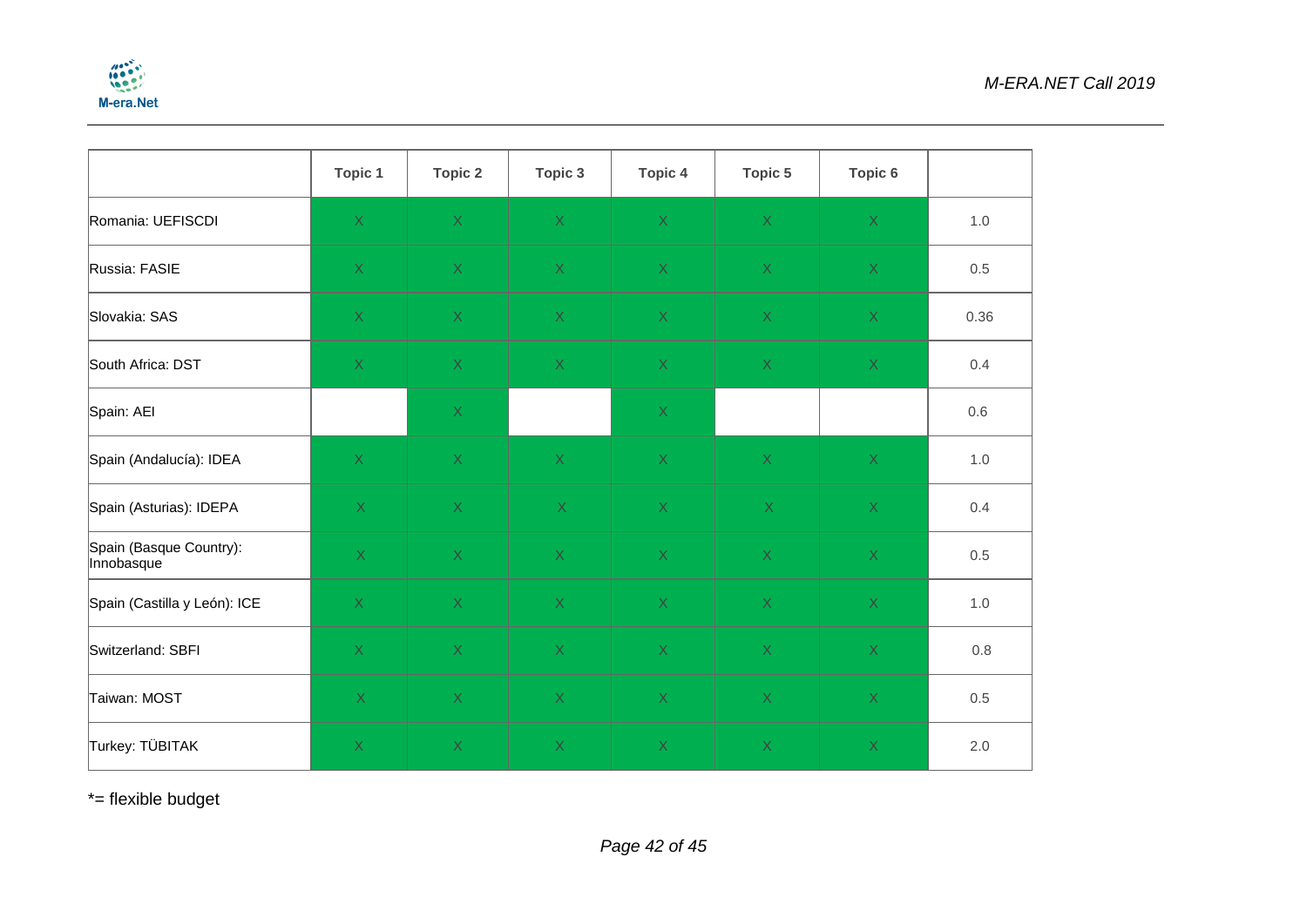



# <span id="page-42-0"></span>**Annex 4: M-ERA.NET Full-Proposal Evaluation Criteria**

#### • **1. Excellence (max. 5.0 points)**

- 1.1 Clarity and pertinence of the objectives (max. 1.5 points)
- 1.2 Credibility of the proposed approach and soundness of the concept (max. 2.0 points)
- 1.3 Extent that proposed work is ambitious, has innovation potential, and is beyond the state of the art (e.g. ground-breaking objectives, novel concepts and approaches (max. 1.5 points)

#### • **2. Impact (max. 5.0 points)**

- 2.1 Contribution at the European or international level to the expected impacts listed in the work programme under the relevant topic (max. 2.5 points)
- 2.2 Additional Impact (max 1.0 point)
	- Enhancing innovation capacity and integration of new knowledge;
	- Strengthening the competitiveness and growth of companies by developing innovations meeting the needs of European and global markets; and, where relevant, by delivering such innovations to the markets;
	- Any other environmental and socially important impacts (not already covered above);
- 2.3 Effectiveness of the proposed measures to exploit and disseminate the project results (including management of IPR), to communicate the project, and to manage research data where relevant (max. 1.5 points)

#### • **3. Quality and efficiency of the implementation (max. 5.0 points)**

- 3.1 Quality and effectiveness of the work plan, including extent to which the resources assigned to work packages are in line with their objectives and deliverables (max. 1.0 point)
- 3.2 Appropriateness of the management structures and procedures (max. 1.0 point)
- 3.3 Quality and relevant experience of the individual participants (max. 1.0 point)
- 3.4 Quality of the consortium as a whole (including complementarity, balance) (max. 1.0 point)
- 3.5 Appropriateness of the allocation of tasks, ensuring that all participants have a valid role and allocation and justification of the resources to fulfil that role (max.1.0 point)
- **Ethical issues:** Full-Proposal include H2020 "Ethical issues Table". In case ethical issues apply (applicants mark respective issues in the table), M-ERA.NET recommends that the national/regional organisations observe these issues (e.g. post-evaluation review) for their respective funded projects.
- **Gender aspect** is not an evaluation criterion. It is only used for M-ERA.NET internal purpose.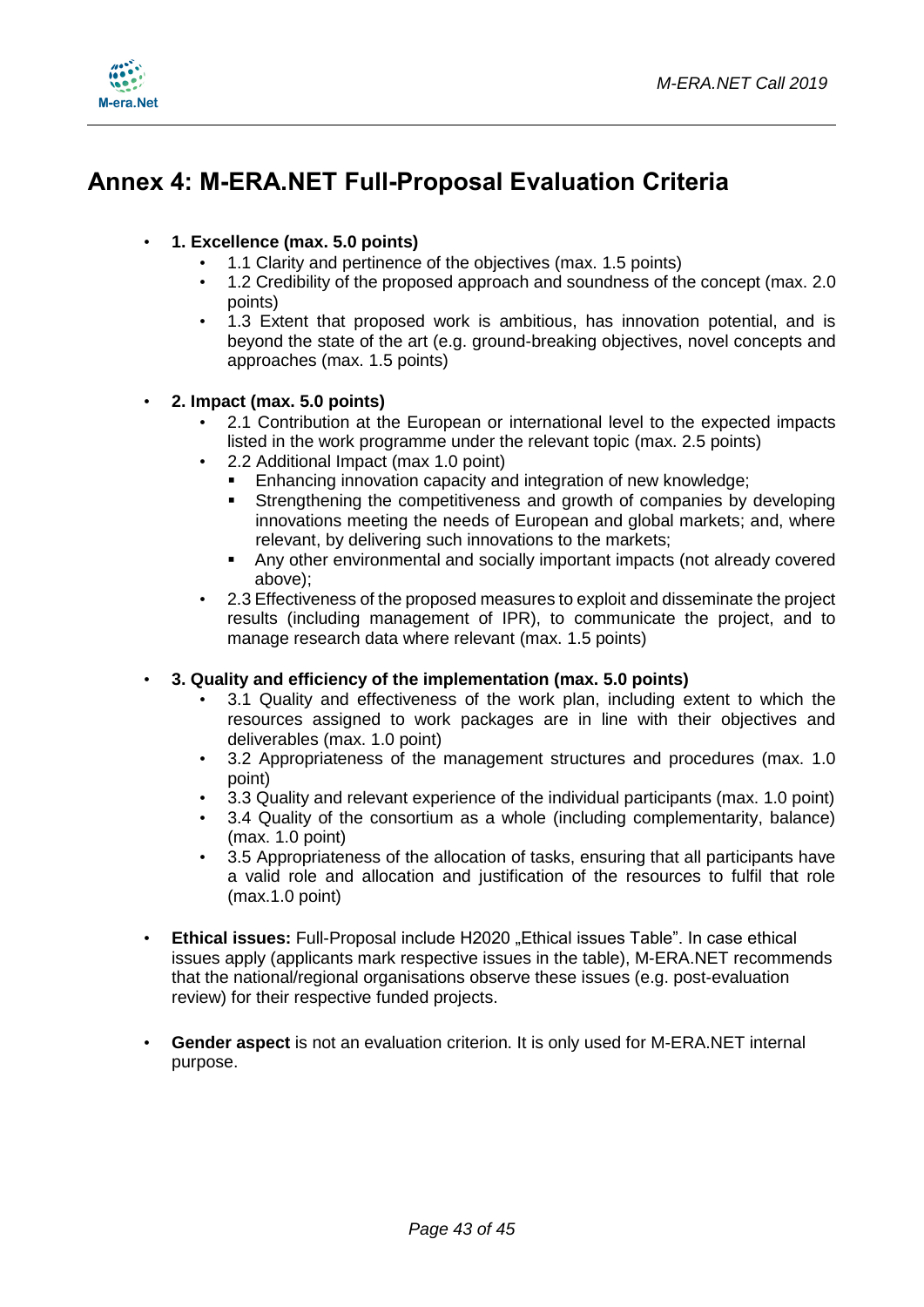

### **Additional Information**

Individual assessment report: Each criterion will be scored between 0.0 and 5.0 representing the sum of the scoring of the individual sub criteria.

Sub-criteria have individual maximum scores with a resolution of 0.1 points. There are no thresholds for sub-criteria. The awarded scores for each sub-criterion have to be justified with written statements by the evaluators.

Peer review report: the rapporteur will compile a peer review report, to be accepted by all 3 evaluators. The final scoring of the main criteria will take into consideration the scores from the individual assessments. Each criterion will be scored between 0.0 and 5.0 in multiples of half (0.5) points.

The threshold for individual criteria will be 3.0; the overall threshold, applying to the sum of the individual scores will be 10.0.

In case of equal scoring of proposals the scores of the individual criteria and sub-criteria can be compared as follows for the elaboration of M-ERA.NET ranking list: compare scores of impact criterion, if still equal compare scores of excellence criterion, if still equal compare scores of implementation criterion, if still equal compare sub-criteria.